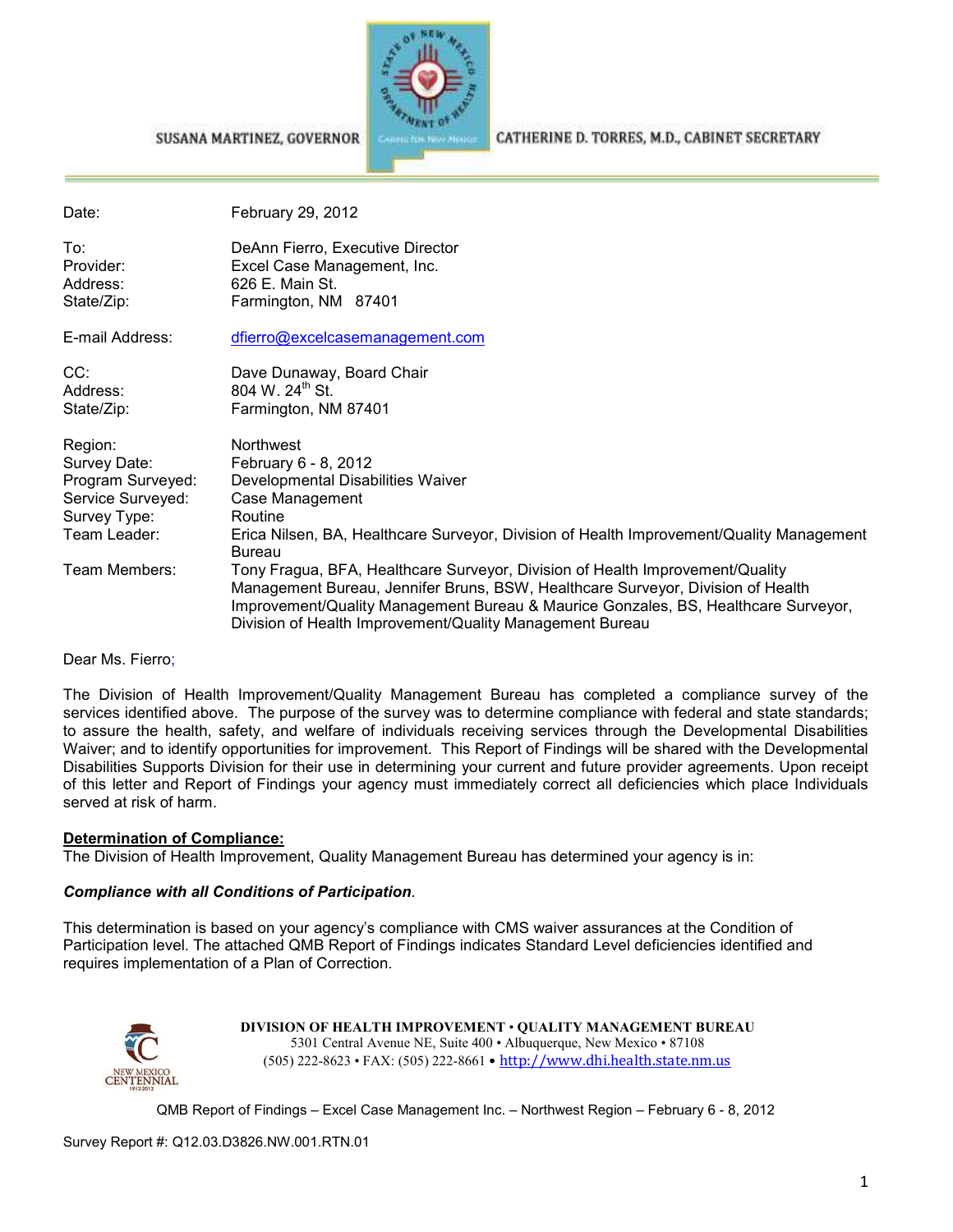#### **Plan of Correction:**

The attached Report of Findings identifies the Standard Level and/or Condition of Participation deficiencies found during your agency's compliance review. You are required to complete and implement a Plan of Correction. Your agency has a total of 45 business days (10 business days to submit your POC for approval and 35 days to implement your *approved* Plan of Correction) from the receipt of this letter.

#### **Submission of your Plan of Correction:**

Please submit your agency's Plan of Correction in the space on the two right columns of the Report of Findings. *(See attachment "A" for additional guidance in completing the Plan of Correction)*.

Within 10 business days of receipt of this letter your agency Plan of Correction must be submitted to the parties below:

#### **1. Quality Management Bureau, Attention: Plan of Correction Coordinator 5301 Central Ave. NE Suite 400 Albuquerque, NM 87108**

#### **2. Developmental Disabilities Supports Division Regional Office for region of service surveyed**

Upon notification from QMB that your *Plan of Correction has been approved*, you must implement all remedies and corrective actions to come into compliance. If your Plan of Correction is denied, you must resubmit a revised plan as soon as possible for approval, as your POC approval and all remedies must be completed within 45 business days of the receipt of this letter.

Failure to submit your POC within the allotted 10 business days or complete and implement your Plan of Correction within the total 45 business days allowed may result in the imposition of a \$200 per day Civil Monetary Penalty until it is received, completed and/or implemented.

#### **Request for Informal Reconsideration of Findings (IRF):**

If you disagree with a finding of deficient practice, you have 10 business days upon receipt of this notice to request an IRF. Submit your request for an IRF in writing to:

> QMB Deputy Bureau Chief 5301 Central Ave NE Suite #400 Albuquerque, NM 87108 Attention: IRF request

See Attachment "C" for additional guidance in completing the request for Informal Reconsideration of Findings. The request for an IRF will not delay the implementation of your Plan of Correction which must be completed within 45 total business days (10 business days to submit your POC for approval and 35 days to implement your *approved* Plan of Correction). Providers may not appeal the nature or interpretation of the standard or regulation, the team composition or sampling methodology. If the IRF approves the modification or removal of a finding, you will be advised of any changes.

Please call the Plan of Correction Coordinator at 505-222-8647 if you have questions about the Report of Findings or Plan of Correction. Thank you for your cooperation and for the work you perform.

Sincerely,

Erica Nilsen, BA

Erica Nilsen, BA Team Lead/Healthcare Surveyor Division of Health Improvement Quality Management Bureau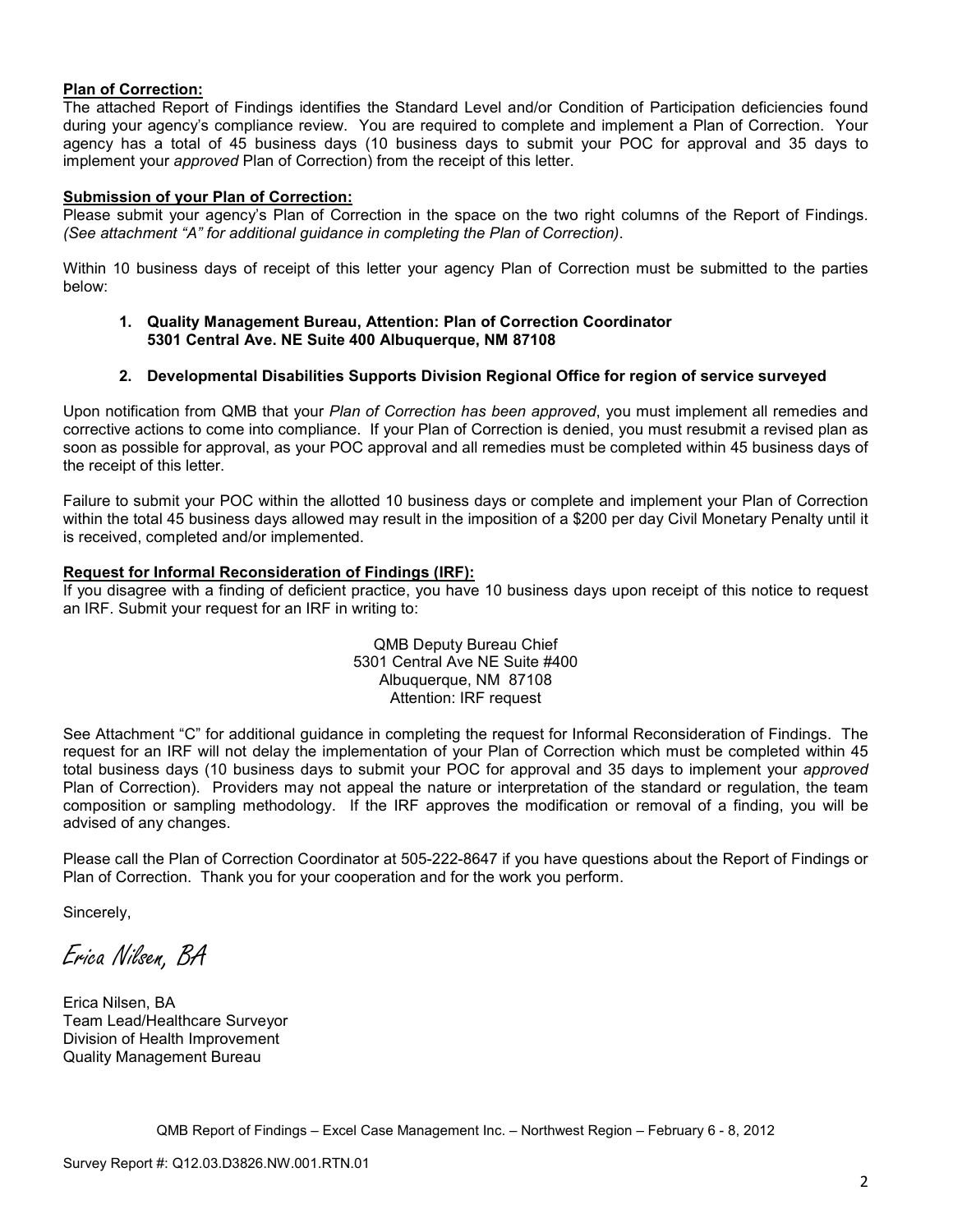| <b>Survey Process Employed:</b>                                                                                                                                                             |                                                                                                                                                                                          |                                                                                                                                                                                                            |
|---------------------------------------------------------------------------------------------------------------------------------------------------------------------------------------------|------------------------------------------------------------------------------------------------------------------------------------------------------------------------------------------|------------------------------------------------------------------------------------------------------------------------------------------------------------------------------------------------------------|
| <b>Entrance Conference Date:</b>                                                                                                                                                            | February 6, 2012                                                                                                                                                                         |                                                                                                                                                                                                            |
| Present:                                                                                                                                                                                    |                                                                                                                                                                                          | <b>Excel Case Management, Inc.</b><br>DeAnn Fierro, Executive Director                                                                                                                                     |
|                                                                                                                                                                                             | <b>DOH/DHI/QMB</b>                                                                                                                                                                       | Erica Nilsen, BA, Team Lead/Healthcare Surveyor<br>Tony Fragua, BFA, Healthcare Surveyor<br>Jennifer Bruns, BSW, Healthcare Surveyor<br>Maurice Gonzales, BS, Healthcare Surveyor                          |
| <b>Exit Conference Date:</b>                                                                                                                                                                | February 8, 2012                                                                                                                                                                         |                                                                                                                                                                                                            |
| Present:                                                                                                                                                                                    |                                                                                                                                                                                          | <b>Excel Case Management, Inc.</b><br>DeAnn Fierro, Executive Director<br>Diane Metoyer, Case Manager/Case Manager Supervisor                                                                              |
|                                                                                                                                                                                             | <b>DOH/DHI/QMB</b>                                                                                                                                                                       | Erica Nilsen, BA, Team Lead/Healthcare Surveyor<br>Tony Fragua, BFA, Healthcare Surveyor<br>Jennifer Bruns, BSW, Healthcare Surveyor<br>Maurice Gonzales, BS, Healthcare Surveyor                          |
|                                                                                                                                                                                             |                                                                                                                                                                                          | <b>DDSD - Northwest Regional Office</b><br>Cathy Saxton, Northwest Regional Case Management Coordinator<br>Crystal Wright, Northwest Regional Director (Via telephone)                                     |
| <b>Administrative Locations Visited</b>                                                                                                                                                     | Number:                                                                                                                                                                                  | 1                                                                                                                                                                                                          |
| <b>Total Sample Size</b>                                                                                                                                                                    | Number:                                                                                                                                                                                  | 22<br>4 - Jackson Class Members<br>18 - Non-Jackson Class Members                                                                                                                                          |
| Persons Served Records Reviewed                                                                                                                                                             | Number:                                                                                                                                                                                  | 22                                                                                                                                                                                                         |
| Case Managers Interviewed                                                                                                                                                                   | Number:                                                                                                                                                                                  | 8                                                                                                                                                                                                          |
| Case Mgt Personnel Records Reviewed                                                                                                                                                         | Number:                                                                                                                                                                                  | 8                                                                                                                                                                                                          |
| <b>Administrative Files Reviewed</b>                                                                                                                                                        | <b>Billing Records</b><br>$\bullet$<br><b>Medical Records</b><br>$\bullet$<br>٠<br><b>Personnel Files</b><br>$\bullet$<br><b>Training Records</b><br>$\bullet$<br>$\bullet$<br>$\bullet$ | <b>Incident Management Records</b><br><b>Agency Policy and Procedures</b><br><b>Caregiver Criminal History Screening Records</b><br><b>Employee Abuse Registry</b><br>Quality Assurance / Improvement Plan |
| CC: Distribution List:<br>DOH - Division of Health Improvement<br>DOH - Developmental Disabilities Supports Division<br>DOH - Office of Internal Audit<br>HSD - Medical Assistance Division |                                                                                                                                                                                          |                                                                                                                                                                                                            |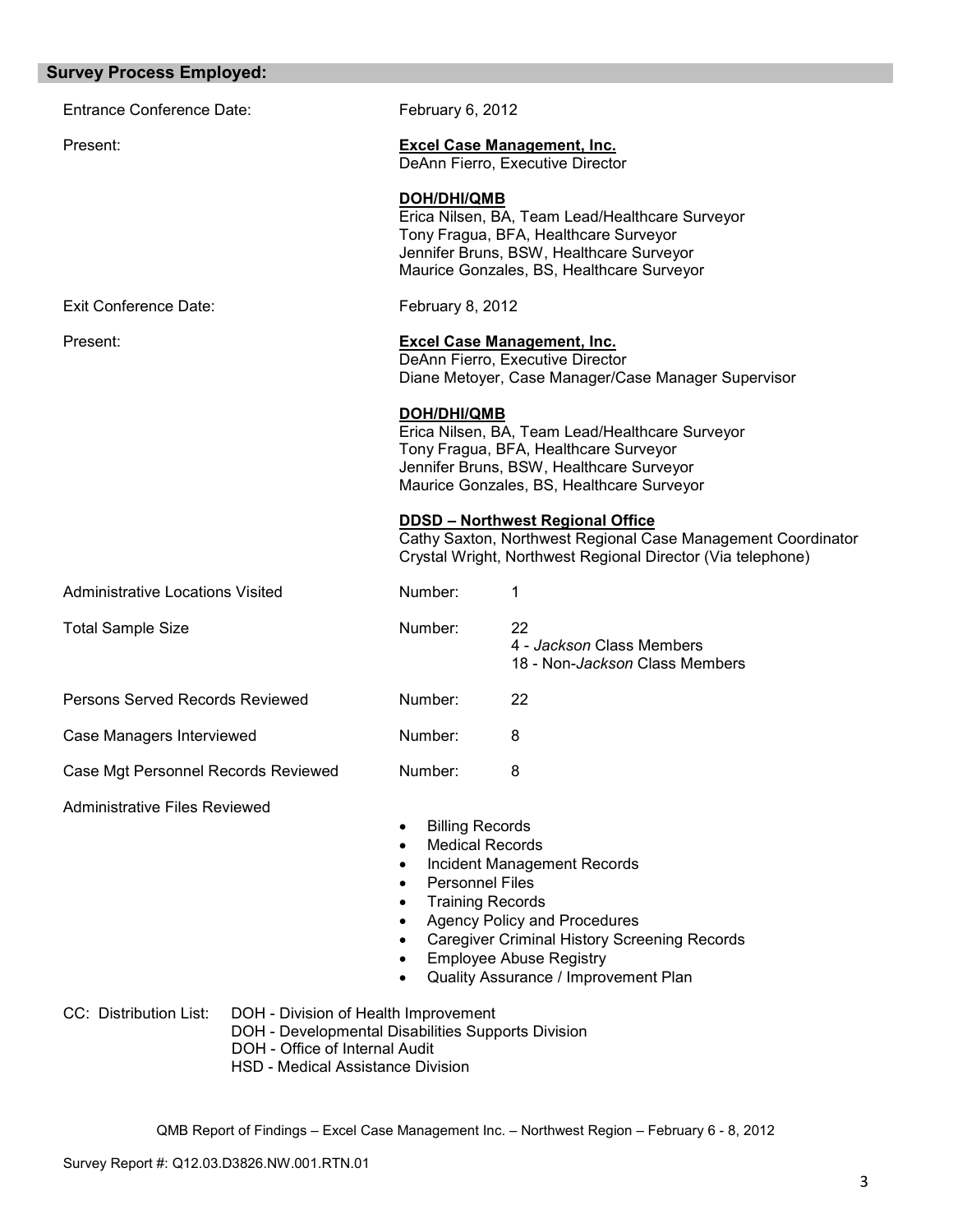# **Attachment A**

## **Provider Instructions for Completing the QMB Plan of Correction (POC) Process**

## *Introduction:*

After a QMB Compliance Survey, your QMB Report of Findings will be sent to you via e-mail.

Each provider must develop and implement a Plan of Correction (POC) that identifies specific quality assurance and quality improvement activities the agency will implement to correct deficiencies and prevent continued non compliance.

Agencies must submit their Plan of Correction within 10 business days from the date you receive the QMB Report of Findings. (Providers who do not submit a POC within 10 business days will be referred to the Internal Review Committee [IRC] for possible actions or sanctions).

Agencies must fully implement their approved Plan of Correction within 45 business days (10 business days to submit your POC for approval and 35 days to implement your approved Plan of Correction) from the date they receive the QMB Report of Findings. (Providers who fail to complete a POC within the 45 business days allowed shall be referred to the IRC for possible actions or sanctions.)

If you have questions about the Plan of Correction process, call the QMB Plan of Correction Coordinator at 505-222-8647 or email at George. Perrault@state.nm.us. Requests for technical assistance must be requested through your DDSD Regional Office.

The POC process cannot resolve disputes regarding findings. If you wish to dispute a finding on the official Report of Findings, you must file an Informal Reconsideration of Findings (IRF) request within ten (10) business days of receiving your report. Please note that you must still submit a POC for findings that are in question (see Attachment "C").

## *Instructions for Completing Agency POC:*

## *Required Content*

Your Plan of Correction should provide a step-by-step description of the methods to correct each deficient practice to prevent recurrence and information that ensures the regulation cited is in compliance. The remedies noted in your POC are expected to be added to your Agency's required, annual Quality Assurance Plan.

If a deficiency has already been corrected, the plan should state how it was corrected, the completion date (date the correction was accomplished), and how possible recurrence of the deficiency will be prevented.

The Plan of Correction must address the required six CMS core elements to address *each deficiency* of the POC:

- 1. How the specific and realistic corrective action will be accomplished for individuals found to have been affected by the deficient practice.
- 2. How the agency will identify other individuals who have the potential to be affected by the same deficient practice, and how the agency will act to protect individuals in similar situations.
- 3. What QA measures will be put into place or systemic changes made to ensure that the deficient practice will not recur
- 4. Indicate how the agency plans to monitor its performance to make sure that solutions are sustained. The agency must develop a QA plan for ensuring that correction is achieved and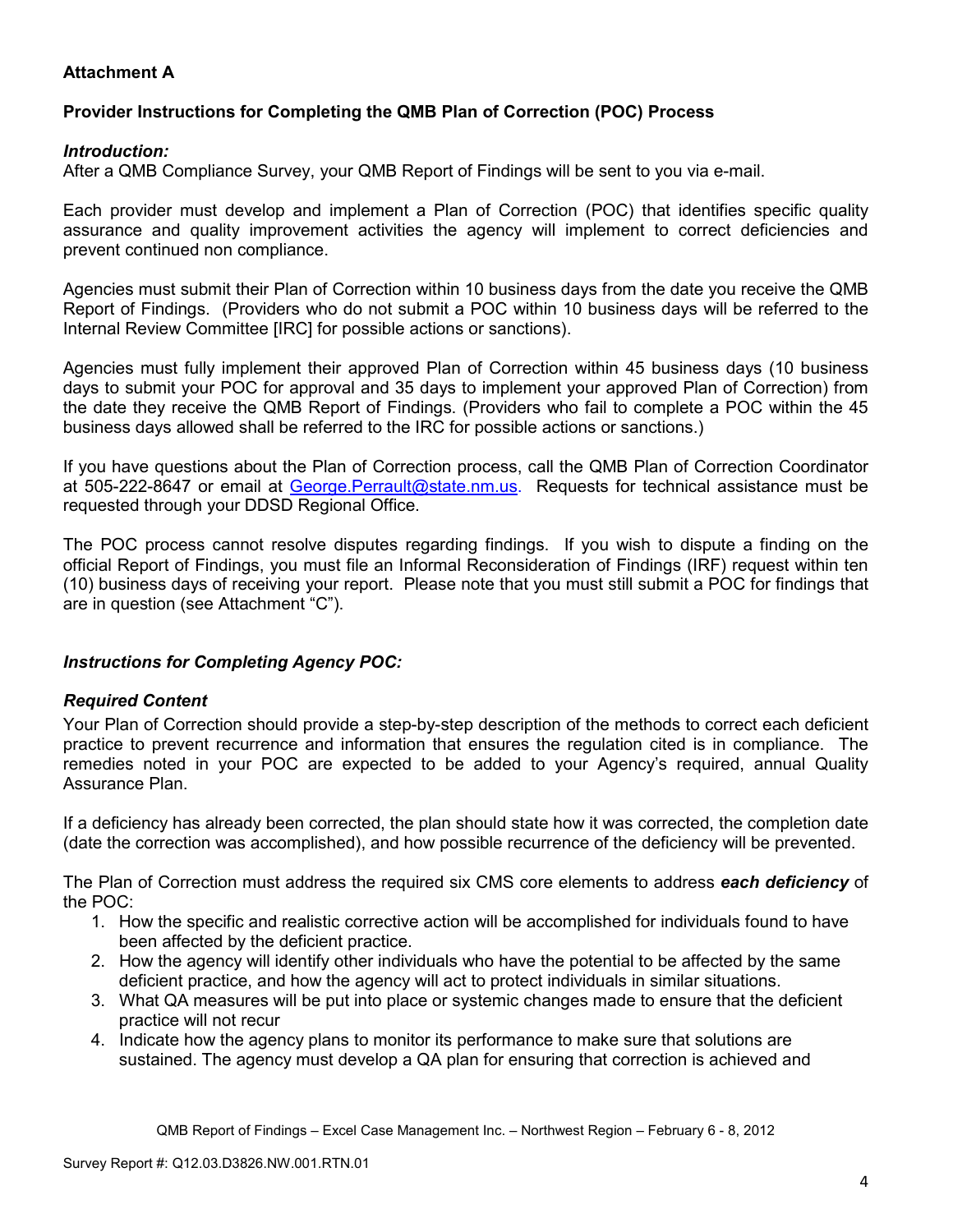sustained. This QA plan must be implemented, and the corrective action evaluated for its effectiveness. The plan of correction is integrated into the agency quality assurance system; and

- 5. Include dates when corrective action will be completed. The corrective action completion dates must be acceptable to the State.
- 6. The POC must be signed and dated by the agency director or other authorized official.

The following details should be considered when developing your POC:

- Details about how and when Consumer, Personnel and Residential files are audited by Agency personnel to ensure they contain required documents;
- Information about how Medication Administration Records are reviewed to verify they contain all required information before they are distributed, as they are being used, and after they are completed;
- Your processes for ensuring that all staff are trained in Core Competencies, Incident Reporting, and Individual-Specific service requirements, etc;
- How accuracy in Billing documentation is assured;
- How health, safety is assured;
- For Case Management Providers, how ISPs are reviewed to verify they meet requirements, how the timeliness of LOC packet submissions and consumer visits are tracked;
- Your process for gathering, analyzing and responding to Quality data; and,
- Details about Quality Targets in various areas, current status, analyses about why targets were not met, and remedies implemented.

*Note:* **Instruction or in-service of staff alone may not be a sufficient plan of correction.** This is a good first step toward correction, but additional steps should be taken to ensure the deficiency is corrected and will not recur.

## *Completion Dates*

- The plan of correction must include a **completion date** (entered in the far right-hand column) for each finding. Be sure the date is **realistic** in the amount of time your Agency will need to correct the deficiency; not to exceed 45 total business days.
- Direct care issues should be corrected immediately and monitored appropriately.
- Some deficiencies may require a staged plan to accomplish total correction.
- Deficiencies requiring replacement of equipment, etc., may require more time to accomplish correction but should show reasonable time frames.

## *Initial Submission of the Plan of Correction Requirements*

- 1. The Plan of Correction must be completed on the official QMB Survey Report of Findings/Plan of Correction Form and received by QMB within ten (10) business days from the date you received the report of findings.
- 2. For questions about the POC process, call the POC Coordinator, George Perrault at 505-222-8647 for assistance.
- 3. For Technical Assistance (TA) in developing or implementing your POC, contact your local DDSD Regional Office.
- 4. Submit your POC to George Perrault, POC Coordinator in any of the following ways:
	- a. Electronically at George.Perrault@state.nm.us *(preferred method)*
	- b. Fax to 505-222-8661, or
	- c. Mail to POC Coordinator, 5301 Central Avenue SW, Suite 400, Albuquerque, NM 87108
- 5. Do not submit supporting documentation (evidence of compliance) to QMB until after your POC has been approved by the POC Coordinator.
- 6. QMB will notify you when your POC has been "approve" or "denied."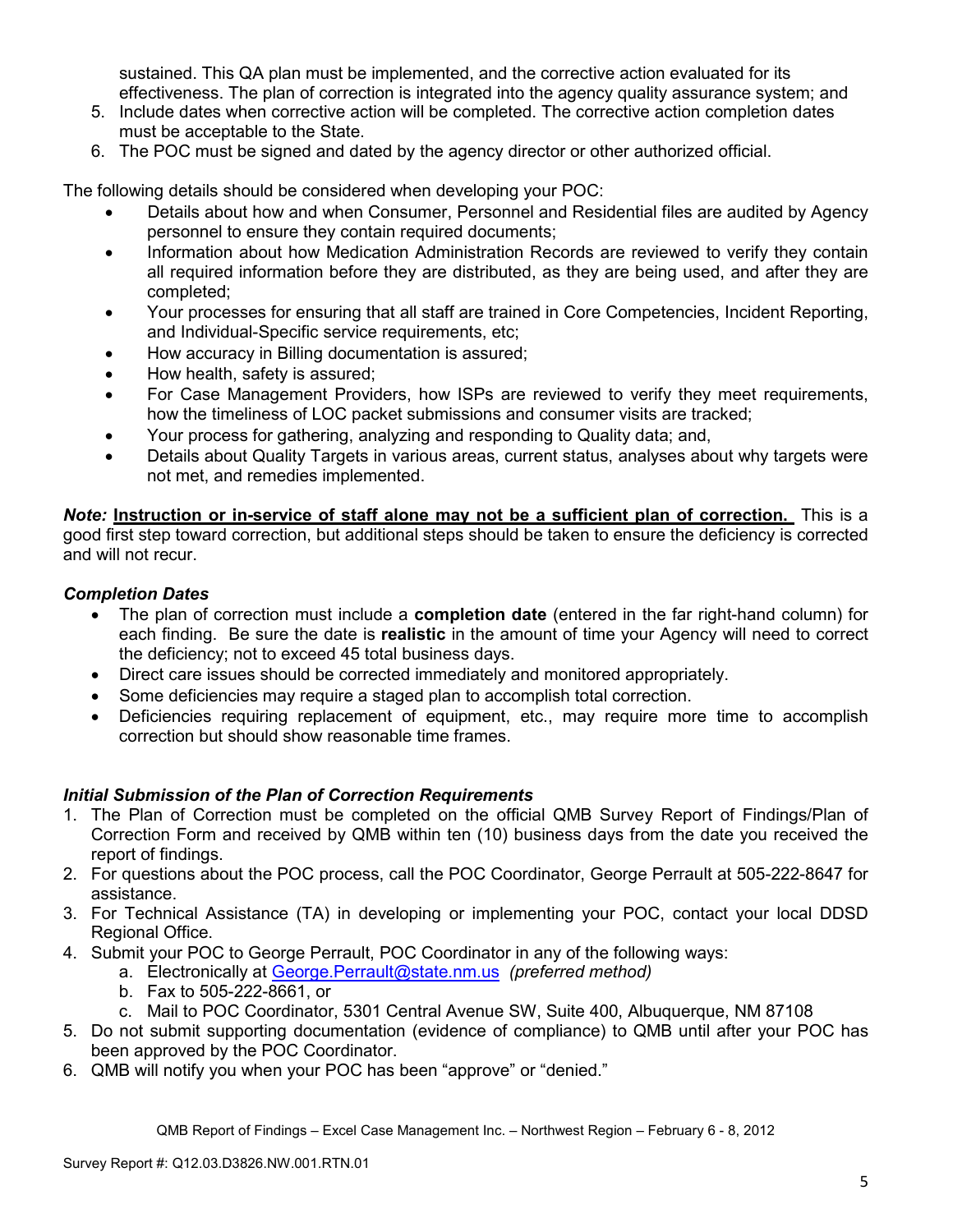- a. During this time, whether your POC is "approved," or "denied," you will have a maximum of 45 business days from the date of receipt of your Report of Findings to correct all survey deficiencies.
- b. If your POC is denied, it must be revised and resubmitted as soon as possible, as the 45 business day limit is in effect.
- c. If your POC is denied a second time your agency may be referred to the Internal Review Committee.
- d. You will receive written confirmation when your POC has been approved by QMB and a final deadline for completion of your POC.
- 7. Failure to submit your POC within 10 business days without prior approval of an extension by QMB will result in a referral to the Internal Review Committee and the possible implementation of monetary penalties and/or sanctions.

## *POC Document Submission Requirements*

Once your POC has been approved by the QMB Plan of Correction Coordinator you must submit copies of documents as evidence that all deficiencies have been corrected, as follows.

- 1. Your internal documents are due within a *maximum* of 45 business days of receipt of your Report of Findings.
- 2. You may submit your documents by postal mail (paper hard copy or on a disc), fax, or electronically (scanned and attached to e-mails).
- 3. All submitted documents *must be annotated*; please be sure the tag numbers and Identification numbers are indicated on each document submitted. Documents which are not annotated with the Tag number and Identification number may not be accepted.
- 4. Do not submit original documents; Please provide copies or scanned electronic files for evidence. Originals must be maintained in the agency file(s) per DDSD Standards.
- 5. In lieu of some documents, you may submit copies of file or home audit forms that clearly indicate cited deficiencies have been corrected, other attestations of correction must be approved by the Plan of Correction Coordinator prior to their submission.
- 6. For billing deficiencies, you must submit:
	- a. Evidence of an internal audit of billing documentation for a sample of individuals and timeframes;
	- b. Copies of "void and adjust" forms submitted to correct all over-billed or unjustified units billed identified during your internal audit.

Revisions, Modifications or Extensions to your Plan of Correction (post QMB approval) must be made in writing and submitted to the Plan of Correction Coordinator at QMB, prior to the due date and are approved on a case-by-case basis. No changes may be made to your POC or the timeframes for implementation without written approval of the POC Coordinator.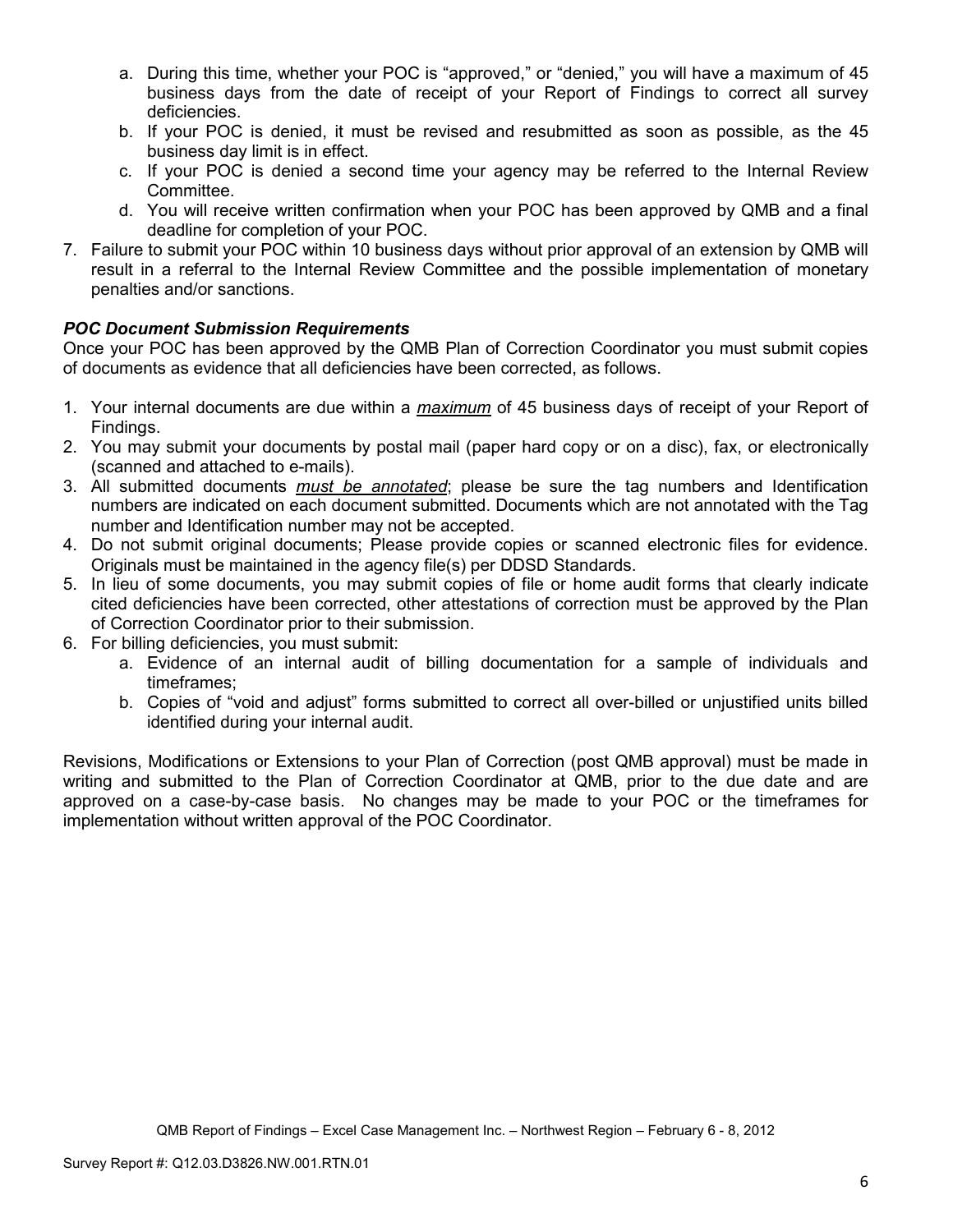## **QMB Determinations of Compliance**

## • "Compliance with Conditions of Participation"

The QMB determination of "Compliance with Conditions of Participation," indicates that a provider is in compliance with all 'Conditions of Participation,' (CoP) but may have standard level deficiencies (deficiencies which are not at the condition level) out of compliance. The agency has obtained a level of compliance such that there is a minimal potential for harm to individuals' health and safety. To qualify for a determination of Compliance with Conditions of Participation, the provider must be in compliance with *all* Conditions of Participation.

# • "Partial-Compliance with Conditions of Participation"

The QMB determination of "Partial-Compliance with Conditions of Participation" indicates that a provider is out of compliance with one (1) to three (3) 'Conditions of Participation.' This partialcompliance, if not corrected, may result in a serious negative outcome or the potential for more than minimal harm to individuals' health and safety. The Agency may also have standard level deficiencies (deficiencies which are not at the condition level).

Providers receiving a repeat determination of 'Partial-Compliance' for repeat deficiencies of CoPs may be referred by the Quality Management Bureau to the Internal Review Committee (IRC) for consideration of remedies and possible actions.

## • "Non-Compliant with Conditions of Participation":

The QMB determination of "Non-Compliance with Conditions of Participation," indicates a provider is significantly out of compliance with Conditions of Participation and/or has:

- Four (4) Conditions of Participation out of compliance.
- Multiple findings of widespread non-compliance with any standard or regulation with a significant potential for more than minimal harm.
- Any finding of actual harm or Immediate Jeopardy.

The Agency may also have standard level deficiencies (deficiencies which are not at the condition level).

Providers receiving a repeat determination of 'Non-Compliance' will be referred by Quality Management Bureau to the Internal Review Committee (IRC) for consideration of remedies and possible actions.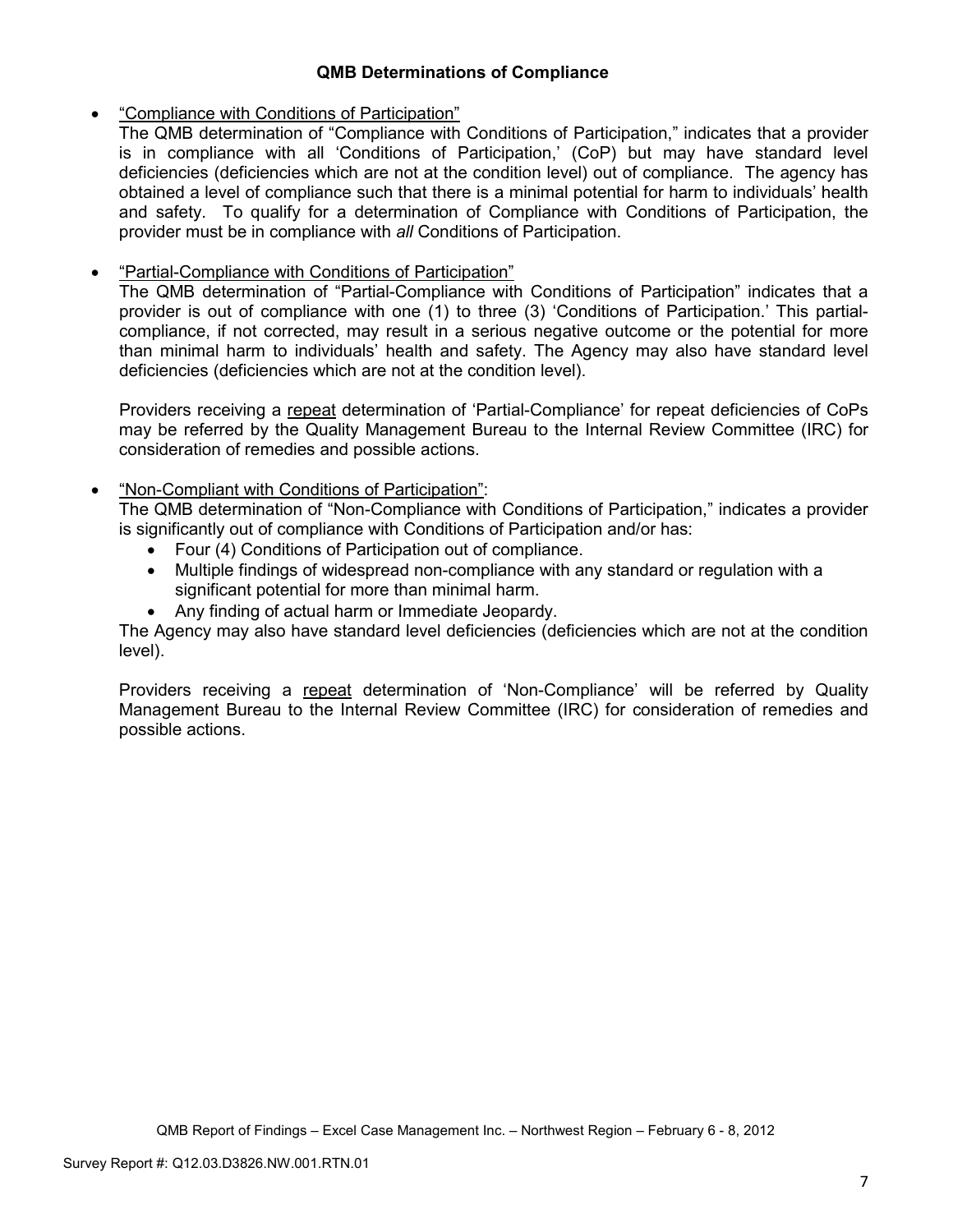### **Guidelines for the Provider Informal Reconsideration of Finding (IRF) Process**

## **Introduction:**

Throughout the QMB Survey process, surveyors are openly communicating with providers. Open communication means surveyors have clarified issues and/or requested missing information before completing the review through the use of the signed/dated "Document Request," or "administrative Needs," etc. forms. Regardless, there may still be instances where the provider disagrees with a specific finding. Providers may use the following process to informally dispute a finding.

# **Instructions:**

- 1. The Informal Reconsideration of the Finding (IRF) request must be in writing to the QMB Deputy Bureau Chief **within 10 business days** of receipt of the final Report of Findings.
- 2. The written request for an IRF *must* be completed on the QMB Request for Informal Reconsideration of Finding form available on the QMB website: http://dhi.health.state.nm.us/qmb
- 3. The written request for an IRF must specify in detail the request for reconsideration and why the finding is inaccurate.
- 4. The IRF request must include all supporting documentation or evidence.
- 5. If you have questions about the IRC process, email the IRF Chairperson, Scott Good at scott.good@state.nm.us for assistance.

## **The following limitations apply to the IRF process:**

- The request for an IRF and all supporting evidence must be received within 10 business days.
- Findings based on evidence requested during the survey and not provided may not be subject to reconsideration.
- The supporting documentation must be new evidence not previously reviewed or requested by the survey team.
- Providers must continue to complete their Plan of Correction during the IRF process
- Providers may not request an IRF to challenge the sampling methodology.
- Providers may not request an IRF based on disagreement with the nature of the standard or regulation.
- Providers may not request an IRF to challenge the team composition.
- Providers may not request an IRF to challenge the DHI/QMB determination of compliance or the length of their DDSD provider contract.

A Provider forfeits the right to an IRF if the request is not made within 10 business days of receiving the report and/or does not include all supporting documentation or evidence to show compliance with the standards and regulations.

The IRF Committee will review the request, the Provider will be notified in writing of the ruling; no face-toface meeting will be conducted.

When a Provider requests that a finding be reconsidered, it does not stop or delay the Plan of Correction process. **Providers must continue to complete the Plan of Correction, including the finding in dispute regardless of the IRF status.** If a finding is removed or modified, it will be noted and removed or modified from the Report of Findings. It should be noted that in some cases a Plan of Correction may be completed prior to the IRF process being completed. The provider will be notified in writing on the decisions of the IRF committee.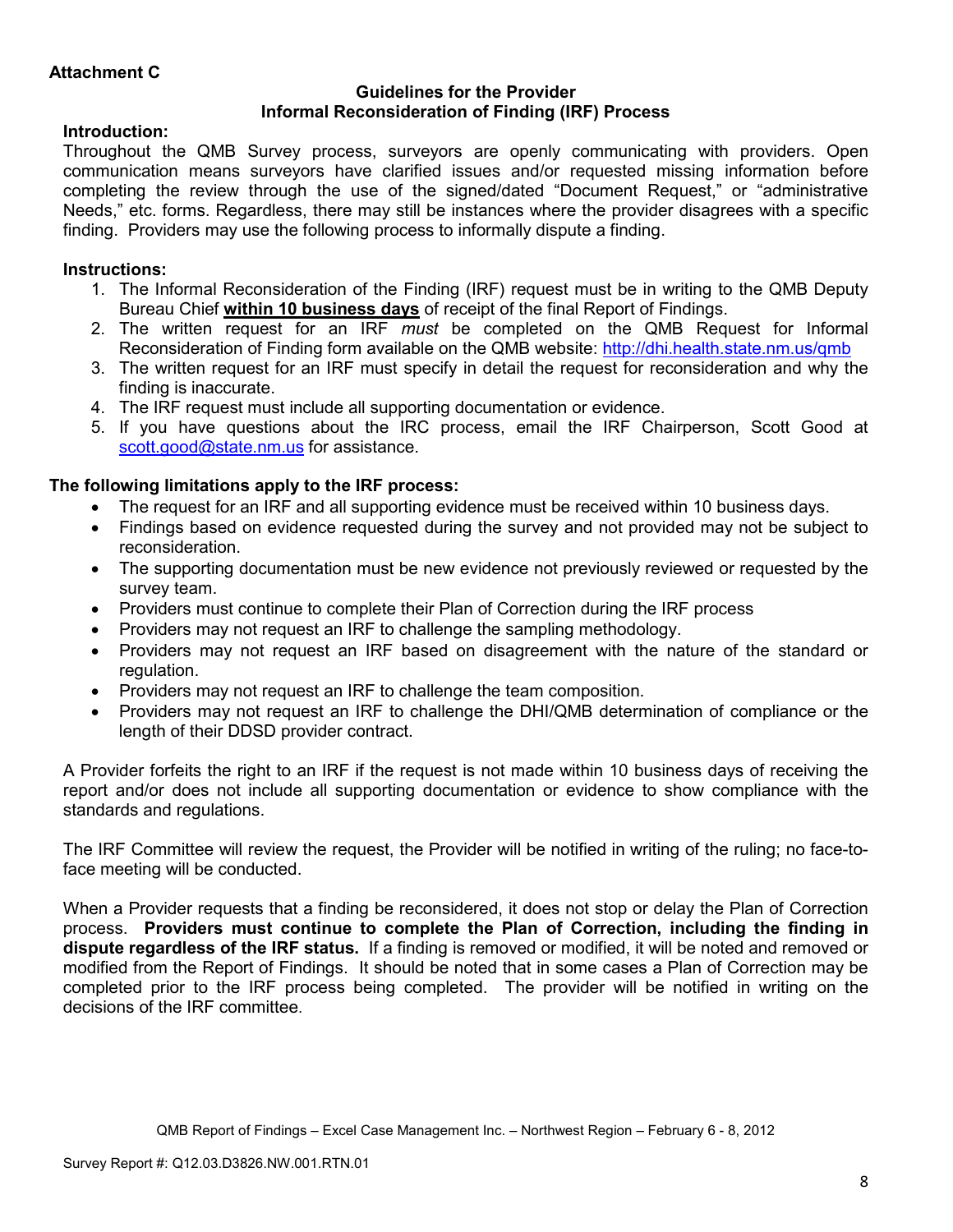| Agency:          | Excel Case Management, Inc. - Northwest Region |
|------------------|------------------------------------------------|
| Program:         | Developmental Disabilities Waiver              |
| Service:         | Case Management                                |
| Monitoring Type: | <b>Routine Survey</b>                          |
| Date of Survey:  | <b>February 6 - 8, 2012</b>                    |

| <b>Standard of Care</b>                                                                                                                                                                                                                                                                                                                                                                                                                                                                                                                                                                                                                                                                                                                                                                                                                                                                                                                                                                                                                                                                                                                   | <b>Deficiencies</b>                                                                                                                                                                                                                                                                                                                                                                                                                                                                                                                                                                                                                                                                     | <b>Agency Plan of Correction, On-going</b><br><b>QA/QI &amp; Responsible Party</b>                                                                                           | <b>Date</b><br><b>Due</b> |  |
|-------------------------------------------------------------------------------------------------------------------------------------------------------------------------------------------------------------------------------------------------------------------------------------------------------------------------------------------------------------------------------------------------------------------------------------------------------------------------------------------------------------------------------------------------------------------------------------------------------------------------------------------------------------------------------------------------------------------------------------------------------------------------------------------------------------------------------------------------------------------------------------------------------------------------------------------------------------------------------------------------------------------------------------------------------------------------------------------------------------------------------------------|-----------------------------------------------------------------------------------------------------------------------------------------------------------------------------------------------------------------------------------------------------------------------------------------------------------------------------------------------------------------------------------------------------------------------------------------------------------------------------------------------------------------------------------------------------------------------------------------------------------------------------------------------------------------------------------------|------------------------------------------------------------------------------------------------------------------------------------------------------------------------------|---------------------------|--|
| CMS Assurance - Plan of Care - ISP Development & Monitoring - Service plans address all participates' assessed needs(including<br>health and safety risk factors) and goals, either by waiver services or through other means. Services plans are updated or revised at<br>least annually or when warranted by changes in the waiver participants' needs.                                                                                                                                                                                                                                                                                                                                                                                                                                                                                                                                                                                                                                                                                                                                                                                 |                                                                                                                                                                                                                                                                                                                                                                                                                                                                                                                                                                                                                                                                                         |                                                                                                                                                                              |                           |  |
| Tag #1A08 Agency Case File                                                                                                                                                                                                                                                                                                                                                                                                                                                                                                                                                                                                                                                                                                                                                                                                                                                                                                                                                                                                                                                                                                                | <b>Standard Level Deficiency</b>                                                                                                                                                                                                                                                                                                                                                                                                                                                                                                                                                                                                                                                        |                                                                                                                                                                              |                           |  |
| Developmental Disabilities (DD) Waiver Service<br>Standards effective 4/1/2007<br><b>CHAPTER 1 II. PROVIDER AGENCY</b><br><b>REQUIREMENTS:</b> The objective of these<br>standards is to establish Provider Agency policy,<br>procedure and reporting requirements for DD<br>Medicaid Waiver program. These requirements<br>apply to all such Provider Agency staff, whether<br>directly employed or subcontracting with the<br>Provider Agency. Additional Provider Agency<br>requirements and personnel qualifications may<br>be applicable for specific service standards.<br>D. Provider Agency Case File for the<br>Individual: All Provider Agencies shall maintain<br>at the administrative office a confidential case<br>file for each individual. Case records belong to<br>the individual receiving services and copies shall<br>be provided to the receiving agency whenever<br>an individual changes providers. The record<br>must also be made available for review when<br>requested by DOH, HSD or federal government<br>representatives for oversight purposes. The<br>individual's case file shall include the following | Based on record review, the Agency failed to<br>maintain at the administrative office a<br>confidential case file for 16 of 22 individuals.<br>Review of the Agency individual case files found<br>the following items were not found, incomplete,<br>and/or not current:<br>• ISP Signature Page<br><sup>o</sup> None Found (#12)<br>• ISP Assessment Checklist (#7)<br>• Addendum A $(\#21)$<br>• ISP Teaching & Support Strategies<br>° Individual #7 - TASS not found for:<br>° Outcome Statement - Relationships/Have<br>Fun: "Socialize at Sammy C's."<br>> "will plan to go to Sammy C.'s."<br>> "will go to Sammy C.'s."<br><sup>o</sup> Outcome Statement - Relationships/Have | Provider:<br>State your Plan of Correction for the findings in<br>this Tag above this line.<br>Enter your Quality Assurance/Quality<br>Improvement processes below the line. |                           |  |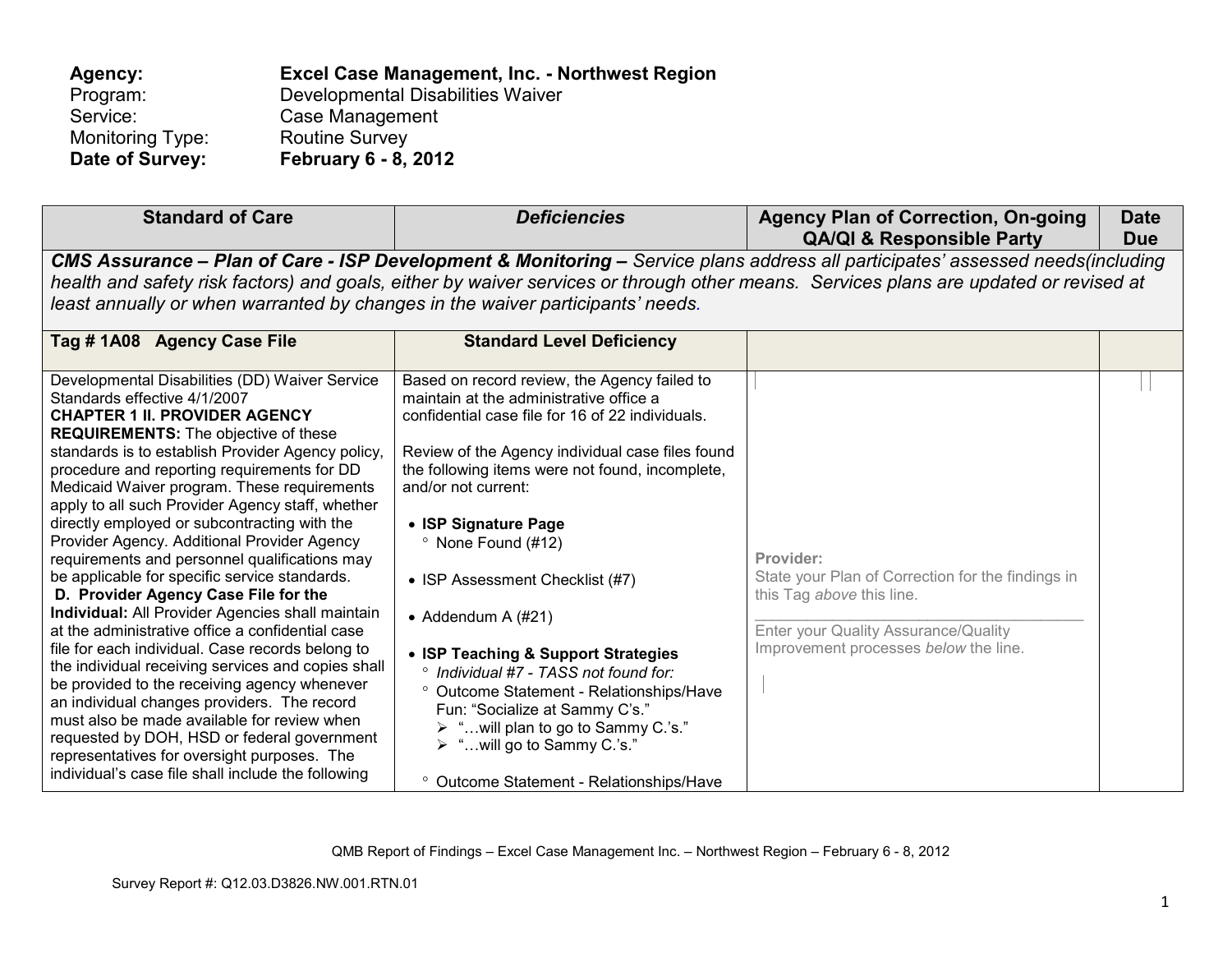| requirements:                                       | Fun: " will attend 6 Native American                     |  |
|-----------------------------------------------------|----------------------------------------------------------|--|
| (1) Emergency contact information, including the    | dances."                                                 |  |
| individual's address, telephone number,             | > "will look for Native American                         |  |
| names and telephone numbers of relatives,           | dances."                                                 |  |
| or guardian or conservator, physician's             | > " will attend Native American dances."                 |  |
| name(s) and telephone number(s), pharmacy           |                                                          |  |
| name, address and telephone number, and             | ° Individual #9 - TASS not found for:                    |  |
| health plan if appropriate;                         | <sup>o</sup> Outcome Statement - Live Area: "Will travel |  |
| (2) The individual's complete and current ISP,      | to destination of choice."                               |  |
| with all supplemental plans specific to the         | $\triangleright$ "will research a trip with staff        |  |
| individual, and the most current completed          | assistance."                                             |  |
| Health Assessment Tool (HAT);                       | $\triangleright$ " Make arrangements for trip."          |  |
| (3) Progress notes and other service delivery       | $\triangleright$ "will go on a trip."                    |  |
| documentation;                                      |                                                          |  |
| (4) Crisis Prevention/Intervention Plans, if there  | • Positive Behavioral Plan (#8 &18)                      |  |
| are any for the individual;                         |                                                          |  |
| (5) A medical history, which shall include at least | • Speech Therapy Plan (#10)                              |  |
| demographic data, current and past medical          |                                                          |  |
| diagnoses including the cause (if known) of         | • Occupational Therapy Plan (#5, 7, 13 & 21)             |  |
| the developmental disability, psychiatric           |                                                          |  |
| diagnoses, allergies (food, environmental,          | • Physical Therapy Plan $(#1, 7, 14, 18 \& 21)$          |  |
| medications), immunizations, and most               |                                                          |  |
| recent physical exam;                               | • Health Care Plans                                      |  |
| (6) When applicable, transition plans completed     | • Aspiration                                             |  |
| for individuals at the time of discharge from       | ° Individual #7 - As indicated by the                    |  |
| Fort Stanton Hospital or Los Lunas Hospital         | Electronic Comprehensive Health                          |  |
| and Training School; and                            | Assessment Tool (e-Chat) the individual is               |  |
| (7) Case records belong to the individual           | required to have a plan. No evidence of                  |  |
| receiving services and copies shall be              | plan found.                                              |  |
| provided to the individual upon request.            |                                                          |  |
| (8) The receiving Provider Agency shall be          | ° Individual #12 - As indicated by the                   |  |
| provided at a minimum the following records         | Electronic Comprehensive Health                          |  |
| whenever an individual changes provider             | Assessment Tool (e-Chat) the individual is               |  |
| agencies:                                           | required to have a plan. No evidence of                  |  |
| (a) Complete file for the past 12 months;           | plan found.                                              |  |
| (b) ISP and quarterly reports from the current      |                                                          |  |
| and prior ISP year;                                 | • Oral Care                                              |  |
| (c) Intake information from original admission      | ° Individual #10 - As indicated by the                   |  |
| to services; and                                    | Electronic Comprehensive Health                          |  |
| (d) When applicable, the Individual                 | Assessment Tool (e-Chat) the individual is               |  |
| Transition Plan at the time of discharge            |                                                          |  |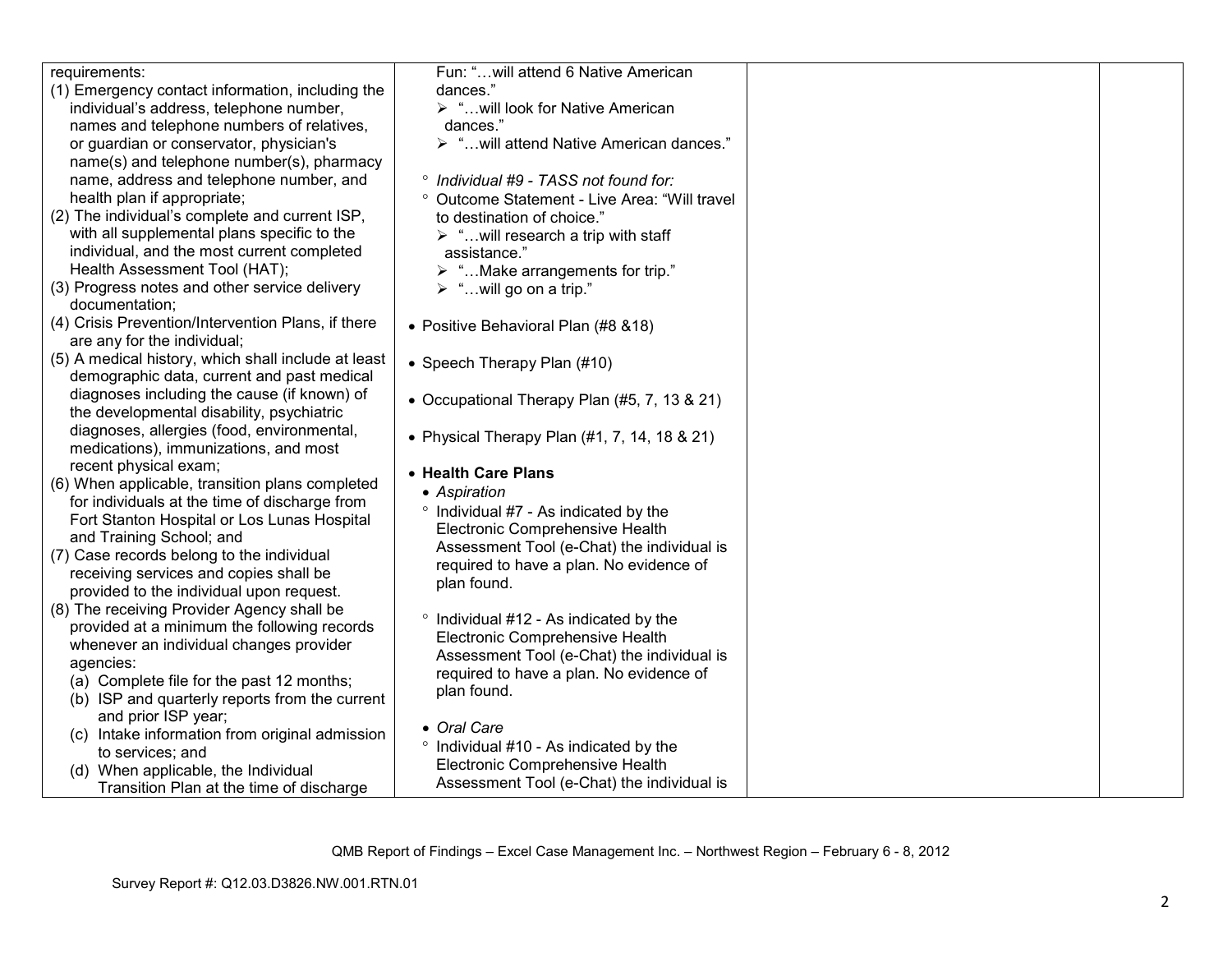| from Los Lunas Hospital and Training<br>School or Ft. Stanton Hospital. | required to have a plan. No evidence of<br>plan found.                                                                                                                                                   |  |
|-------------------------------------------------------------------------|----------------------------------------------------------------------------------------------------------------------------------------------------------------------------------------------------------|--|
|                                                                         | • Bowel/Bladder<br>° Individual #12 - As indicated by the<br>Electronic Comprehensive Health<br>Assessment Tool (e-Chat) the individual is<br>required to have a plan. No evidence of<br>plan found.     |  |
|                                                                         | • Body Mass Index<br>° Individual #12 - As indicated by the<br>Electronic Comprehensive Health<br>Assessment Tool (e-Chat) the individual is<br>required to have a plan. No evidence of<br>plan found.   |  |
|                                                                         | $\bullet$ Falls<br>° Individual #12 - As indicated by the<br>Electronic Comprehensive Health<br>Assessment Tool (e-Chat) the individual is<br>required to have a plan. No evidence of<br>plan found.     |  |
|                                                                         | • Oral Care/Hygiene<br>° Individual #14 - As indicated by the<br>Electronic Comprehensive Health<br>Assessment Tool (e-Chat) the individual is<br>required to have a plan. No evidence of<br>plan found. |  |
|                                                                         | • Seizures<br>° Individual #21 - As indicated by the<br>Electronic Comprehensive Health<br>Assessment Tool (e-Chat) the individual is<br>required to have a plan. No evidence of<br>plan found.          |  |
|                                                                         | • GI (Constipation)<br>• Individual #21 - As indicated by the                                                                                                                                            |  |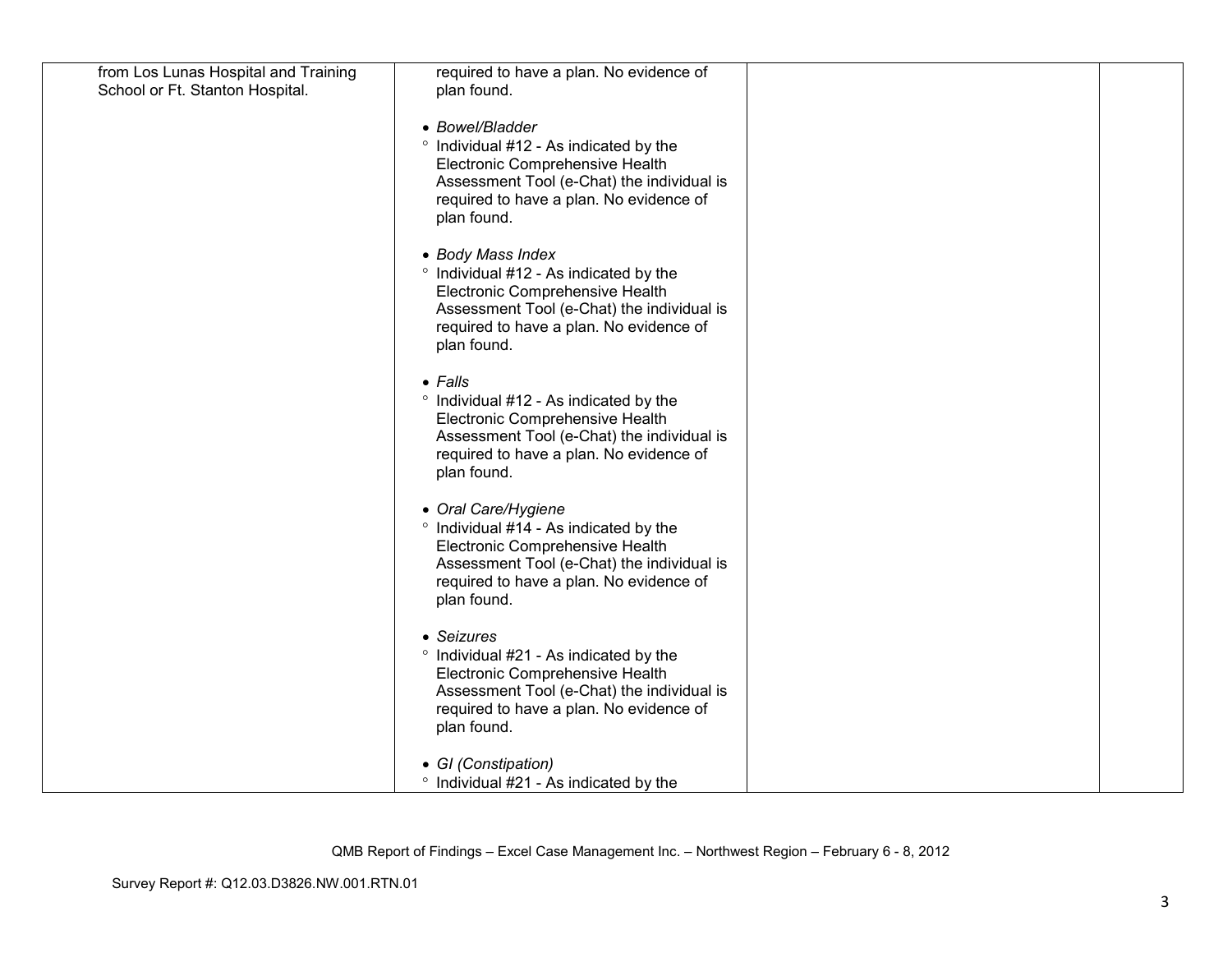| Electronic Comprehensive Health                                           |  |
|---------------------------------------------------------------------------|--|
| Assessment Tool (e-Chat) the individual is                                |  |
| required to have a plan. No evidence of<br>plan found.                    |  |
|                                                                           |  |
| • Crisis Plans/Medical Emergency                                          |  |
| <b>Response Plans</b>                                                     |  |
| • Aspiration                                                              |  |
| ° Individual #8 - As indicated by the<br>Electronic Comprehensive Health  |  |
| Assessment Tool (e-Chat) the individual is                                |  |
| required to have a plan. No evidence of                                   |  |
| plan found.                                                               |  |
|                                                                           |  |
| ° Individual #12 - As indicated by the<br>Electronic Comprehensive Health |  |
| Assessment Tool (e-Chat) the individual is                                |  |
| required to have a plan. No evidence of                                   |  |
| plan found.                                                               |  |
| ° Individual #17 - As indicated by the                                    |  |
| Electronic Comprehensive Health                                           |  |
| Assessment Tool (e-Chat) the individual is                                |  |
| required to have a plan. No evidence of                                   |  |
| plan found.                                                               |  |
| ° Individual #21 - As indicated by the IST                                |  |
| section of ISP the individual is required to                              |  |
| have a plan. No evidence of plan found                                    |  |
| • Cardiac                                                                 |  |
| ° Individual #12 - As indicated by the IST                                |  |
| section of ISP the individual is required to                              |  |
| have a plan. No evidence of plan found.                                   |  |
| $\bullet$ Falls                                                           |  |
| ° Individual #12 - As indicated by the                                    |  |
| Electronic Comprehensive Health                                           |  |
| Assessment Tool (e-Chat) the individual is                                |  |
| required to have a plan. No evidence of                                   |  |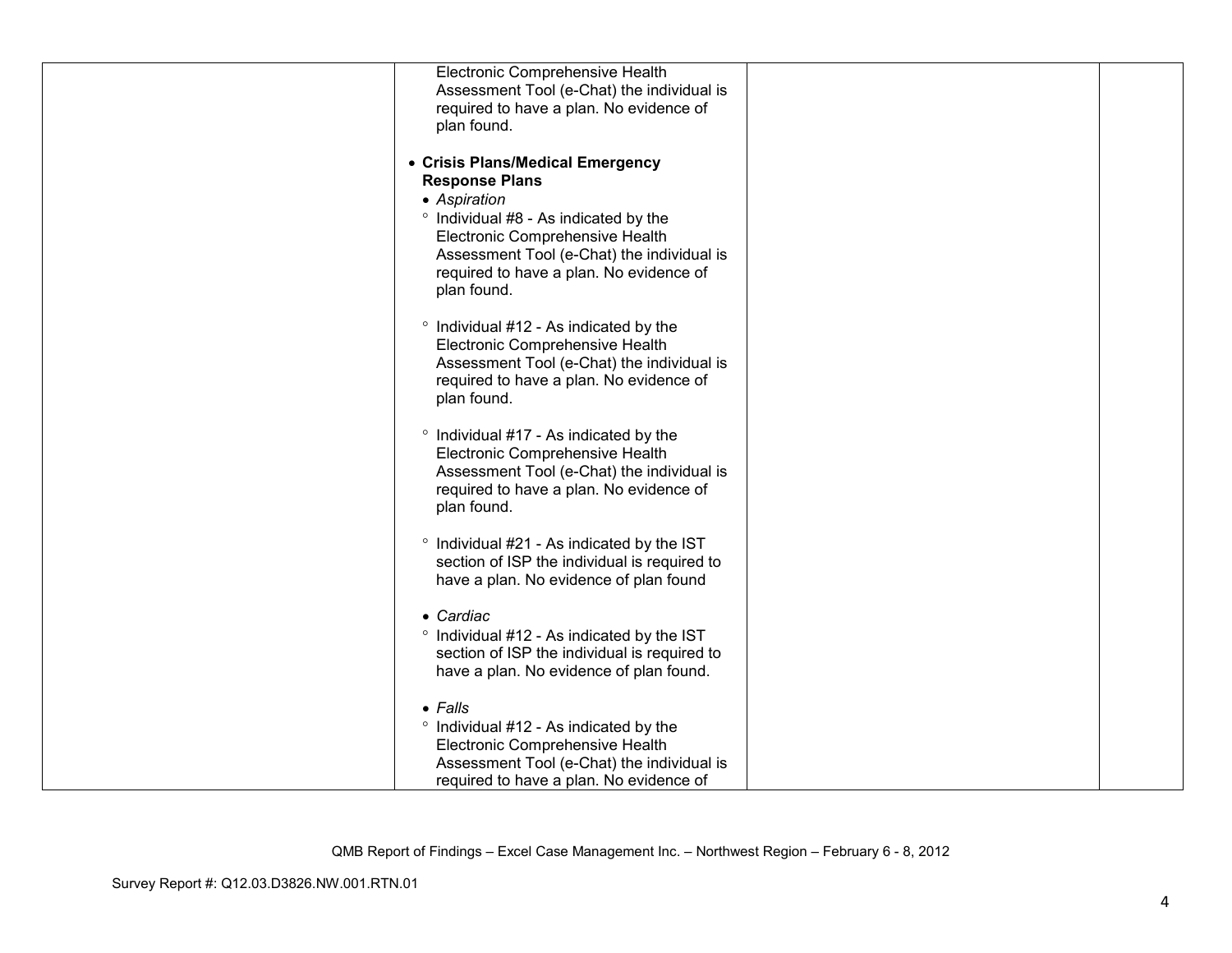| plan found.                                                                                                                                                                                                                                |  |
|--------------------------------------------------------------------------------------------------------------------------------------------------------------------------------------------------------------------------------------------|--|
| • GI (Constipation)<br>° Individual #21 - As indicated by the IST<br>section of ISP the individual is required to<br>have a plan. No evidence of plan found.                                                                               |  |
| • Mass on neck<br>° Individual #12 - As indicated by the IST<br>section of ISP the individual is required to<br>have a plan. No evidence of plan found.                                                                                    |  |
| • Nutritional Evaluation<br>° Individual #13 - Per documentation<br>reviewed evaluation was completed on<br>3/29/2007. Follow-up was to be completed<br>in 1 month. No documented evidence of the<br>evaluation being completed was found. |  |
| • Dental Exam<br>° Individual #1 - As indicated by the DDSD file<br>matrix Dental Exams are to be conducted<br>annually. No documented evidence of exam<br>was found.                                                                      |  |
| ° Individual #3 - As indicated by the<br>documentation reviewed, exam was<br>completed on 6/21/2011. Follow-up was to<br>be completed in 6 months. No documented<br>evidence of the follow-up being completed<br>was found.                |  |
| <sup>o</sup> Individual #4 - As indicated by the ISP<br>Assessment Checklist, exam was due in<br>January 2011. No documented evidence<br>was found to verify visit was completed.                                                          |  |
| ° Individual #12 - As indicated by the DDSD<br>file matrix Dental Exams are to be<br>conducted annually. No documented                                                                                                                     |  |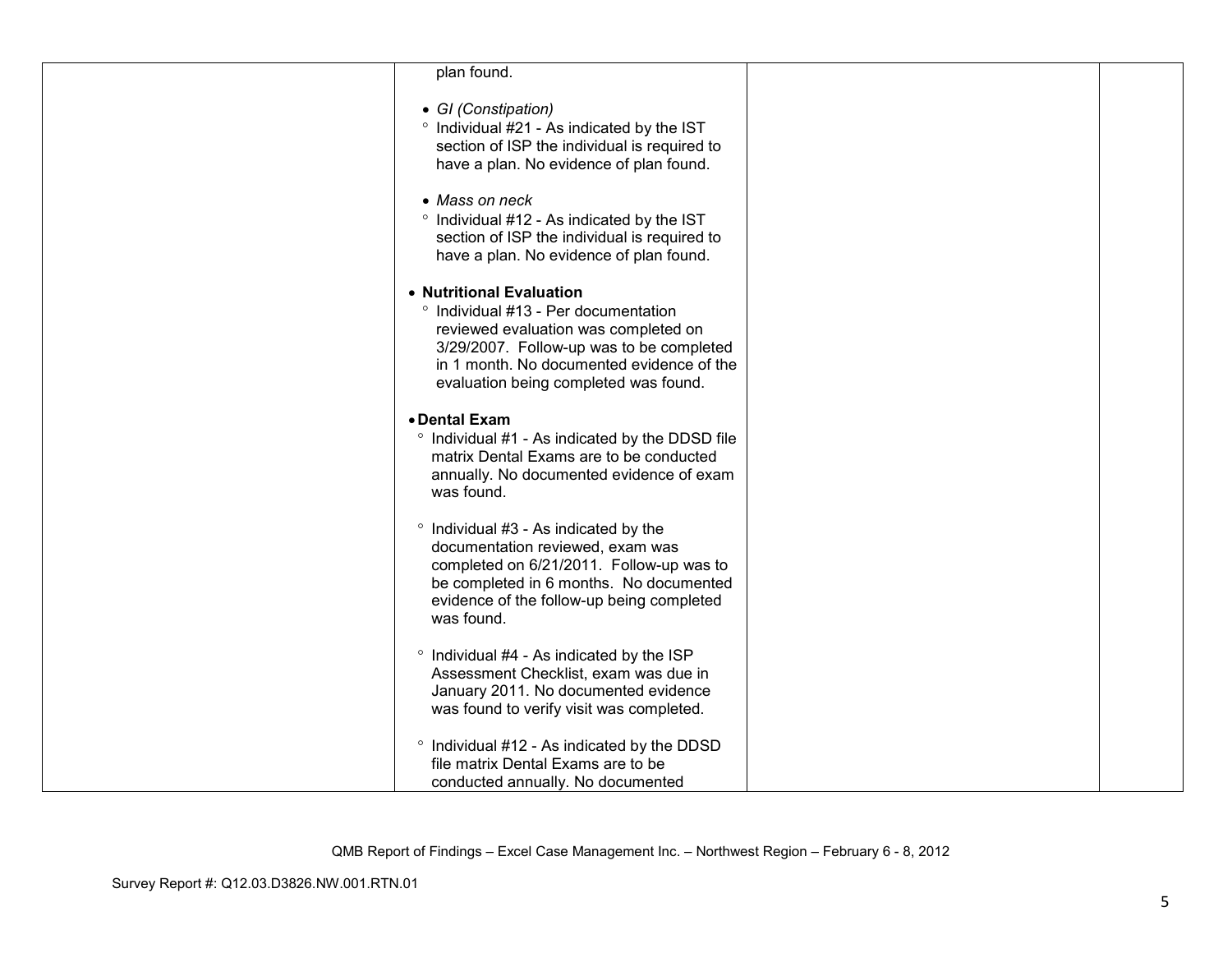| evidence of exam was found.                                                                                                                                                                                                                       |  |
|---------------------------------------------------------------------------------------------------------------------------------------------------------------------------------------------------------------------------------------------------|--|
| • Auditory Exam<br>° Individual #1 - As indicated by the<br>documentation reviewed, exam was<br>completed on 7/8/2010. Follow-up was to<br>be completed in 1 year. No documented<br>evidence of the follow-up being completed<br>was found.       |  |
| • Vision Exam<br>° Individual #17 - As indicated by the<br>documentation reviewed, exam was<br>completed on 12/8/2009. Follow-up was to<br>be completed in 2 years. No documented<br>evidence of the follow-up being completed<br>was found.      |  |
| • Pap Smear Exam<br>° Individual #10 - As indicated by the<br>documentation reviewed, exam was<br>completed on 6/16/2010. Follow-up was to<br>be completed in June 2011. No<br>documented evidence of the follow-up being<br>completed was found. |  |
| ° Individual #17 - As indicated by the<br>documentation reviewed, the exam was<br>completed on 7/27/2011. No documented<br>evidence of the exam being completed was<br>found.                                                                     |  |
| • Blood Levels<br>° Individual #14 - As indicated by the<br>documentation reviewed, the annual<br>physical completed on 8/31/11 stated lab<br>work was ordered. No documented<br>evidence found to verify it was completed.                       |  |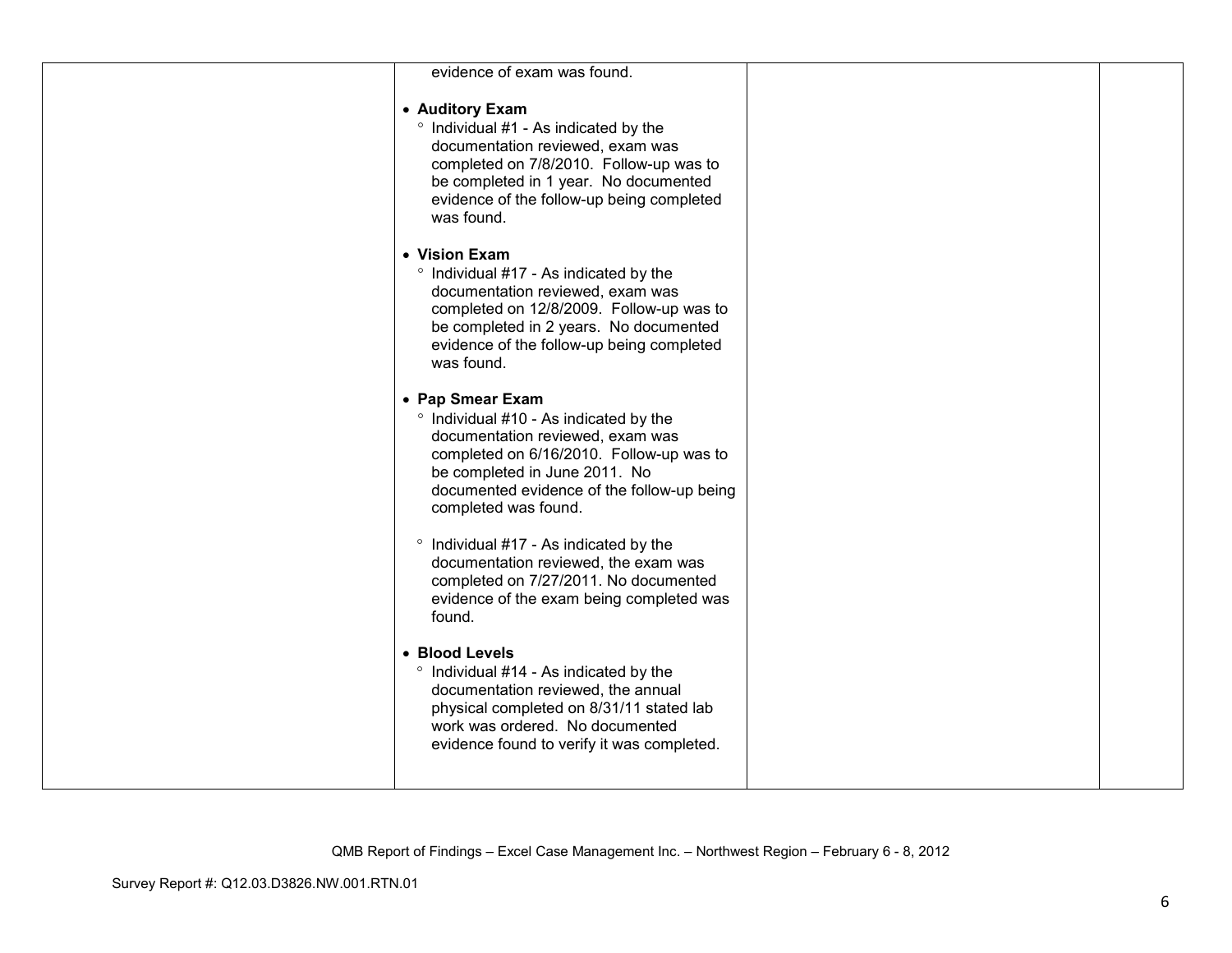| • Vocational Assessment Profile (#11, 12 & 13)         |  |
|--------------------------------------------------------|--|
| • Positive Behavior Support Assessment (#8)            |  |
| • Occupational Therapy Evaluation (#5, 7, 13, 21 & 22) |  |
| • Physical Therapy Evaluation (#1, 7 & 18)             |  |
|                                                        |  |
|                                                        |  |
|                                                        |  |
|                                                        |  |
|                                                        |  |
|                                                        |  |
|                                                        |  |
|                                                        |  |
|                                                        |  |
|                                                        |  |
|                                                        |  |
|                                                        |  |
|                                                        |  |
|                                                        |  |
|                                                        |  |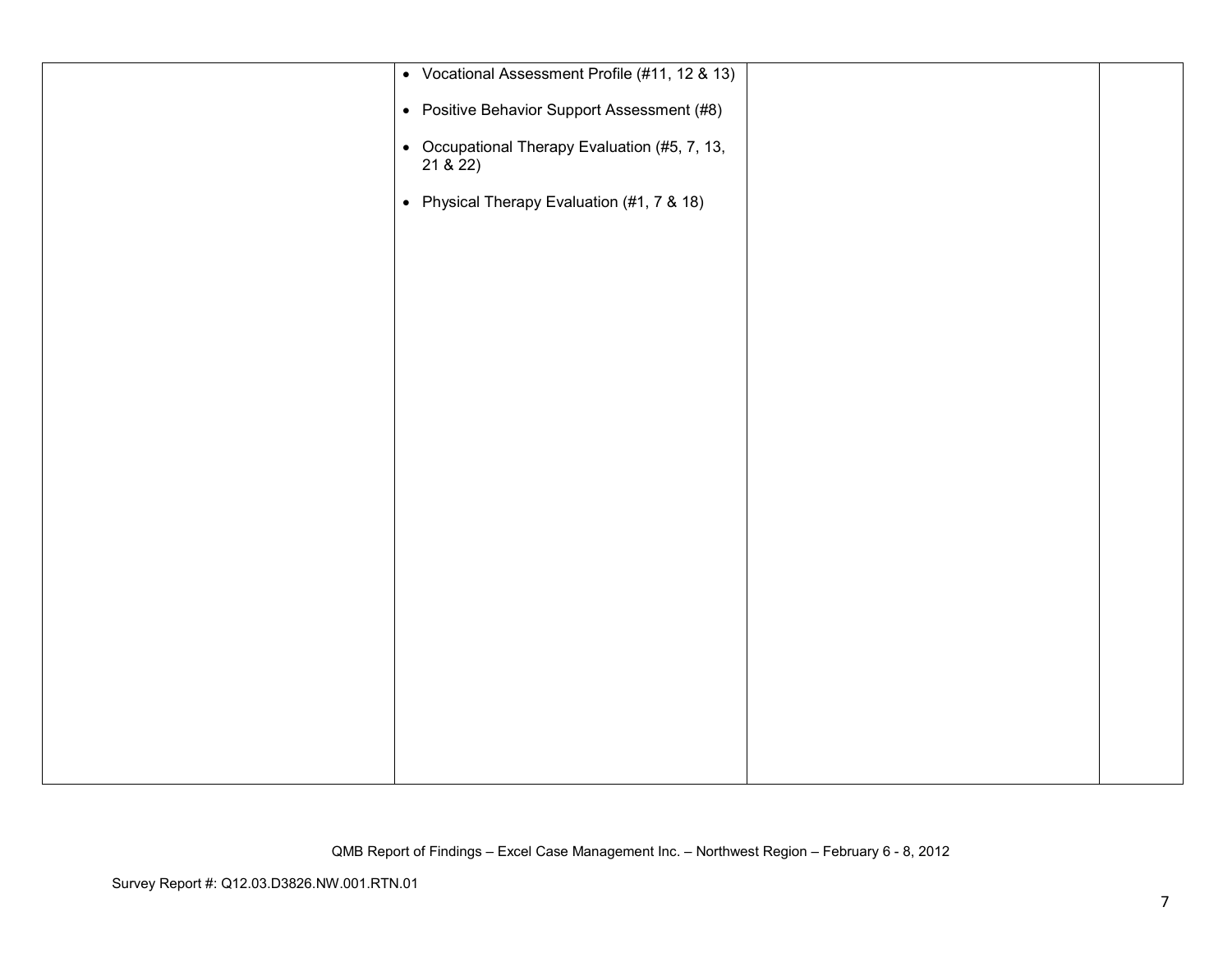| Tag #4C02 Scope of Services - Primary<br><b>Freedom of Choice</b>                                                                                                                                                                       | <b>Standard Level Deficiency</b>                                                                                                                                                                                                  |                                                                                                                                                                              |  |
|-----------------------------------------------------------------------------------------------------------------------------------------------------------------------------------------------------------------------------------------|-----------------------------------------------------------------------------------------------------------------------------------------------------------------------------------------------------------------------------------|------------------------------------------------------------------------------------------------------------------------------------------------------------------------------|--|
| Developmental Disabilities (DD) Waiver Service<br>Standards effective 4/1/2007<br><b>CHAPTER 4 II. SCOPE OF CASE</b><br><b>MANAGEMENT SERVICES: Case</b><br>Management shall include, but is not limited to,<br>the following services: | Based on record review, the Agency failed to<br>maintain documentation assuring individuals<br>obtained all services through the freedom of<br>choice process for 1 of 22 individuals.<br>No evidence was found of the following: |                                                                                                                                                                              |  |
| T. Assure individuals obtain all services through<br>the Freedom of Choice process.                                                                                                                                                     | • Primary Freedom of Choice (#4)                                                                                                                                                                                                  | Provider:<br>State your Plan of Correction for the findings in<br>this Tag above this line.<br>Enter your Quality Assurance/Quality<br>Improvement processes below the line. |  |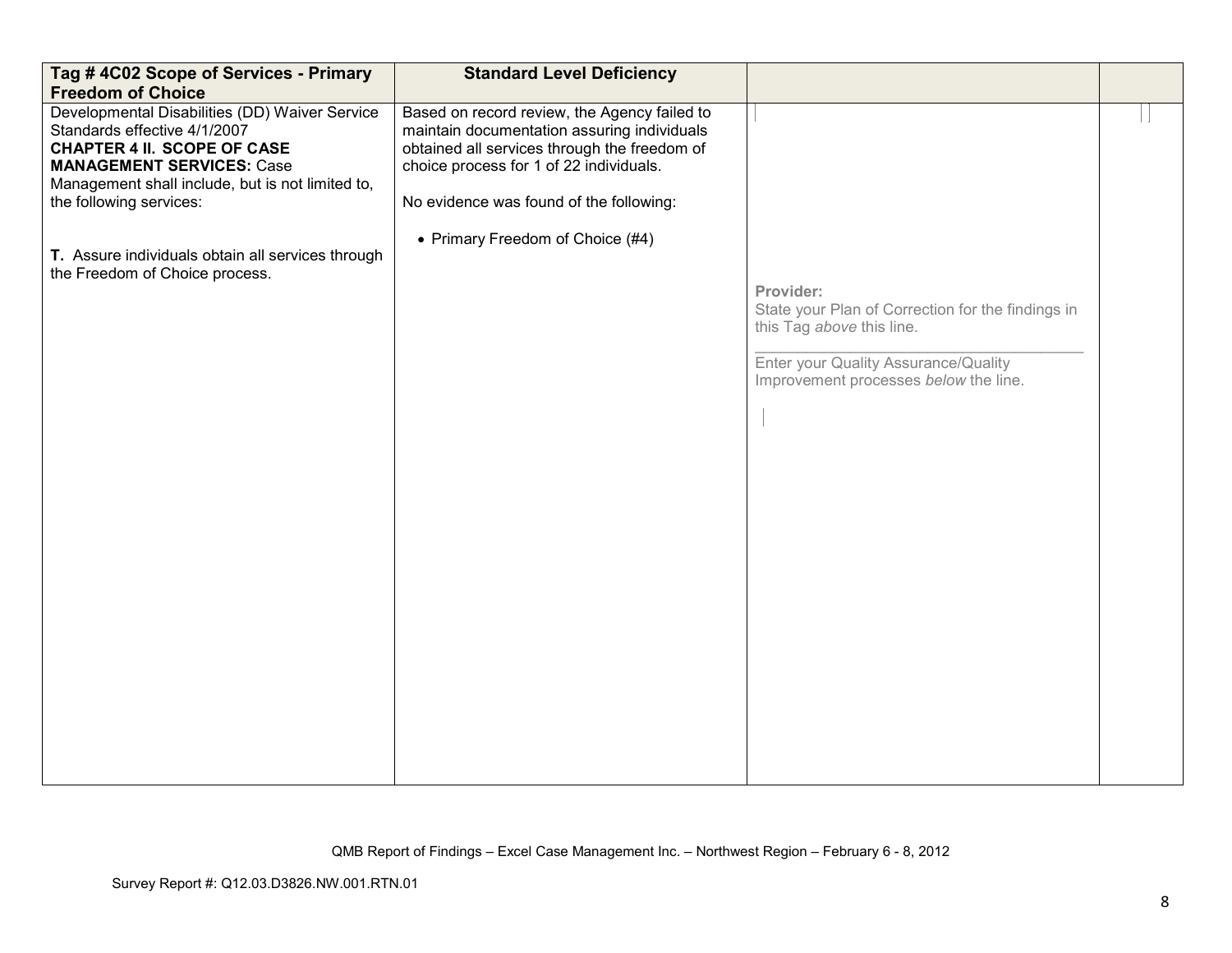| Tag #4C08 ISP Development Process                                                                                                                                                                                                                                                                                                                                                                                                                                                                                                                                                      | <b>Standard Level Deficiency</b>                                                                                                                                                          |                                                                                                            |  |
|----------------------------------------------------------------------------------------------------------------------------------------------------------------------------------------------------------------------------------------------------------------------------------------------------------------------------------------------------------------------------------------------------------------------------------------------------------------------------------------------------------------------------------------------------------------------------------------|-------------------------------------------------------------------------------------------------------------------------------------------------------------------------------------------|------------------------------------------------------------------------------------------------------------|--|
| Developmental Disabilities (DD) Waiver Service<br>Standards effective 4/1/2007<br><b>CHAPTER 4 III. CASE MANAGEMENT</b><br><b>SERVICE REQUIREMENTS - F.</b><br>Case                                                                                                                                                                                                                                                                                                                                                                                                                    | Based on record review the Agency failed to<br>ensure Case Managers provided and/or advised<br>the individual and/or guardian with the following<br>requirements for 1 of 22 individuals. |                                                                                                            |  |
| <b>Manager ISP Development Process:</b><br>(1) The Case Manager meets with the individual<br>in advance of the ISP meeting in order to enable<br>the person to review current assessment                                                                                                                                                                                                                                                                                                                                                                                               | Review of record found no evidence of the<br>following:                                                                                                                                   |                                                                                                            |  |
| information, prepare for the meeting, plan to<br>facilitate or co-facilitate the meeting if the                                                                                                                                                                                                                                                                                                                                                                                                                                                                                        | Rights & Responsibilities (#21)<br>$\bullet$                                                                                                                                              |                                                                                                            |  |
| individual wishes and to ensure greater and<br>more informed participation.                                                                                                                                                                                                                                                                                                                                                                                                                                                                                                            | Case Manager Code of Ethics (#21)<br>$\bullet$                                                                                                                                            | Provider:<br>State your Plan of Correction for the findings in                                             |  |
| (2) The Case Manager will discuss and offer the<br>optional Personal Plan Facilitation service to the<br>individual to supplement the ISP planning<br>process; if selected, the Case Manager will<br>assist in obtaining this service through the FOC<br>process. This service is funded within the<br>individual's ARA.                                                                                                                                                                                                                                                               |                                                                                                                                                                                           | this Tag above this line.<br>Enter your Quality Assurance/Quality<br>Improvement processes below the line. |  |
| (3) The Case Manager convenes the IDT<br>members and a service plan is developed in<br>accordance with the rule governing ISP<br>development (7.26.5 NMAC).                                                                                                                                                                                                                                                                                                                                                                                                                            |                                                                                                                                                                                           |                                                                                                            |  |
| (4) The Case Manager will advise the individual<br>of his or her rights and responsibilities related to<br>receipt of services, applicable federal and state<br>laws and guidelines, DOH policies and<br>procedures pertaining to the development and<br>implementation of the ISP, confidentiality,<br>abuse, neglect, exploitation, and appropriate<br>grievance and appeal procedures. In addition,<br>the Case Manager shall provide the individual<br>and/or guardian with a copy of the Case<br>Management Code of Ethics at this time.<br>(5) The Case Manager will clarify the |                                                                                                                                                                                           |                                                                                                            |  |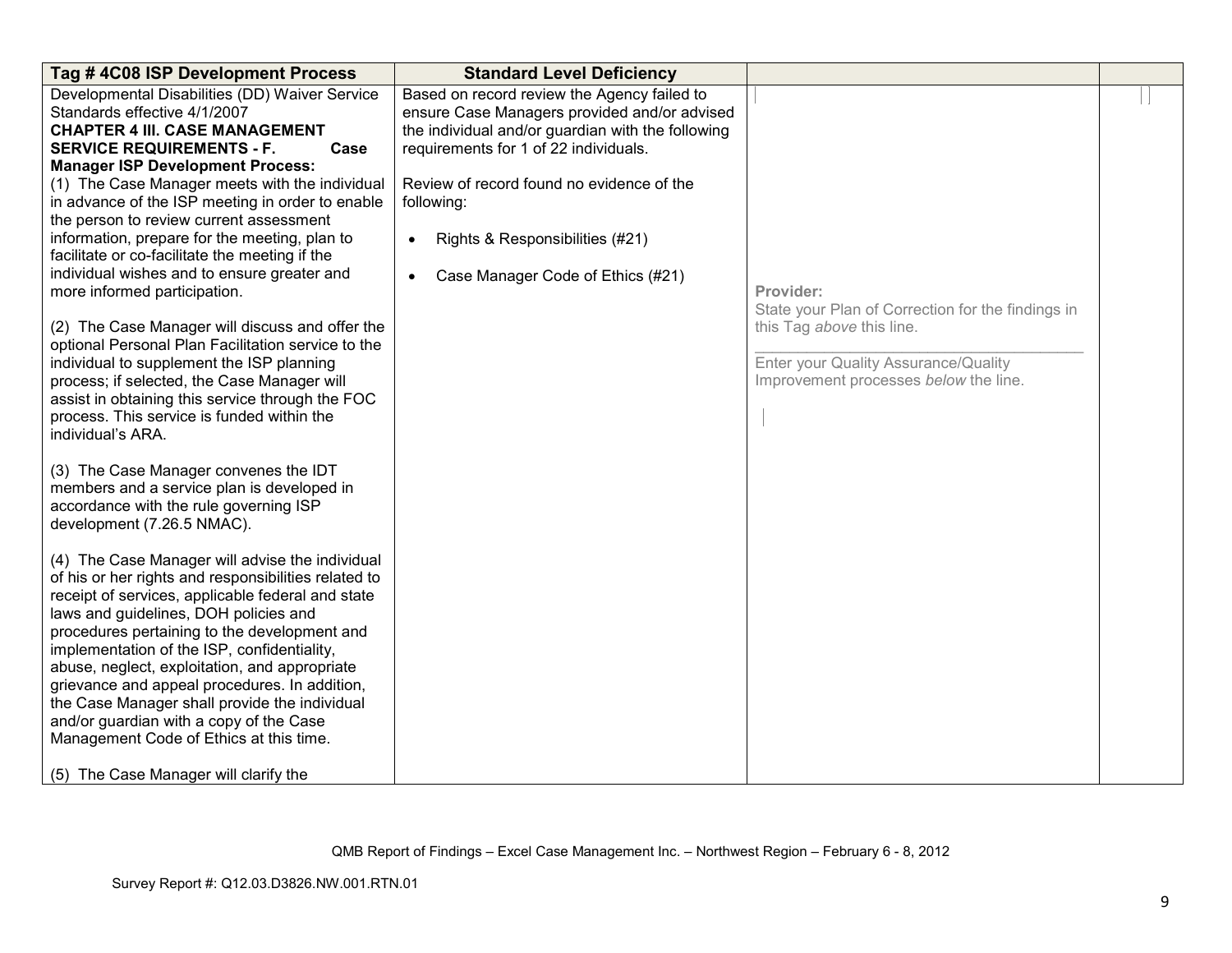| individual's long-term vision through direct      |  |  |
|---------------------------------------------------|--|--|
| communication with the individual, and if         |  |  |
| needed, through communication with family,        |  |  |
| guardians, friends and support providers and      |  |  |
| others who know the individual. Information       |  |  |
| gathered shall include, but is not limited to the |  |  |
| following:                                        |  |  |
| (a) Strengths;                                    |  |  |
| (b) Capabilities;                                 |  |  |
| (c) Preferences;                                  |  |  |
| (d) Desires;                                      |  |  |
| (e) Cultural values;                              |  |  |
| Relationships;<br>(f)                             |  |  |
| (g) Resources;                                    |  |  |
| (h) Functional skills in the community;           |  |  |
| Work interests and experiences;<br>(i)            |  |  |
| Hobbies;<br>(i)                                   |  |  |
| Community membership activities or<br>(k)         |  |  |
| interests:                                        |  |  |
| Spiritual beliefs or interests; and<br>(1)        |  |  |
| (m) Communication and learning styles or          |  |  |
| preferences to be used in development of          |  |  |
| the individual's service plan.                    |  |  |
|                                                   |  |  |
| (6) Case Managers shall operate under the         |  |  |
| presumption that all working age adults with      |  |  |
| developmental disabilities are capable of         |  |  |
| working given the appropriate supports.           |  |  |
| Individuals will be offered employment as a       |  |  |
| preferred day service over other day service      |  |  |
| options. It is the responsibility of the Case     |  |  |
| Manager and all IDT members to ensure that        |  |  |
| employment decisions are based on informed        |  |  |
| choices.                                          |  |  |
| (a) The Case Manager shall verify that all        |  |  |
| Jackson Class members who express an              |  |  |
| interest in work or who have employment-          |  |  |
| related desired outcome(s) in the ISP have        |  |  |
| an initial or updated vocational assessment       |  |  |
| that has been completed within the preceding      |  |  |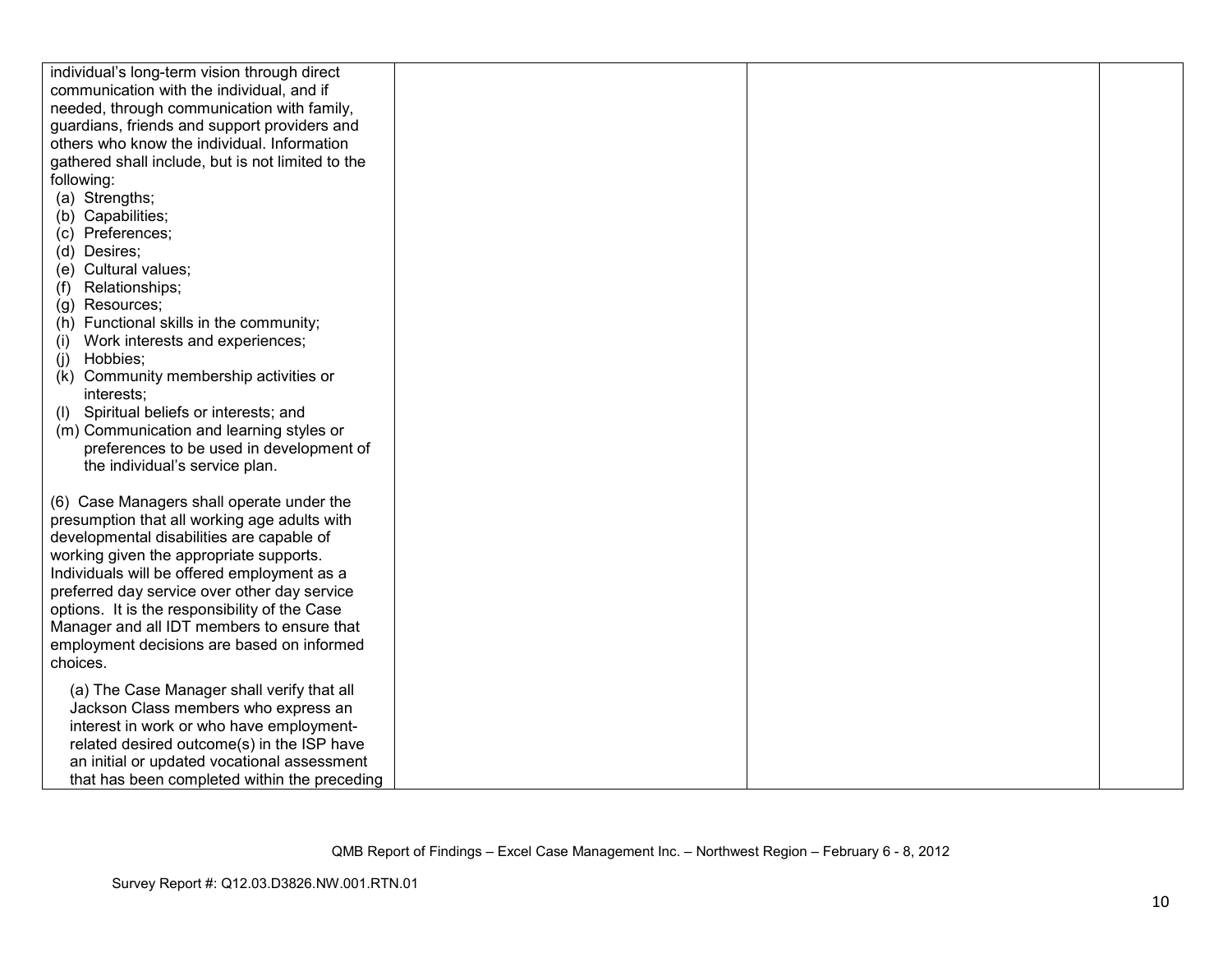| twelve (12) months.                                                                                                                                                                                                                                                                                                                                                                                                                                                                                                |  |  |
|--------------------------------------------------------------------------------------------------------------------------------------------------------------------------------------------------------------------------------------------------------------------------------------------------------------------------------------------------------------------------------------------------------------------------------------------------------------------------------------------------------------------|--|--|
| (b) In cases when employment is not an<br>immediate desired outcome, the ISP shall<br>document the reasons for this decision and<br>develop employment-related goals within the<br>ISP that will be undertaken to explore<br>employment options (e.g., volunteer activities,<br>career exploration, situational assessments,<br>etc.) This discussion related to employment<br>issues shall be documented within the ISP or<br>on the DDSD Decision Justification form.                                            |  |  |
| (c) In the context of employment, informed<br>choices include the following:                                                                                                                                                                                                                                                                                                                                                                                                                                       |  |  |
| Information regarding the range of<br>(i)<br>employment options available to the<br>individual                                                                                                                                                                                                                                                                                                                                                                                                                     |  |  |
| (ii) Information regarding self-<br>employment and customized<br>employment options                                                                                                                                                                                                                                                                                                                                                                                                                                |  |  |
| (iii) Job exploration activities including<br>volunteer work and/or trial work<br>opportunities                                                                                                                                                                                                                                                                                                                                                                                                                    |  |  |
| (7) The Case Manager will ensure discussion<br>on Meaningful Day activities for the individual in<br>the ISP meeting, and reflect such discussion in<br>the ISP "Meaningful Day Definition" section.                                                                                                                                                                                                                                                                                                               |  |  |
| (8) When a recipient of DD Waiver services has<br>a HAT score of 4, 5, or 6, medical consultation<br>shall be obtained for service planning and<br>delivery, including the ISP and relevant Health<br>Care and Crisis Prevention/Intervention Plans.<br>Medical consultation may be from a Provider<br>Agency Nurse, Primary Care<br>Physician/Practitioner, Regional Office Nurse,<br>Continuum of Care Nurses or Physicians<br>including his or her Regional Medical Consultant<br>and/or RN Nurse Case Manager. |  |  |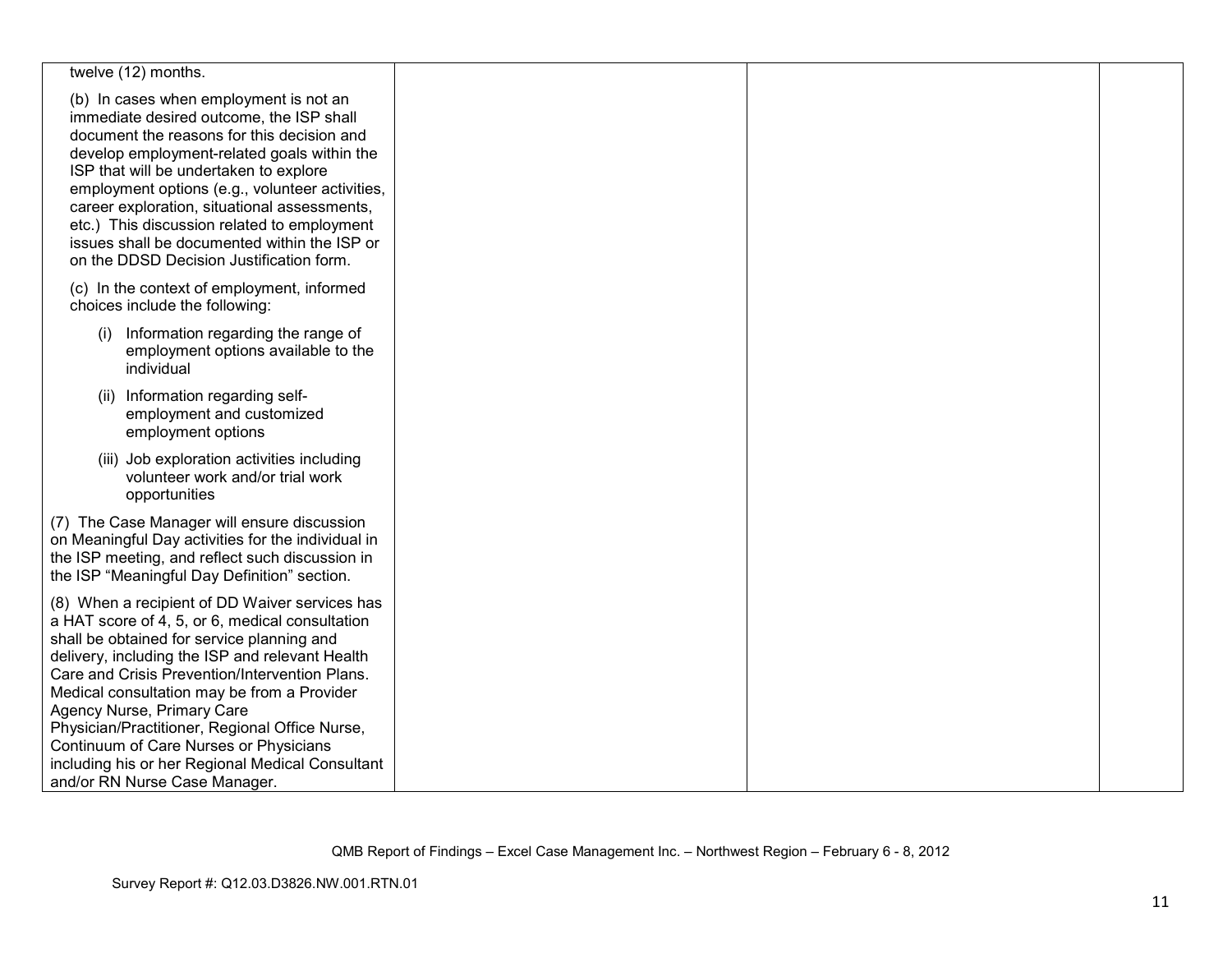| (10) The Case Manager, with input from each<br>Provider Agency, shall complete the Individual<br>Specific Training Requirements section of the<br>ISP form listing all training needs specific to the<br>individual.<br>(11) The Case Manager shall complete the initial<br>ISP development within ninety (90) days as |  |
|------------------------------------------------------------------------------------------------------------------------------------------------------------------------------------------------------------------------------------------------------------------------------------------------------------------------|--|
|                                                                                                                                                                                                                                                                                                                        |  |
| required by DDSD.                                                                                                                                                                                                                                                                                                      |  |
|                                                                                                                                                                                                                                                                                                                        |  |
|                                                                                                                                                                                                                                                                                                                        |  |
|                                                                                                                                                                                                                                                                                                                        |  |
|                                                                                                                                                                                                                                                                                                                        |  |
|                                                                                                                                                                                                                                                                                                                        |  |
|                                                                                                                                                                                                                                                                                                                        |  |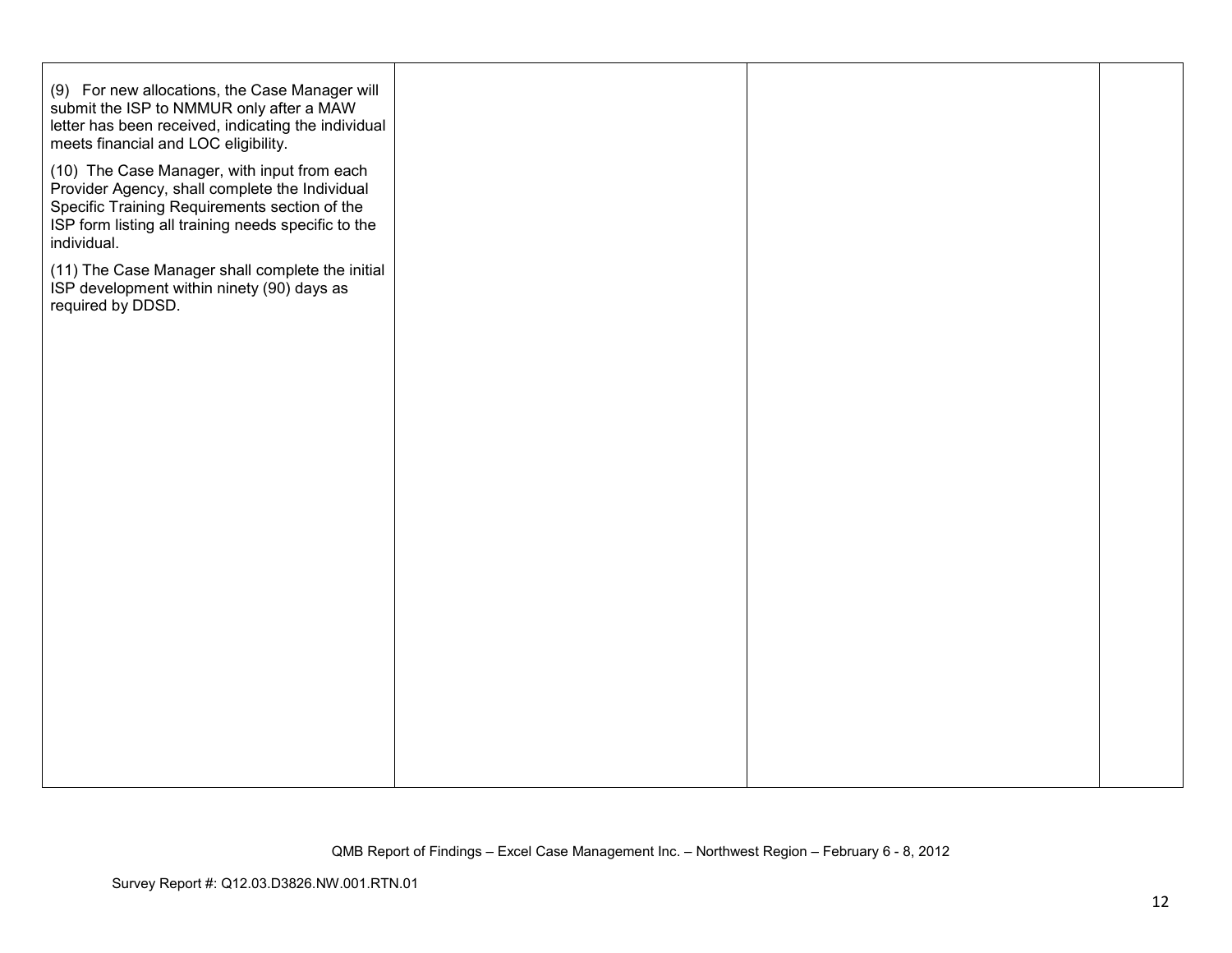| Tag #4C09 Secondary FOC                                                                                                                                                                          | <b>Standard Level Deficiency</b>                                                                                                                                                                                                |                                                                               |  |
|--------------------------------------------------------------------------------------------------------------------------------------------------------------------------------------------------|---------------------------------------------------------------------------------------------------------------------------------------------------------------------------------------------------------------------------------|-------------------------------------------------------------------------------|--|
| Developmental Disabilities (DD) Waiver Service<br>Standards effective 4/1/2007<br><b>CHAPTER 4 III. CASE MANAGEMENT</b><br><b>SERVICE REQUIREMENTS</b><br>G. Secondary Freedom of Choice Process | Based on record review, the Agency failed to<br>maintain current Secondary Freedom of Choice<br>documentation and ensure individuals obtained<br>all services through the Freedom of Choice<br>Process for 8 of 22 individuals. |                                                                               |  |
| (1) The Case Management Provider Agency<br>will ensure that it maintains a current<br>Secondary Freedom of Choice (FOC) form<br>that includes all service providers offering                     | The following items were not found and/or not<br>agency specific to the individual's current<br>services :                                                                                                                      |                                                                               |  |
| services in that region.                                                                                                                                                                         | • Secondary Freedom of Choice                                                                                                                                                                                                   |                                                                               |  |
| (2) The Case Manager will present the<br>Secondary FOC form to the individual or                                                                                                                 | Supported Living (#3 & 7)<br>$\circ$                                                                                                                                                                                            |                                                                               |  |
| authorized representative for selection of<br>direct service providers.                                                                                                                          | $\circ$<br>Family Living (#12)                                                                                                                                                                                                  | Provider:<br>State your Plan of Correction for the findings in                |  |
| (3) At least annually, at the time rights and                                                                                                                                                    | $\circ$<br>Adult Habilitation (#12)                                                                                                                                                                                             | this Tag above this line.                                                     |  |
| responsibilities are reviewed, individuals<br>and guardians served will be reminded that                                                                                                         | $\circ$<br>Community Access (#7, 16, 21 & 22)                                                                                                                                                                                   | Enter your Quality Assurance/Quality<br>Improvement processes below the line. |  |
| they may change providers at any time, as<br>well as change types of services. At this                                                                                                           | $\circ$<br>Supported Employment (#7, 12 & 16)                                                                                                                                                                                   |                                                                               |  |
| time, Case Managers shall offer to review<br>the current Secondary FOC list with<br>individuals and guardians served. If they                                                                    | $\circ$<br>Behavior Consultation (#21)                                                                                                                                                                                          |                                                                               |  |
| are interested in changing, a new FOC<br>shall be completed.                                                                                                                                     | Speech Therapy (#7, 14 & 21)<br>$\circ$                                                                                                                                                                                         |                                                                               |  |
|                                                                                                                                                                                                  | Physical Therapy (#7 & 21)<br>o                                                                                                                                                                                                 |                                                                               |  |
|                                                                                                                                                                                                  | Occupational Therapy (#13 & 14)                                                                                                                                                                                                 |                                                                               |  |
|                                                                                                                                                                                                  | $\circ$<br>Goods & Services (#21)                                                                                                                                                                                               |                                                                               |  |
|                                                                                                                                                                                                  |                                                                                                                                                                                                                                 |                                                                               |  |
|                                                                                                                                                                                                  |                                                                                                                                                                                                                                 |                                                                               |  |
|                                                                                                                                                                                                  |                                                                                                                                                                                                                                 |                                                                               |  |
|                                                                                                                                                                                                  |                                                                                                                                                                                                                                 |                                                                               |  |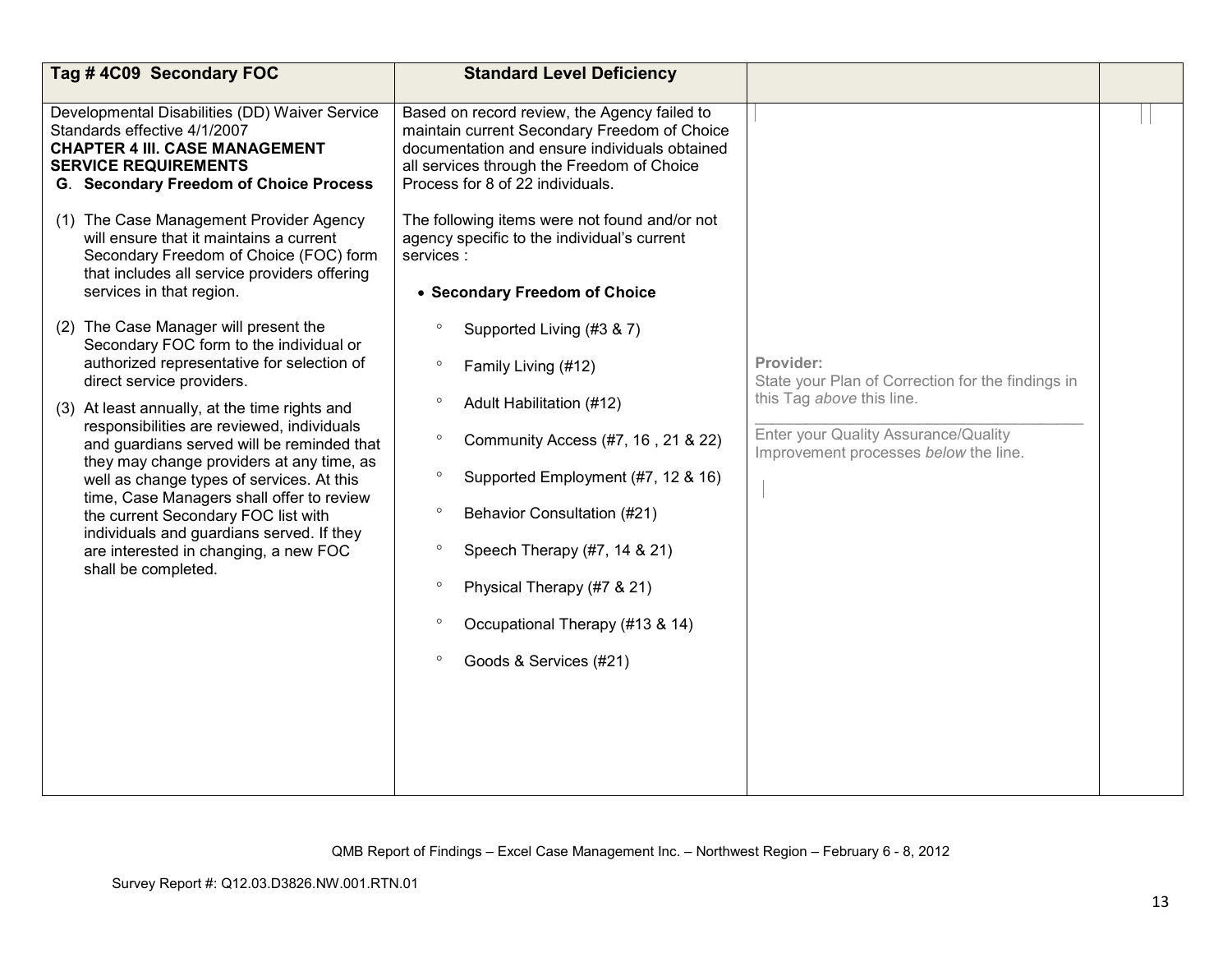|     | Tag #4C10 Apprv. MAD 046 & Budget              | <b>Standard Level Deficiency</b>             |                                                   |  |
|-----|------------------------------------------------|----------------------------------------------|---------------------------------------------------|--|
|     | Developmental Disabilities (DD) Waiver Service | Based on record review, the Agency failed to |                                                   |  |
|     | Standards effective 4/1/2007                   | maintain documentation ensuring the Case     |                                                   |  |
|     | <b>CHAPTER 4 III. CASE MANAGEMENT</b>          | Manager completed the MAD 046 Waiver         |                                                   |  |
|     | <b>SERVICE REQUIREMENTS</b>                    | Review Form for 2 of 22 individuals.         |                                                   |  |
|     | H. Case Management Approval of the MAD         |                                              |                                                   |  |
|     | 046 Waiver Review Form and Budget              | The following item was not found:            |                                                   |  |
| (1) | Case Management Providers are                  |                                              |                                                   |  |
|     | authorized by DDSD to approve ISPs and         | • MAD 046 for Supported Living (#10 & 21)    |                                                   |  |
|     | budgets (including initial, annual renewals    |                                              |                                                   |  |
|     | and revisions) for all individuals except as   |                                              |                                                   |  |
|     | noted in section I of this chapter. This       |                                              |                                                   |  |
|     | includes approval of support plans and         |                                              |                                                   |  |
|     | strategies as incorporated in the ISP.         |                                              | Provider:                                         |  |
| (2) | The Case Manager shall complete the MAD        |                                              | State your Plan of Correction for the findings in |  |
|     | 046 Waiver Review Form and deliver it to       |                                              | this Tag above this line.                         |  |
|     | all provider agencies within three (3)         |                                              |                                                   |  |
|     | working days following the ISP meeting         |                                              | Enter your Quality Assurance/Quality              |  |
|     | date. Providers will have the opportunity to   |                                              | Improvement processes below the line.             |  |
|     | submit corrections or objections within five   |                                              |                                                   |  |
|     | (5) working days following receipt of the      |                                              |                                                   |  |
|     | MAD 046. If no corrections or objections       |                                              |                                                   |  |
|     | are received from the provider by the end of   |                                              |                                                   |  |
|     | the fifth (5) working day, the MAD 046 may     |                                              |                                                   |  |
|     | then be submitted as is to NMMUR.              |                                              |                                                   |  |
|     | (Provider signatures are no longer required    |                                              |                                                   |  |
|     | on the MAD 046.) If corrections/objections     |                                              |                                                   |  |
|     | are received, these will be corrected or       |                                              |                                                   |  |
|     | resolved with the provider(s) within the       |                                              |                                                   |  |
|     | timeframe that allow compliance with           |                                              |                                                   |  |
|     | number (3) below.                              |                                              |                                                   |  |
| (3) | The Case Manager will submit the MAD           |                                              |                                                   |  |
|     | 046 Waiver Review Form to NMMUR for            |                                              |                                                   |  |
|     | review as appropriate, and/or for data entry   |                                              |                                                   |  |
|     | at least thirty (30) calendar days prior to    |                                              |                                                   |  |
|     | expiration of the previous ISP.                |                                              |                                                   |  |
| (4) | The Case Manager shall respond to              |                                              |                                                   |  |
|     | NMMUR within specified timelines               |                                              |                                                   |  |
|     | whenever a MAD 046 is returned for             |                                              |                                                   |  |
|     | corrections or additional information.         |                                              |                                                   |  |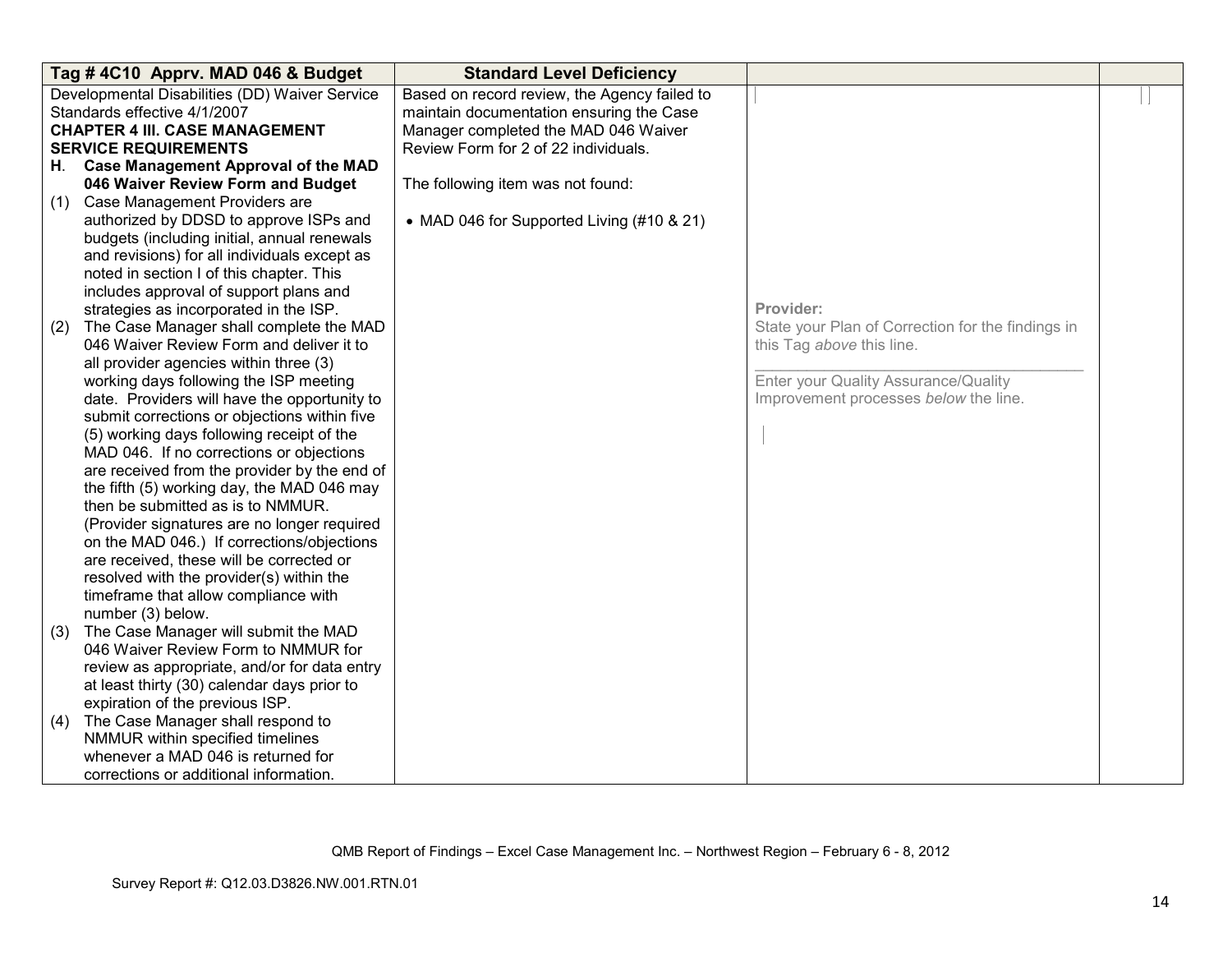| <b>Services</b> | Tag #4C12 Monitoring & Evaluation of                                                                                                                                                                                                                                                                                                                                                   | <b>Standard Level Deficiency</b>                                                                                                                                                                                                                                 |                                                                                                                                                                              |  |
|-----------------|----------------------------------------------------------------------------------------------------------------------------------------------------------------------------------------------------------------------------------------------------------------------------------------------------------------------------------------------------------------------------------------|------------------------------------------------------------------------------------------------------------------------------------------------------------------------------------------------------------------------------------------------------------------|------------------------------------------------------------------------------------------------------------------------------------------------------------------------------|--|
|                 | Developmental Disabilities (DD) Waiver Service<br>Standards effective 4/1/2007<br><b>CHAPTER 4 III. CASE MANAGEMENT</b><br><b>SERVICE REQUIREMENTS</b><br>J. Case Manager Monitoring and<br><b>Evaluation of Service Delivery</b>                                                                                                                                                      | Based on record review, the Agency failed to<br>use a formal ongoing monitoring process that<br>provides for the evaluation of quality,<br>effectiveness, and appropriateness of services<br>and supports provided to the individual for 1 of<br>22 individuals. |                                                                                                                                                                              |  |
| (1)             | The Case Manager shall use a formal<br>ongoing monitoring process that provides<br>for the evaluation of quality, effectiveness,<br>and appropriateness of services and<br>supports provided to the individual as<br>specified in the ISP.                                                                                                                                             | Record review of Agency files found no<br>evidence of Case Manager Monthly Case<br>Notes for the following:<br>• Individual #13 - None found for 12/2011<br>Record review of Agency files found no                                                               |                                                                                                                                                                              |  |
| (2)             | Monitoring and evaluation activities shall<br>include, but not be limited to:<br>(a) Face-To-Face Contact: A minimum of<br>twelve (12) face-to-face contact visits<br>annually (1 per month) is required to<br>occur between the Case Manager and<br>the individual served as described in the<br>ISP; an exception is that children may<br>receive a minimum of four visits per year; | evidence indicating face-to-face visits were<br>completed as required for the following<br>individuals:<br>° Individual #13 - No Face-to-Face Visit<br>Summary Form was found for 12/2011                                                                        | Provider:<br>State your Plan of Correction for the findings in<br>this Tag above this line.<br>Enter your Quality Assurance/Quality<br>Improvement processes below the line. |  |
|                 | (b) Jackson Class members require two (2)<br>face-to-face contacts per month, one of<br>which occurs at a location in which the<br>individual spends the majority of the day<br>(i.e., place of employment, habilitation<br>program) and one at the person's<br>residence;                                                                                                             |                                                                                                                                                                                                                                                                  |                                                                                                                                                                              |  |
|                 | (c) For non-Jackson Class members who<br>receive Community Living Services, at<br>least every other month, one of the face-<br>to-face visits shall occur in the individual's<br>residence;                                                                                                                                                                                            |                                                                                                                                                                                                                                                                  |                                                                                                                                                                              |  |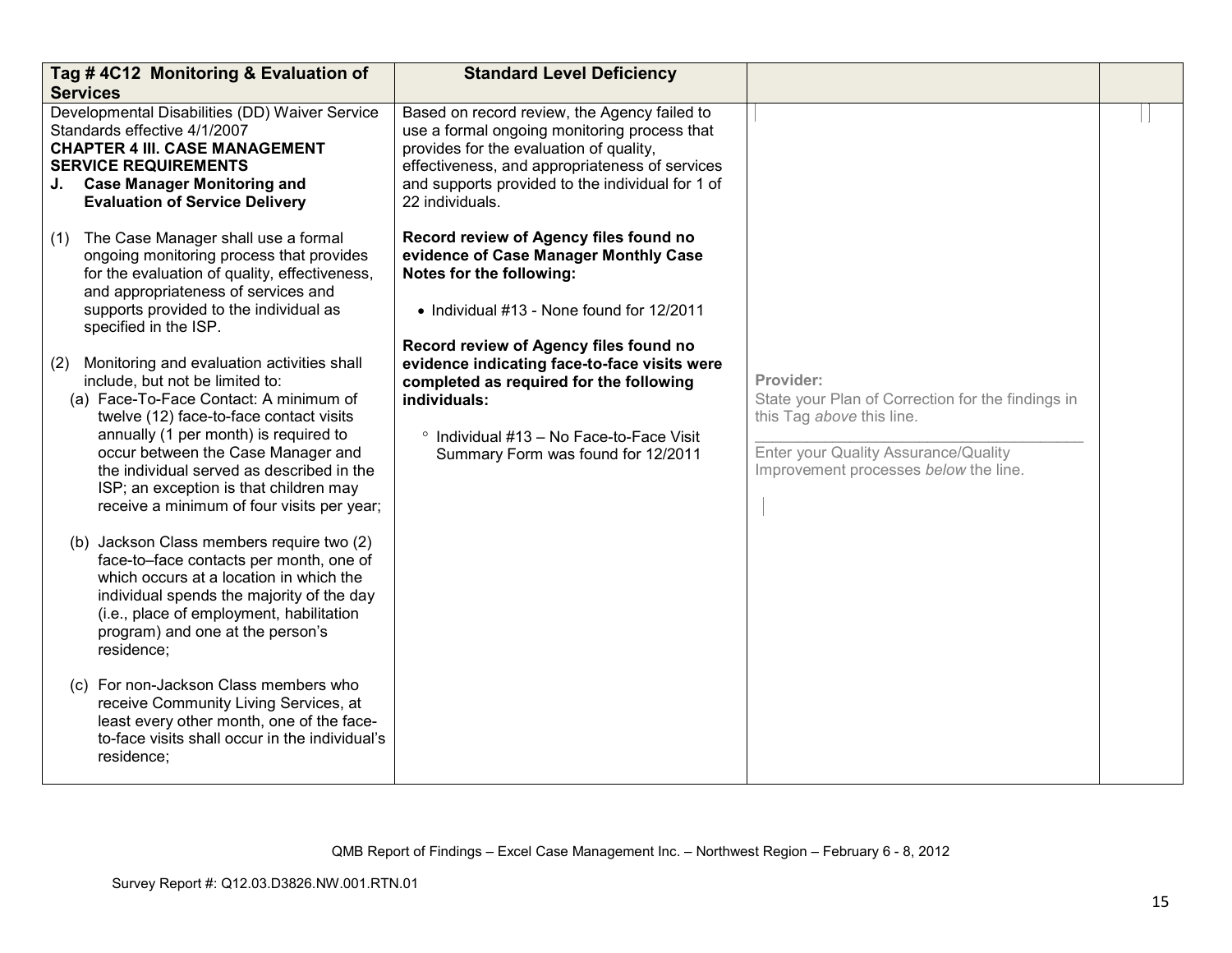|     | (d) For adults who are not Jackson Class       |  |  |
|-----|------------------------------------------------|--|--|
|     | members and who do not receive                 |  |  |
|     | Community Living Services, at least one        |  |  |
|     | face-to-face visit per quarter shall be in     |  |  |
|     | his or her home;                               |  |  |
|     |                                                |  |  |
|     | (e) If concerns regarding the health or safety |  |  |
|     | of the individual are documented during        |  |  |
|     |                                                |  |  |
|     | monitoring or assessment activities, the       |  |  |
|     | Case Manager shall immediately notify          |  |  |
|     | appropriate supervisory personnel within       |  |  |
|     | the Provider Agency and document the           |  |  |
|     | concern. If the reported concerns are not      |  |  |
|     | remedied by the Provider Agency within a       |  |  |
|     | reasonable, mutually agreed period of          |  |  |
|     | time, the concern shall be reported in         |  |  |
|     | writing to the respective DDSD Regional        |  |  |
|     | Office and/or the Division of Health           |  |  |
|     | Improvement (DHI) as appropriate to the        |  |  |
|     | nature of the concern. Unless the nature       |  |  |
|     | of the concern is urgent, no more than         |  |  |
|     | fifteen (15) working days shall be allowed     |  |  |
|     | for remediation or development of an           |  |  |
|     | acceptable plan of remediation. This           |  |  |
|     | does not preclude the Case Managers'           |  |  |
|     | obligation to report abuse, neglect or         |  |  |
|     | exploitation as required by New Mexico         |  |  |
|     | Statute.                                       |  |  |
|     |                                                |  |  |
| (f) | Service monitoring for children: When a        |  |  |
|     | parent chooses fewer than twelve (12)          |  |  |
|     | annual units of case management, the           |  |  |
|     | Case Manager will inform the parent of         |  |  |
|     | the parent's responsibility for the            |  |  |
|     | monitoring and evaluation activities           |  |  |
|     | during the months he or she does not           |  |  |
|     | receive case management services,              |  |  |
|     |                                                |  |  |
| (g) | It is appropriate to conduct face-to-face      |  |  |
|     | visits with the individual both during the     |  |  |
|     | time the individual is receiving a service     |  |  |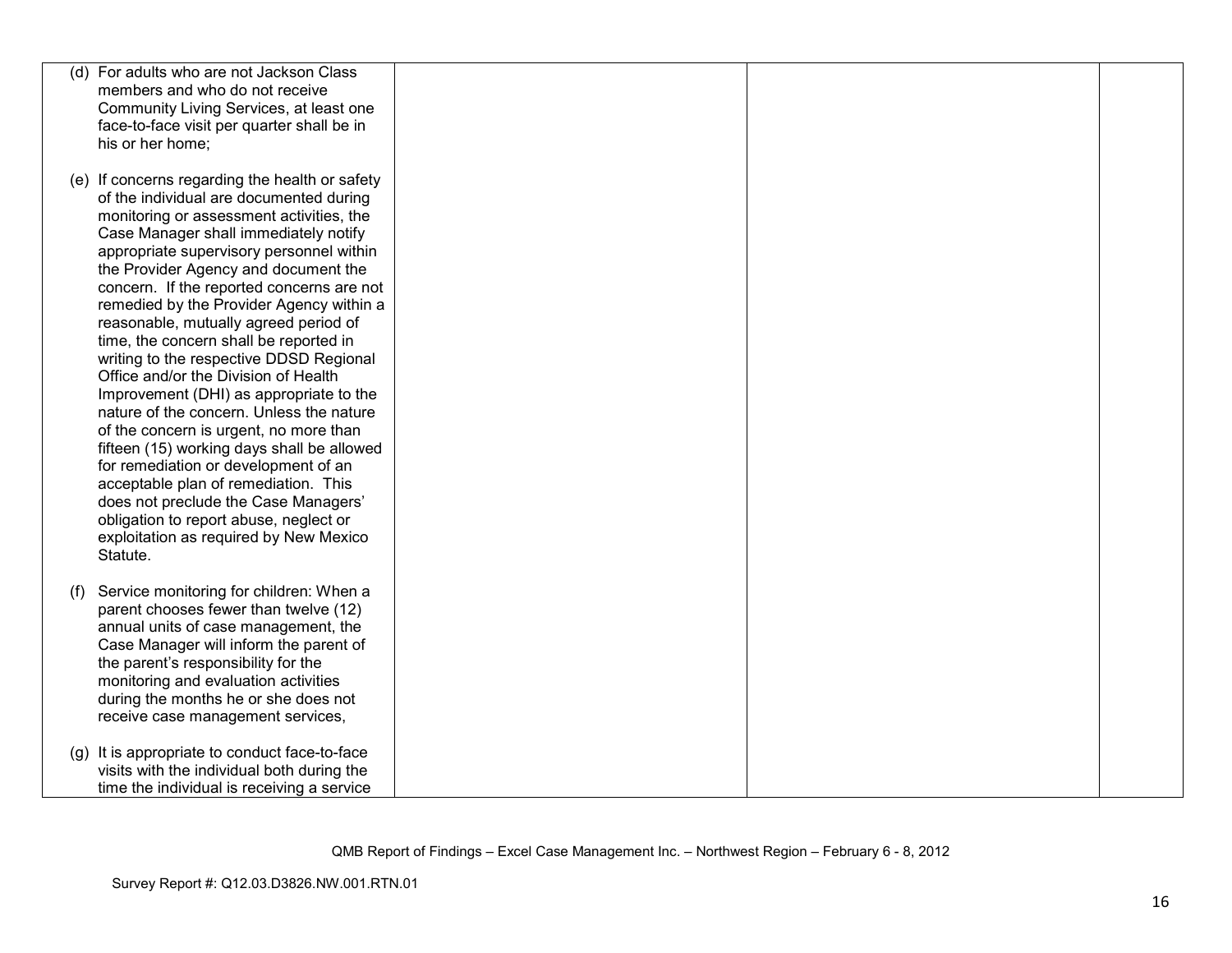| and during times the individual is not<br>receiving a service. The preferences of<br>the individual shall be taken into<br>consideration when scheduling a visit.<br>Visits may be scheduled in advance or be<br>unannounced visits depending on the<br>nature of the need in monitoring service<br>delivery for the individual.                                                                                                                                                                                                                                                                                                                                                                   |  |  |
|----------------------------------------------------------------------------------------------------------------------------------------------------------------------------------------------------------------------------------------------------------------------------------------------------------------------------------------------------------------------------------------------------------------------------------------------------------------------------------------------------------------------------------------------------------------------------------------------------------------------------------------------------------------------------------------------------|--|--|
| (h) Communication with IDT members: Case<br>Managers shall facilitate and maintain<br>communication with the individual or his<br>or her representative, other IDT<br>members, providers and other relevant<br>parties to ensure the individual receives<br>maximum benefit of his or her services.<br>Case Managers need to ensure that any<br>needed adjustments to the service plan<br>are made, where indicated. Concerns<br>identified through communication with<br>teams that are not remedied within a<br>reasonable period of time shall be<br>reported in writing to the respective<br>regional office and/or the Division of<br>Health Improvements, as appropriate to<br>the concerns. |  |  |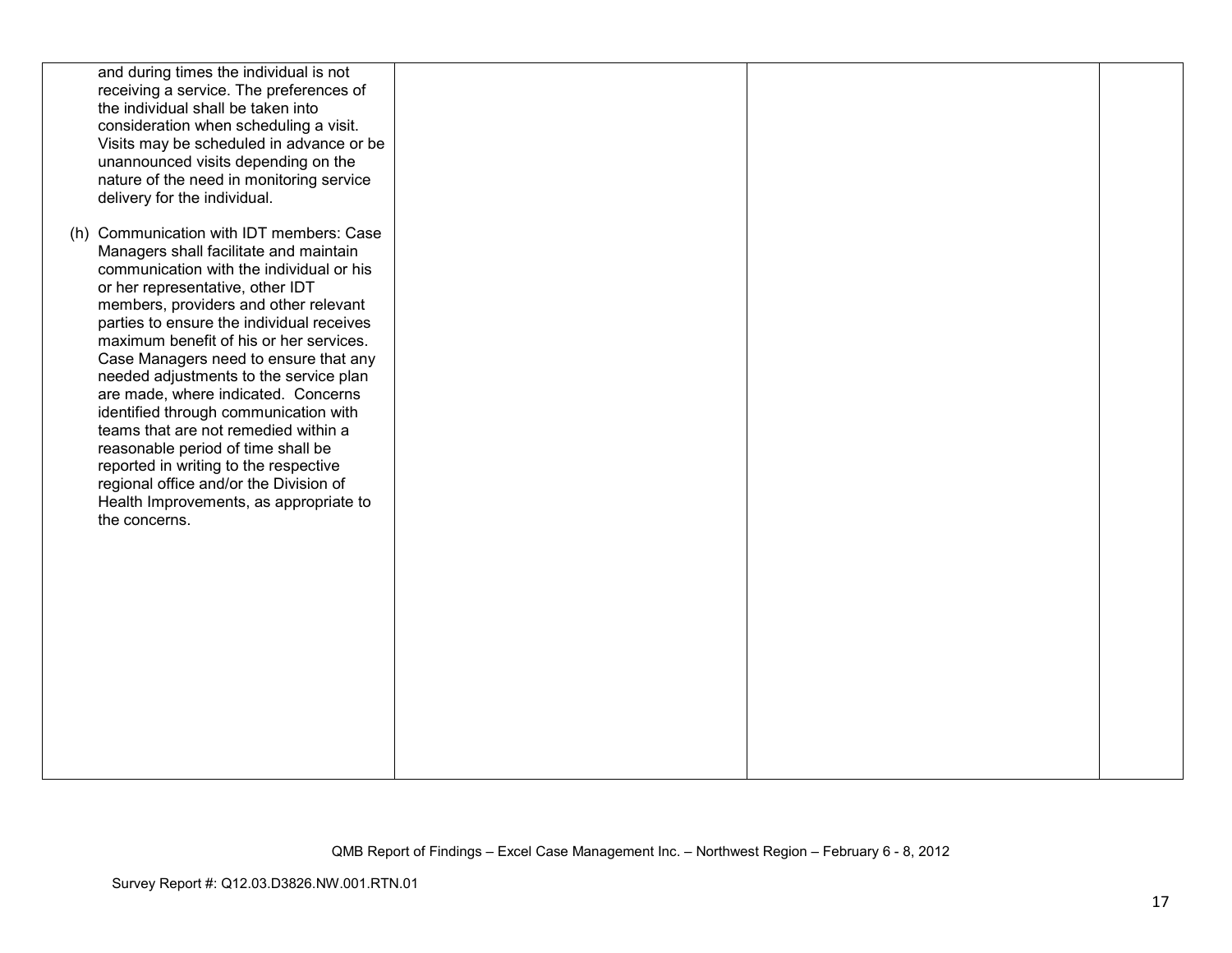| Tag #4C15.1 - QA Requirements - Bi-                                                                                                                                                                                                                                                                                                                                     | <b>Standard Level Deficiency</b>                                                                                                                                                                                                                                                                                          |                                                                                                                                     |  |
|-------------------------------------------------------------------------------------------------------------------------------------------------------------------------------------------------------------------------------------------------------------------------------------------------------------------------------------------------------------------------|---------------------------------------------------------------------------------------------------------------------------------------------------------------------------------------------------------------------------------------------------------------------------------------------------------------------------|-------------------------------------------------------------------------------------------------------------------------------------|--|
| <b>Annual Reports &amp; Provider Quarterly</b>                                                                                                                                                                                                                                                                                                                          |                                                                                                                                                                                                                                                                                                                           |                                                                                                                                     |  |
| <b>Reports</b>                                                                                                                                                                                                                                                                                                                                                          |                                                                                                                                                                                                                                                                                                                           |                                                                                                                                     |  |
| <b>CHAPTER 4 IV. CASE MANAGEMENT</b><br>PROVIDER AGENCY REQUIREMENTS<br>C. Quality Assurance Requirements: Case<br>Management Provider Agencies will use an<br>Internal Quality Assurance and<br>Improvement Plan that must be submitted<br>to and reviewed by the Statewide Case<br>Management Coordinator, that shall include<br>but is not limited to the following: | Based on record review, the Agency failed to<br>ensure reports and ISP meet required timelines<br>and include the required contents for 14 of 22<br>individuals.<br>The following quarterly/bi-annual reports were<br>not found:<br>• Supported Living Quarterly Reports:<br>° Individual #1 - None found for June 2011 - |                                                                                                                                     |  |
| Case Management Provider Agencies are<br>(1)<br>to:                                                                                                                                                                                                                                                                                                                     | December 2011.                                                                                                                                                                                                                                                                                                            |                                                                                                                                     |  |
| (a) Use a formal ongoing monitoring protocol<br>that provides for the evaluation of quality,<br>effectiveness and continued need for<br>services and supports provided to the<br>individual. This protocol shall be written<br>and its implementation documented.                                                                                                       | $\degree$ Individual #7 – None found for November<br>2011 - January 2012.<br>$\degree$ Individual #9 - None found for October<br>2011 (Agency completes monthly reports<br>not quarterly reports).                                                                                                                        | Provider:<br>State your Plan of Correction for the findings in<br>this Tag above this line.<br>Enter your Quality Assurance/Quality |  |
| (b) Assure that reports and ISPs meet<br>required timelines and include required<br>content.                                                                                                                                                                                                                                                                            | ° Individual #14 - None found for July 2011 -<br>October 2011.                                                                                                                                                                                                                                                            | Improvement processes below the line.                                                                                               |  |
| (c) Conduct a quarterly review of progress<br>reports from service providers to verify<br>that the individual's desired outcomes<br>and action plans remain appropriate and<br>realistic.                                                                                                                                                                               | $\degree$ Individual #18 - None found for August<br>2011 - November 2011.<br>° Individual #20 - None found for September<br>2011 - November 2011.                                                                                                                                                                         |                                                                                                                                     |  |
| (i) If the service providers' quarterly<br>reports are not received by the Case<br>Management Provider Agency within<br>fourteen (14) days following the end of<br>the quarter, the Case Management<br>Provider Agency is to contact the<br>service provider in writing requesting<br>the report within one week from that                                              | • Supported Living Annual Assessment<br>$\degree$ Individual #1 – None found for December<br>2010 - December 2011.<br>° Individual #7 - None found for May 2010 -<br>April 2011.                                                                                                                                          |                                                                                                                                     |  |
| date.                                                                                                                                                                                                                                                                                                                                                                   | • Family Living Quarterly Reports:<br>$\degree$ Individual #12 - None found for January                                                                                                                                                                                                                                   |                                                                                                                                     |  |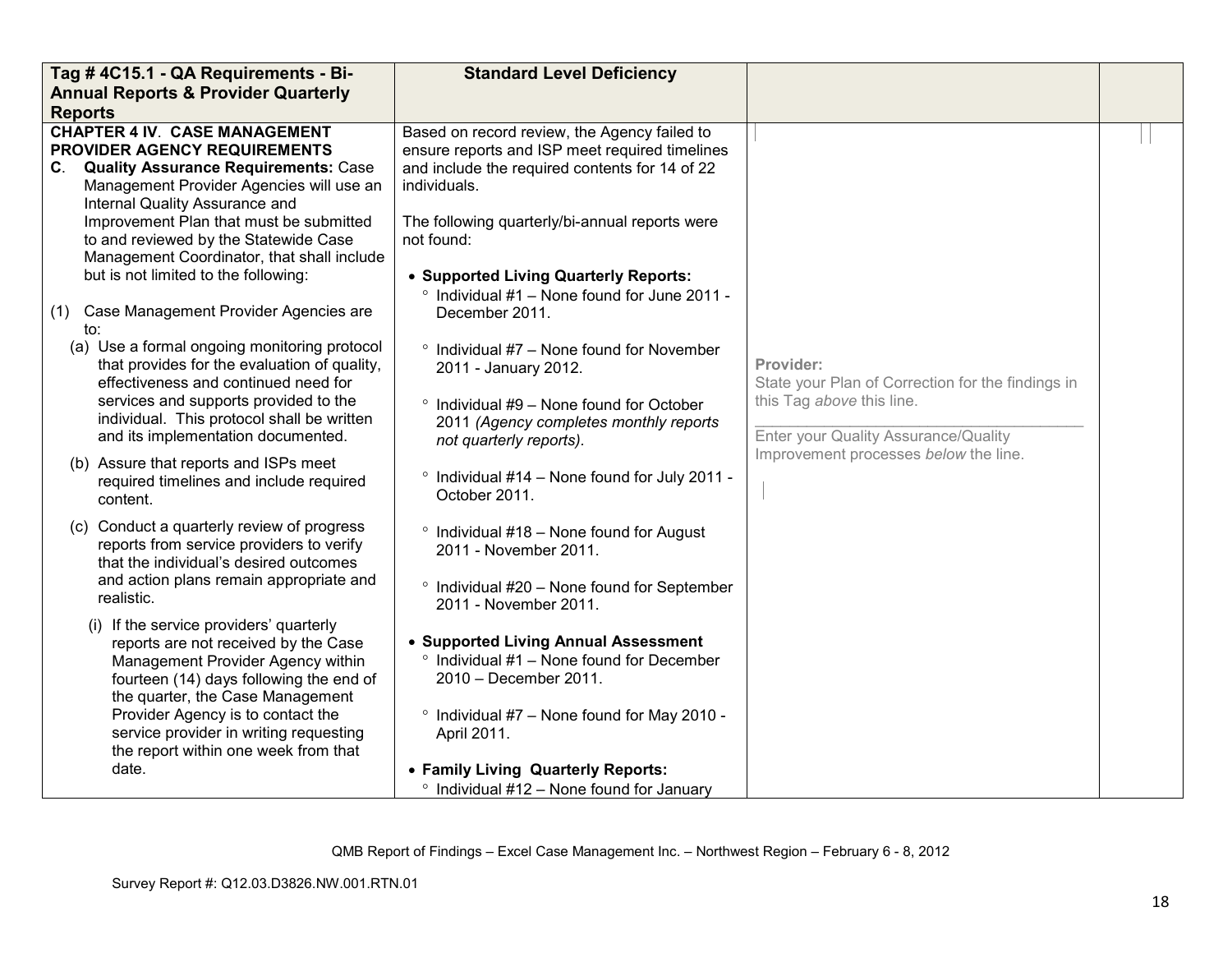| (ii) If the quarterly report is not received<br>within one week of the written request,<br>the Case Management Provider<br>Agency is to contact the respective<br>DDSD Regional Office in writing within<br>one business day for assistance in<br>obtaining required reports.                                                                                                                                                                                                                                                                        | 2011 - March 2011 & October 2011 -<br>December 2011.<br>• Community Inclusion - Adult Habilitation<br><b>Quarterly Reports:</b><br>° Individual #1 - None found for June 2011 -<br>December 2011.                                                                                                                                                      |  |
|------------------------------------------------------------------------------------------------------------------------------------------------------------------------------------------------------------------------------------------------------------------------------------------------------------------------------------------------------------------------------------------------------------------------------------------------------------------------------------------------------------------------------------------------------|--------------------------------------------------------------------------------------------------------------------------------------------------------------------------------------------------------------------------------------------------------------------------------------------------------------------------------------------------------|--|
| (d) Assure at least quarterly that Crisis<br>Prevention/Intervention Plans are in<br>place in the residence and at the Provider<br>Agency of the Day Services for all<br>individuals who have chronic medical<br>condition(s) with potential for life<br>threatening complications and/or who<br>have behavioral challenge(s) that pose a<br>potential for harm to themselves or<br>others.                                                                                                                                                          | $\degree$ Individual #3 – None found for October<br>2011 (Agency completes monthly reports<br>not quarterly reports).<br>$\degree$ Individual #6 – None found for January<br>2011 - December 2011.<br>° Individual #13 - None found for June 2011<br>- November 2011.                                                                                  |  |
| (e) Assure at least quarterly that a current<br>Health Care Plan (HCP) is in place in the<br>residence and day service site for<br>individuals who receive Community Living<br>or Day Services and who have a HAT<br>score of 4, 5, or 6. During face-to-face<br>visits and review of quarterly reports, the<br>Case Manager is required to verify that<br>the Health Care Plan is being<br>implemented.                                                                                                                                             | $\degree$ Individual #14 – None found for December<br>2011 (Agency completes monthly reports<br>not quarterly reports).<br>$\degree$ Individual #15 - None found for October<br>2011 - December 2011.<br>$\degree$ Individual #21 – None found for January<br>2011 - December 2011.                                                                    |  |
| <b>Assure that Community Living Services</b><br>(1)<br>are delivered in accordance with<br>standards, including responsibility of the<br>IDT Members to plan for at least 30 hours<br>per week of planned activities outside the<br>residence. If this is not possible due to<br>the needs of the individual, a goal shall<br>be developed that focuses on appropriate<br>levels of community integration. These<br>activities do not need to be limited to paid<br>supports but may include independent or<br>leisure activities appropriate to the | • Community Inclusion - Community<br><b>Access Quarterly Reports:</b><br>$\degree$ Individual #1 - None found for June 2011 -<br>December 2011.<br>$\degree$ Individual #4 - None found for January<br>2011 - December 2011.<br>° Individual #6 - None found for January<br>2011 - December 2011.<br>$\degree$ Individual #15 – None found for October |  |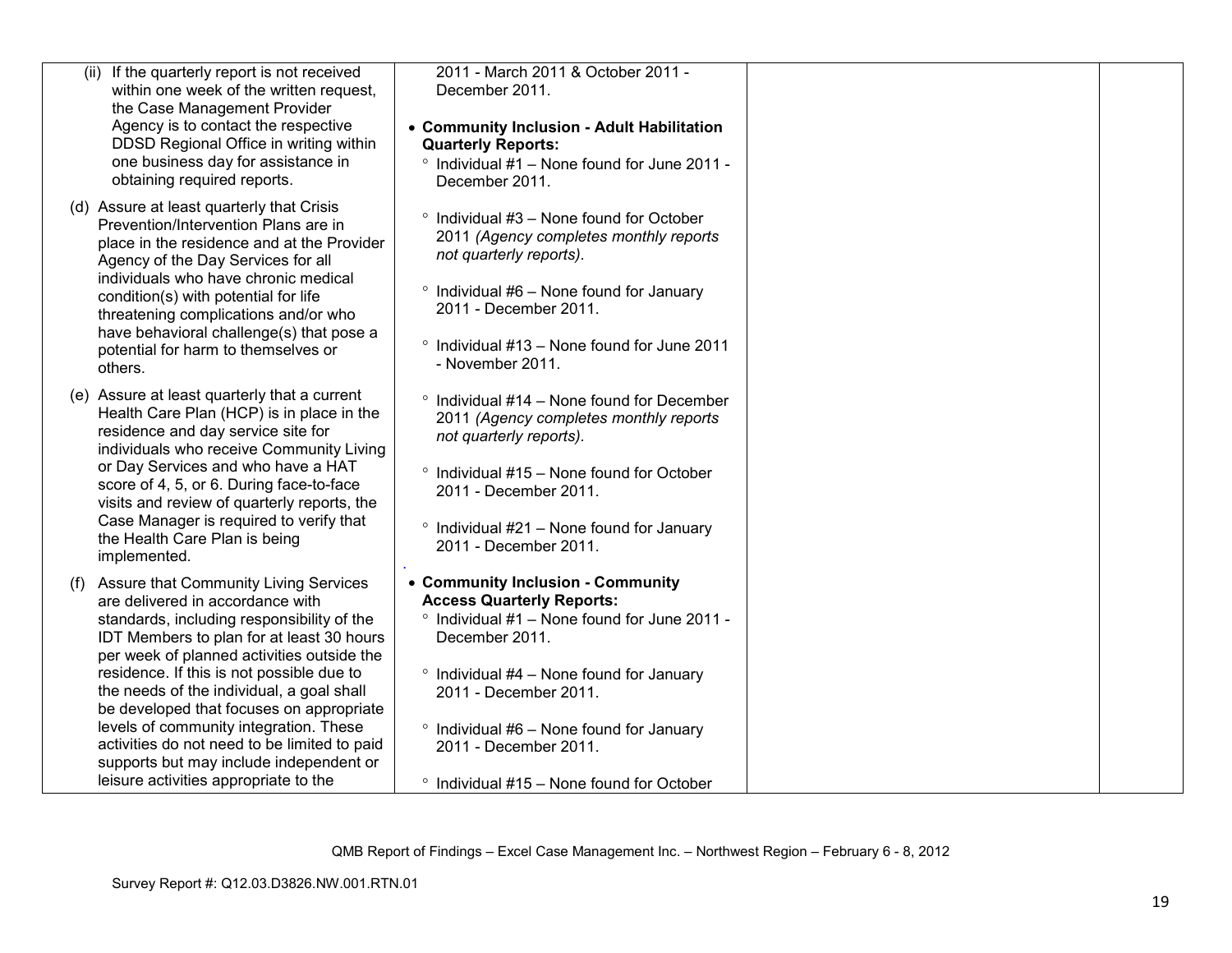|     | individual.                                                                                                                                                                                                                                                                                                                                                                                                                                                                                                                                                                                                 | 2011 - December 2011.                                                                                                                                                                                                                                                                                                                                                                                                            |  |
|-----|-------------------------------------------------------------------------------------------------------------------------------------------------------------------------------------------------------------------------------------------------------------------------------------------------------------------------------------------------------------------------------------------------------------------------------------------------------------------------------------------------------------------------------------------------------------------------------------------------------------|----------------------------------------------------------------------------------------------------------------------------------------------------------------------------------------------------------------------------------------------------------------------------------------------------------------------------------------------------------------------------------------------------------------------------------|--|
|     | (g) Perform annual satisfaction surveys with<br>individuals regarding case management<br>services. A copy of the summary is due<br>each December 10 <sup>th</sup> to the respective<br>DDSD Regional Office, along with a<br>description of actions taken to address<br>suggestions and problems identified in<br>the survey.                                                                                                                                                                                                                                                                               | $\degree$ Individual #18 - None found for November<br>2010 - October 2011.<br>• Community Inclusion - Community<br><b>Access Annual Assessment:</b><br>Individual #1 - None found for December<br>$\circ$<br>2010 - December 2011.                                                                                                                                                                                               |  |
|     | (h) Maintain regular communication with all<br>providers delivering services and<br>products to the individual.                                                                                                                                                                                                                                                                                                                                                                                                                                                                                             | $\degree$ Individual #6 - None found for July 2010 -<br>July 2011.                                                                                                                                                                                                                                                                                                                                                               |  |
| (i) | Establish and implement a written<br>grievance procedure.                                                                                                                                                                                                                                                                                                                                                                                                                                                                                                                                                   | <sup>o</sup> Individual #7 - None found for May 2010 -<br>April 2011.                                                                                                                                                                                                                                                                                                                                                            |  |
| (i) | Notify appropriate supervisory personnel<br>within the Provider Agency if concerns<br>are noted during monitoring or<br>assessment activities related to any of<br>the above requirements. If such concerns<br>are not remedied by the Provider Agency<br>within a reasonable mutually agreed<br>period of time, the concern shall be<br>reported in writing to the respective<br>DDSD Regional Office and/or DHI as<br>appropriate to the nature of the concern.<br>This does not preclude Case Managers'<br>obligations to report abuse, neglect or<br>exploitation as required by New Mexico<br>Statute. | ° Individual #14 - None found for April 2010 -<br>March 2011.<br>Individual #18 - None found for November<br>$\circ$<br>2010 - November 2011.<br>• Community Inclusion - Supported<br><b>Employment Quarterly Reports:</b><br>$\degree$ Individual #1 – None found for June 2011 -<br>December 2011.<br>• Behavior Consultation Quarterly Reports:<br>$\degree$ Individual #6 - None found for January<br>2011 - September 2011. |  |
|     | (k) Utilize and submit the "Request for DDSD<br>Regional Office Intervention" form as<br>needed, such as when providers are not<br>responsive in addressing a quality<br>assurance concern. The Case<br>Management Provider Agency is required<br>to keep a copy in the individual's file.                                                                                                                                                                                                                                                                                                                  | • Speech & Language Pathology Bi-Annual<br><b>Progress Reports:</b><br>° Individual #3- None found for December<br>2010 - November 2011.<br>$\degree$ Individual #7 – None found for September<br>2010 - August 2011.                                                                                                                                                                                                            |  |
| (2) | Case Managers and Case Management<br>Provider Agencies are required to promote                                                                                                                                                                                                                                                                                                                                                                                                                                                                                                                              |                                                                                                                                                                                                                                                                                                                                                                                                                                  |  |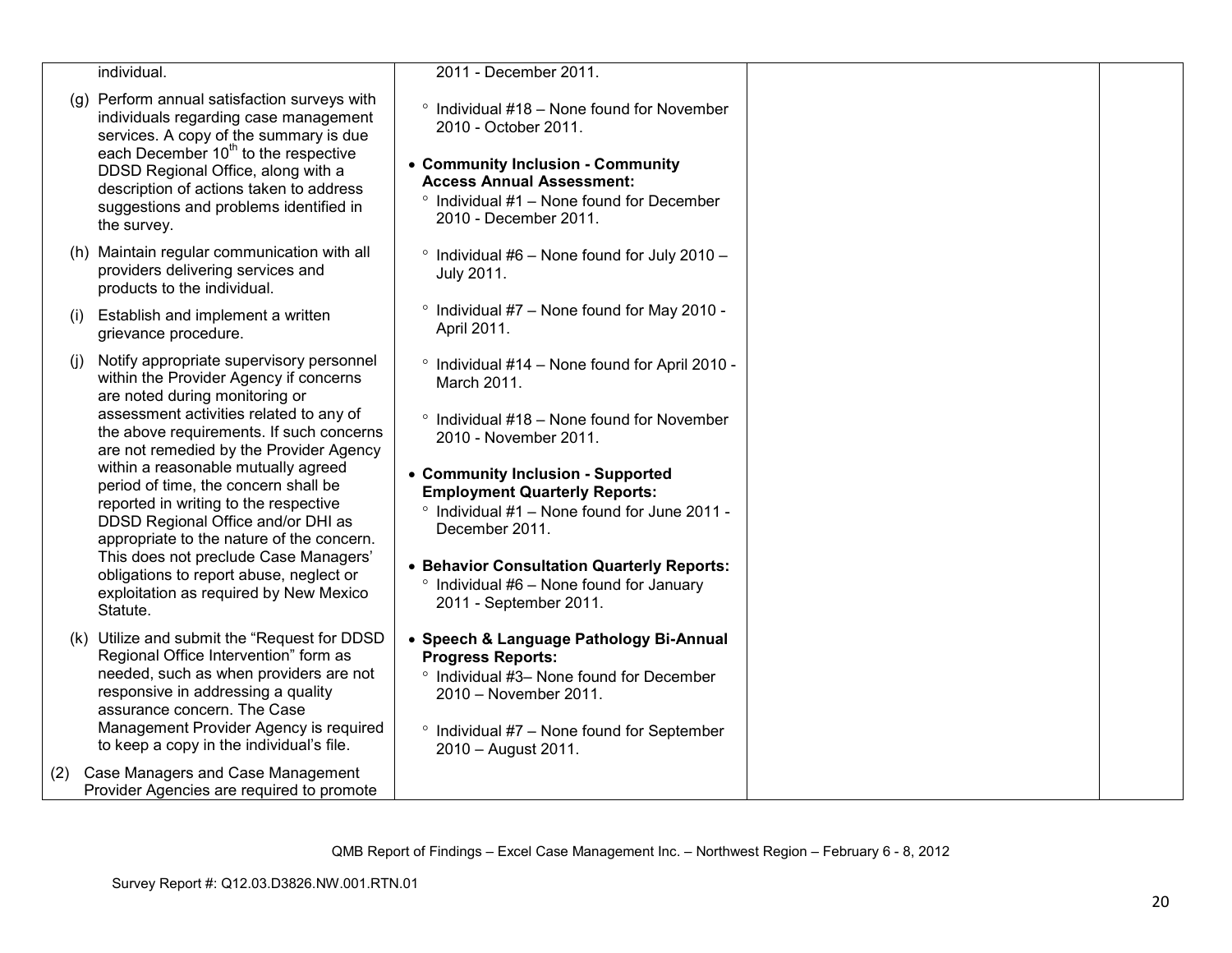| and comply with the Case Management<br>Code of Ethics:<br>(a) Case Managers shall provide the<br>individual/guardian with a copy of the<br>Code of Ethics when Addendum A is<br>signed.<br>(b) Complaints against a Case Manager for<br>violation of the Code of Ethics brought to<br>the attention of DDSD will be sent to the<br>Case Manager's supervisor who is<br>required to respond within 10 working<br>days to DDSD with detailed actions<br>taken. DDSD reserves the right to<br>forward such complaints to the IRC. | • Occupational Bi-Annual Progress<br><b>Reports:</b><br><sup>o</sup> Individual #5 - None found for February<br>2011 - July 2011.<br>$\degree$ Individual #14 - None found for December<br>$2010 - June 2011.$<br>• Physical Bi-Annual Progress Reports:<br>$\degree$ Individual #1 – None found for December<br>2010 - December 2011.<br>$\degree$ Individual #18 - None found for May 2011 -<br>October 2011.<br>• Quarterly Nursing Reports:<br><sup>o</sup> Individual #7 - None found for July 2011 -<br>December 2011<br>$\degree$ Individual #14 – None found for December<br>2010 - January 2011.<br>° Individual #20 - None found for September<br>2011 - November 2011. |  |
|--------------------------------------------------------------------------------------------------------------------------------------------------------------------------------------------------------------------------------------------------------------------------------------------------------------------------------------------------------------------------------------------------------------------------------------------------------------------------------------------------------------------------------|-----------------------------------------------------------------------------------------------------------------------------------------------------------------------------------------------------------------------------------------------------------------------------------------------------------------------------------------------------------------------------------------------------------------------------------------------------------------------------------------------------------------------------------------------------------------------------------------------------------------------------------------------------------------------------------|--|
|                                                                                                                                                                                                                                                                                                                                                                                                                                                                                                                                |                                                                                                                                                                                                                                                                                                                                                                                                                                                                                                                                                                                                                                                                                   |  |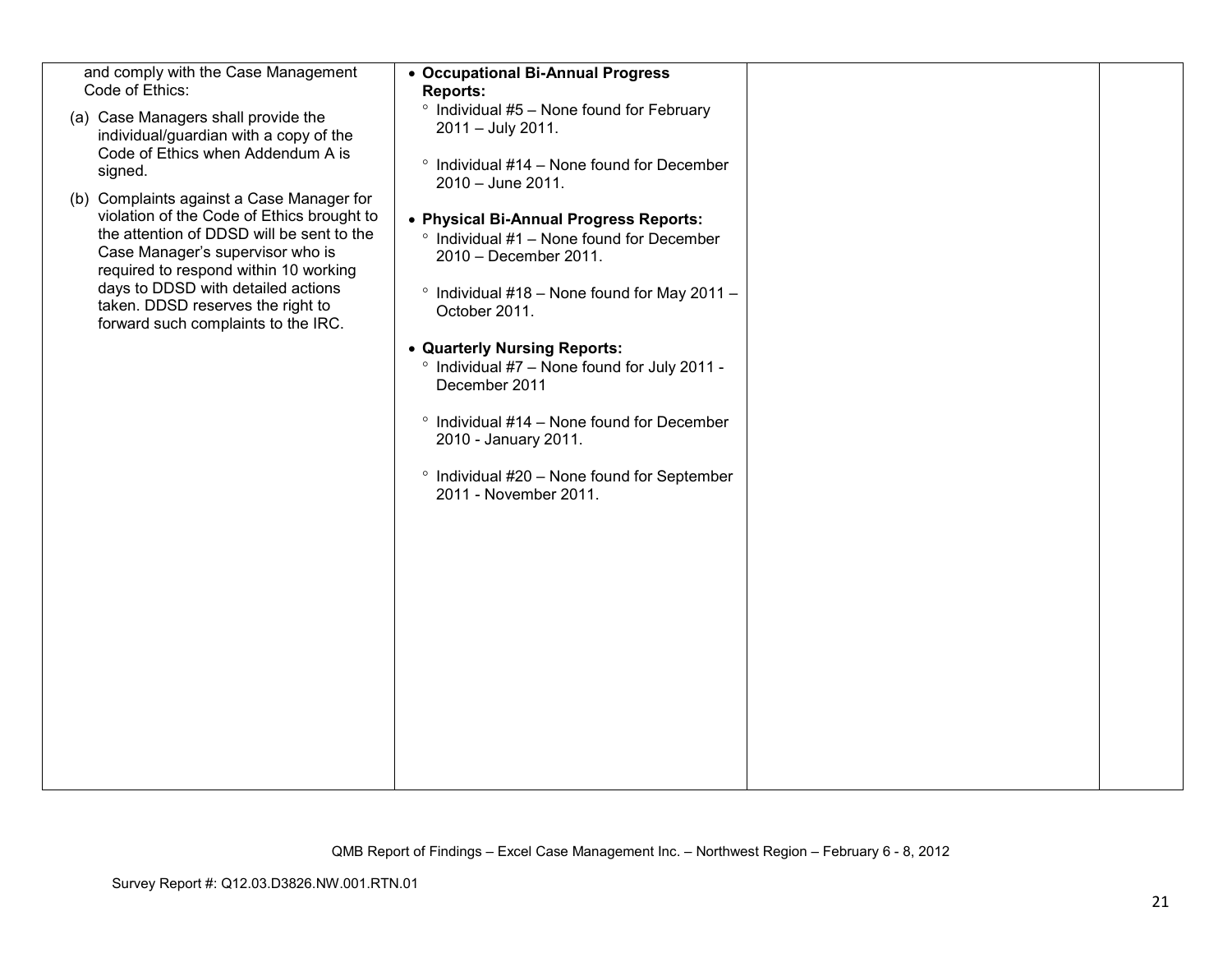| <b>Standard of Care</b>                                                                                                                                                                                                                                                                                                       | <b>Deficiencies</b>                                                                                                                                                       | <b>Agency Plan of Correction, On-going</b><br><b>QA/QI &amp; Responsible Party</b>                                                  | <b>Date</b><br><b>Due</b> |
|-------------------------------------------------------------------------------------------------------------------------------------------------------------------------------------------------------------------------------------------------------------------------------------------------------------------------------|---------------------------------------------------------------------------------------------------------------------------------------------------------------------------|-------------------------------------------------------------------------------------------------------------------------------------|---------------------------|
| State.                                                                                                                                                                                                                                                                                                                        |                                                                                                                                                                           | CMS Assurance - Level of Care - Initial and annual Level of Care (LOC) evaluations are completed within timeframes specified by the |                           |
| Tag #4C04 Assessment Activities                                                                                                                                                                                                                                                                                               | <b>Standard Level Deficiency</b>                                                                                                                                          |                                                                                                                                     |                           |
| Developmental Disabilities (DD) Waiver Service<br>Standards effective 4/1/2007<br><b>CHAPTER 4 III. CASE MANAGEMENT</b><br><b>SERVICE REQUIREMENTS</b>                                                                                                                                                                        | Based on record review, the Agency failed to<br>complete and compile the elements of the Long<br>Term Care Assessment Abstract (LTCAA)<br>packet for 1 of 22 individuals. |                                                                                                                                     |                           |
| <b>B. Case Management Assessment Activities:</b><br>Assessment activities shall include but are not<br>limited to the following requirements:                                                                                                                                                                                 | The following items were not found and/or<br>incomplete:<br>• Annual Physical (#8)                                                                                        |                                                                                                                                     |                           |
| (1) Complete and compile the elements of the<br>Long Term Care Assessment Abstract<br>(LTCAA) packet to include:                                                                                                                                                                                                              | • Client Individual Assessment (CIA) (#8)                                                                                                                                 |                                                                                                                                     |                           |
| (a) LTCAA form (MAD 378);                                                                                                                                                                                                                                                                                                     | • Adaptive Behavior Scale (ABS) (#8)                                                                                                                                      | Provider:<br>State your Plan of Correction for the findings in<br>this Tag above this line.                                         |                           |
| (b) Comprehensive Individual Assessment<br>(CIA);                                                                                                                                                                                                                                                                             |                                                                                                                                                                           | Enter your Quality Assurance/Quality                                                                                                |                           |
| (c) Current physical exam and<br>medical/clinical history;                                                                                                                                                                                                                                                                    |                                                                                                                                                                           | Improvement processes below the line.                                                                                               |                           |
| (d) Norm-referenced adaptive behavioral<br>assessment; and                                                                                                                                                                                                                                                                    |                                                                                                                                                                           |                                                                                                                                     |                           |
| (e) A copy of the Allocation Letter (initial<br>submission only).                                                                                                                                                                                                                                                             |                                                                                                                                                                           |                                                                                                                                     |                           |
| Prior to service delivery, obtain a copy of<br>(2)<br>the Medical Assistant Worker (MAW) letter<br>to verify that the county Income Support<br>Division (ISD) office of the Human Services<br>Department (HSD) has completed a<br>determination that the individual meets<br>financial and medical eligibility to participate |                                                                                                                                                                           |                                                                                                                                     |                           |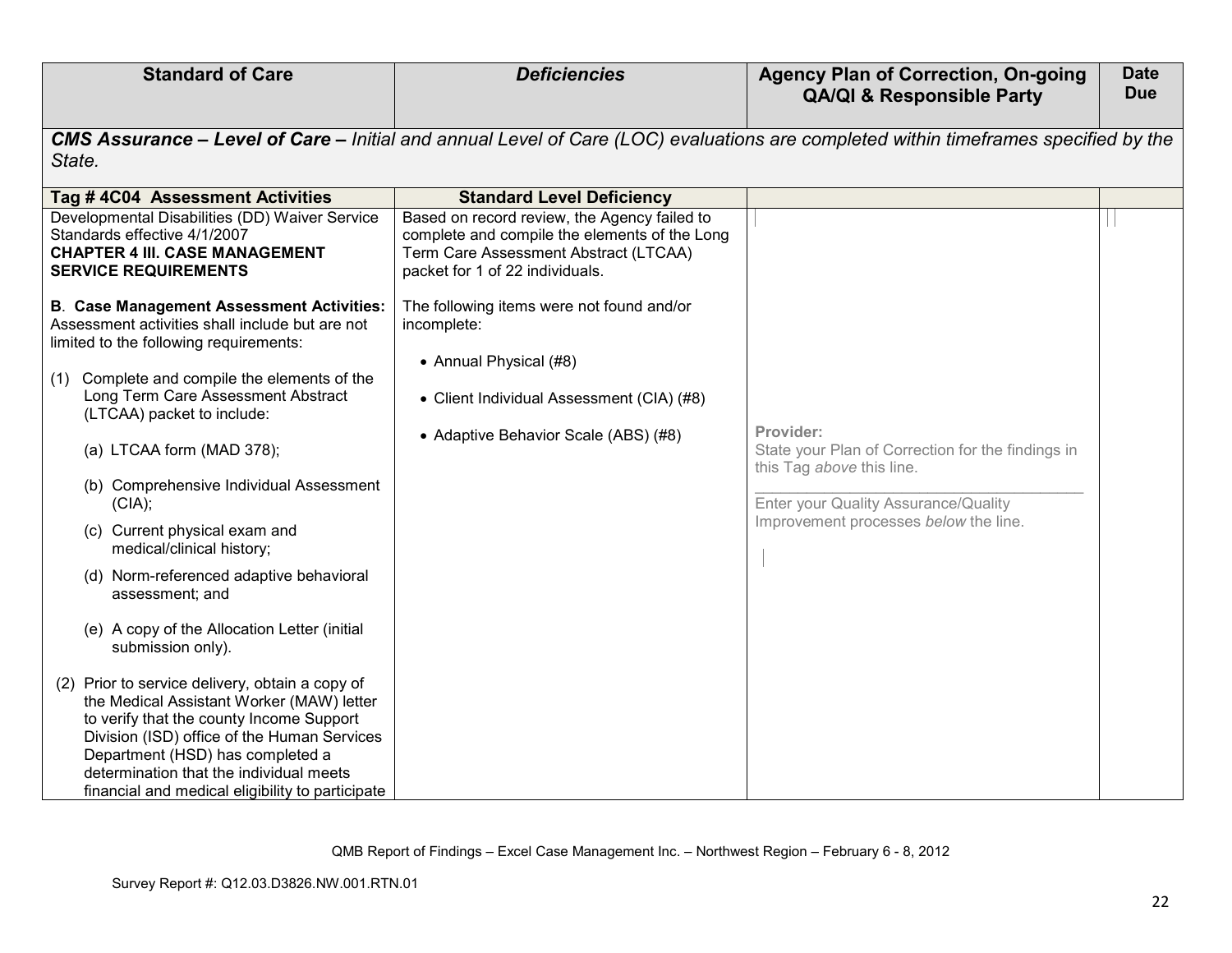| in the DD Waiver program.<br>(3) Provide a copy of the MAW letter to service<br>providers listed on the ISP budget (MAD<br>046). |  |  |
|----------------------------------------------------------------------------------------------------------------------------------|--|--|
|                                                                                                                                  |  |  |
|                                                                                                                                  |  |  |
|                                                                                                                                  |  |  |
|                                                                                                                                  |  |  |
|                                                                                                                                  |  |  |
|                                                                                                                                  |  |  |
|                                                                                                                                  |  |  |
|                                                                                                                                  |  |  |
|                                                                                                                                  |  |  |
|                                                                                                                                  |  |  |
|                                                                                                                                  |  |  |
|                                                                                                                                  |  |  |
|                                                                                                                                  |  |  |
|                                                                                                                                  |  |  |
|                                                                                                                                  |  |  |
|                                                                                                                                  |  |  |
|                                                                                                                                  |  |  |
|                                                                                                                                  |  |  |
|                                                                                                                                  |  |  |
|                                                                                                                                  |  |  |
|                                                                                                                                  |  |  |
|                                                                                                                                  |  |  |
|                                                                                                                                  |  |  |
|                                                                                                                                  |  |  |
|                                                                                                                                  |  |  |
|                                                                                                                                  |  |  |
|                                                                                                                                  |  |  |
|                                                                                                                                  |  |  |
|                                                                                                                                  |  |  |
|                                                                                                                                  |  |  |
|                                                                                                                                  |  |  |
|                                                                                                                                  |  |  |
|                                                                                                                                  |  |  |
|                                                                                                                                  |  |  |
|                                                                                                                                  |  |  |
|                                                                                                                                  |  |  |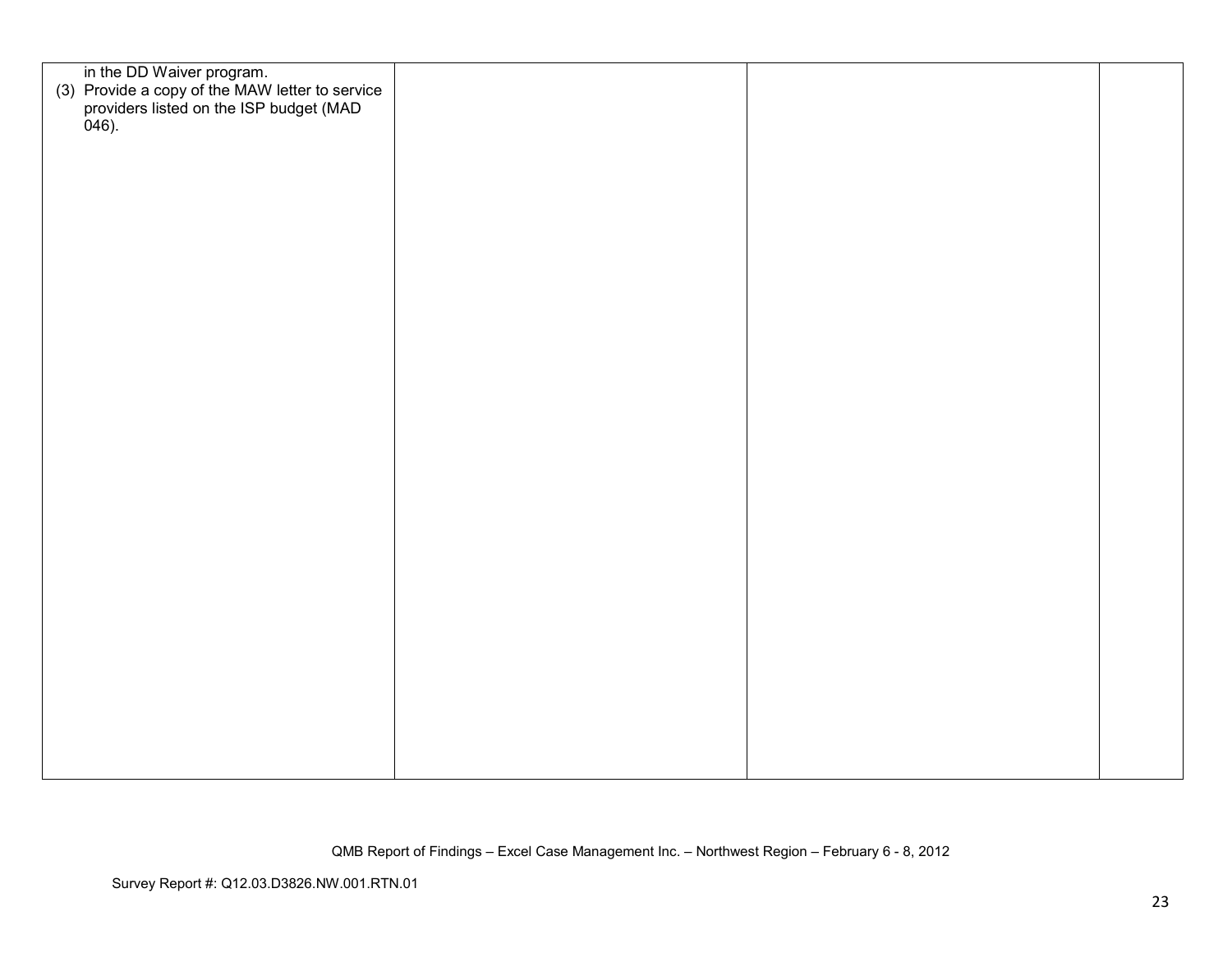| <b>Standard of Care</b>                                                                                                                                                                                                                           | <b>Deficiencies</b>                                                                                                                                                                                                                                                | <b>Agency Plan of Correction, On-going</b><br><b>QA/QI &amp; Responsible Party</b>                                                  | <b>Date</b><br><b>Due</b> |  |  |
|---------------------------------------------------------------------------------------------------------------------------------------------------------------------------------------------------------------------------------------------------|--------------------------------------------------------------------------------------------------------------------------------------------------------------------------------------------------------------------------------------------------------------------|-------------------------------------------------------------------------------------------------------------------------------------|---------------------------|--|--|
| State requirements and the approved waiver.                                                                                                                                                                                                       | CMS Assurance – Qualified Providers – The State monitors non-licensed/non-certified providers to assure adherence to waiver<br>requirements. The State implements its policies and procedures for verifying that provider training is conducted in accordance with |                                                                                                                                     |                           |  |  |
| Tag #1A22 & 4C02 Case Management<br><b>Competencies &amp; Knowledge of Services</b>                                                                                                                                                               | <b>Standard Level Deficiency</b>                                                                                                                                                                                                                                   |                                                                                                                                     |                           |  |  |
| Department of Health (DOH) Developmental<br><b>Disabilities Supports Division</b><br>(DDSD) Policy - Policy Title: Training<br>Requirements for Case Management Agency<br>Staff Policy - Eff. March 1, 2007                                       | Based on interview, the Agency failed to ensure<br>training competencies, as well as awareness of<br>how to complete tasks related to the Scope of<br>Case Management Services for 1 of 8 Case<br>Managers.                                                        |                                                                                                                                     |                           |  |  |
| <b>II. POLICY STATEMENTS:</b><br>A. Individuals shall receive services from<br>competent and qualified case managers.                                                                                                                             | When the Case Manager was asked, how do<br>you ensure the individuals most current<br>annual ISP is in place prior to the expiration<br>of their old one, the following was reported:                                                                              |                                                                                                                                     |                           |  |  |
| B. Case management staff shall complete<br>individual-specific (formerly known as<br>"Addendum B") training requirements in<br>accordance with the specifications described in<br>the individual service plan (ISP) of each<br>individual served. | • #28 reported not knowing how to answer the<br>question and stated, "That they have new<br>goals." Surveyor rephrased the question<br>several times, nevertheless, the Case<br>Manager was unable to answer what is done                                          | Provider:<br>State your Plan of Correction for the findings in<br>this Tag above this line.<br>Enter your Quality Assurance/Quality |                           |  |  |
| C. Case management staff shall complete<br>training on DOH-approved incident reporting<br>procedures in accordance with 7 NMAC 1.13.                                                                                                              | to ensure the most current ISP is in place<br>prior to the expiration of the old one.<br>(Individual #5, 8, 11 & 18).                                                                                                                                              | Improvement processes below the line.                                                                                               |                           |  |  |
| D. In addition to the applicable requirements<br>described in policy statements $B - C$ (above),<br>case managers and case management<br>supervisors shall complete DDSD-approved<br>core curriculum training                                     |                                                                                                                                                                                                                                                                    |                                                                                                                                     |                           |  |  |
| E. Substitutes shall comply with the training<br>requirements of the staff for whom they are<br>substituting.<br>F. To complete a core curriculum-training                                                                                        |                                                                                                                                                                                                                                                                    |                                                                                                                                     |                           |  |  |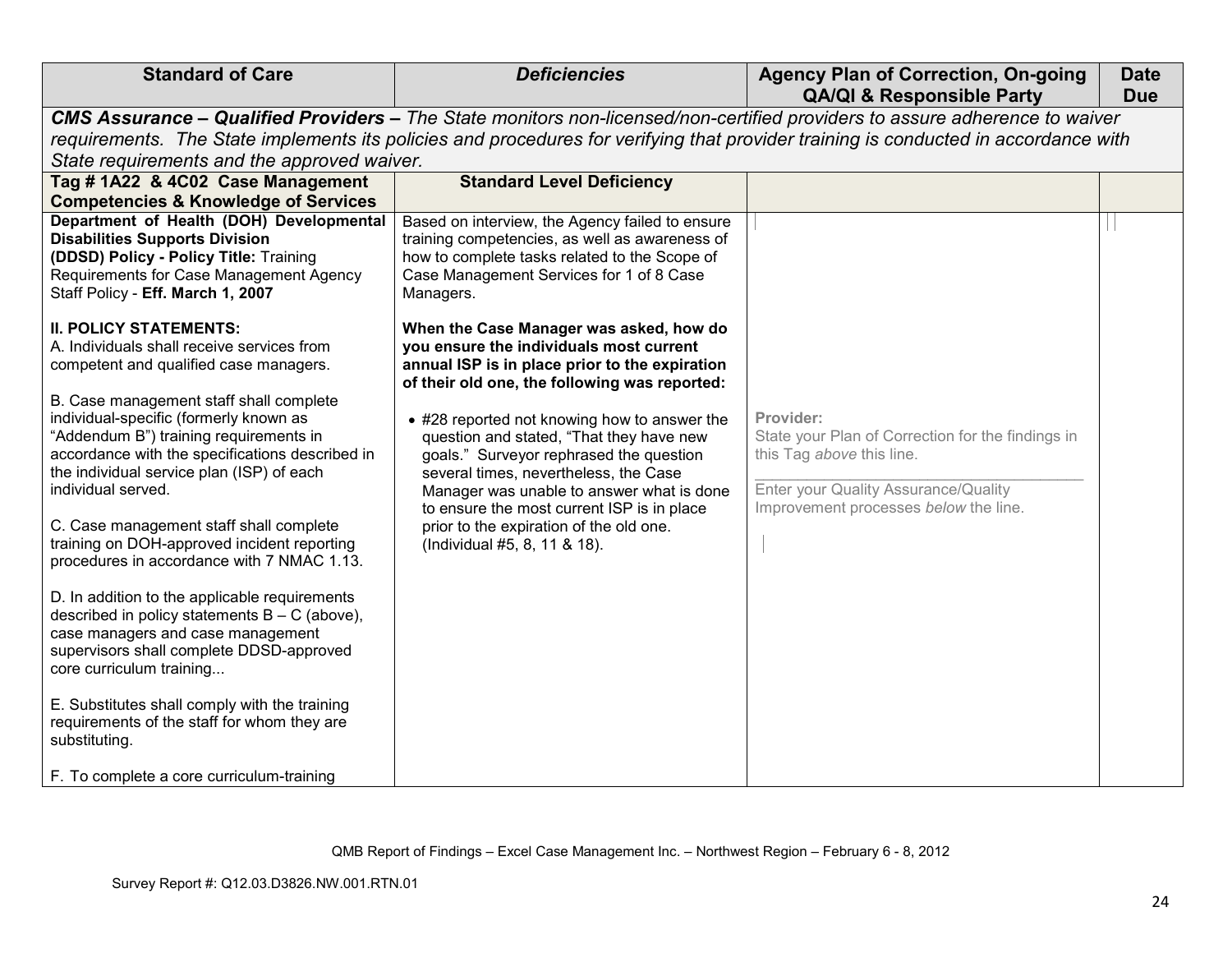| course, trainees shall achieve 100%<br>competency rating during the competency<br>verification process.                                                                                                                                                                                                               |  |  |
|-----------------------------------------------------------------------------------------------------------------------------------------------------------------------------------------------------------------------------------------------------------------------------------------------------------------------|--|--|
| Developmental Disabilities (DD) Waiver Service<br>Standards effective 4/1/2007<br><b>CHAPTER 4 II. SCOPE OF CASE</b><br><b>MANAGEMENT SERVICES: Case</b><br>Management shall include, but is not limited to,<br>the following services:                                                                               |  |  |
| A. Facilitate eligibility determination for the DD<br>Waiver and other types of services;                                                                                                                                                                                                                             |  |  |
| <b>B.</b> Organize and facilitate the service planning<br>process in accordance with the regulation<br>Service Plans for Individuals with<br>Developmental Disabilities Living in the<br>Community [7.26.5 NMAC];                                                                                                     |  |  |
| C. Assist the IDT members to explore<br>alternatives to DD Waiver services and<br>assist in the development of<br>complementary or supplemental supports,<br>including other publicly funded programs,<br>community resources available to all<br>citizens and natural supports within the<br>individuals' community; |  |  |
| <b>D.</b> Coordinate and monitor service delivery,<br>including assuring services are delivered as<br>described in the ISP and are provided in a<br>safe and healthy environment;                                                                                                                                     |  |  |
| E. Through a formal, ongoing monitoring<br>process, evaluate and document quality,<br>effectiveness and appropriateness of<br>services and supports;                                                                                                                                                                  |  |  |
| F. If concerns are identified and unresolved by<br>the Case Manager or service Provider                                                                                                                                                                                                                               |  |  |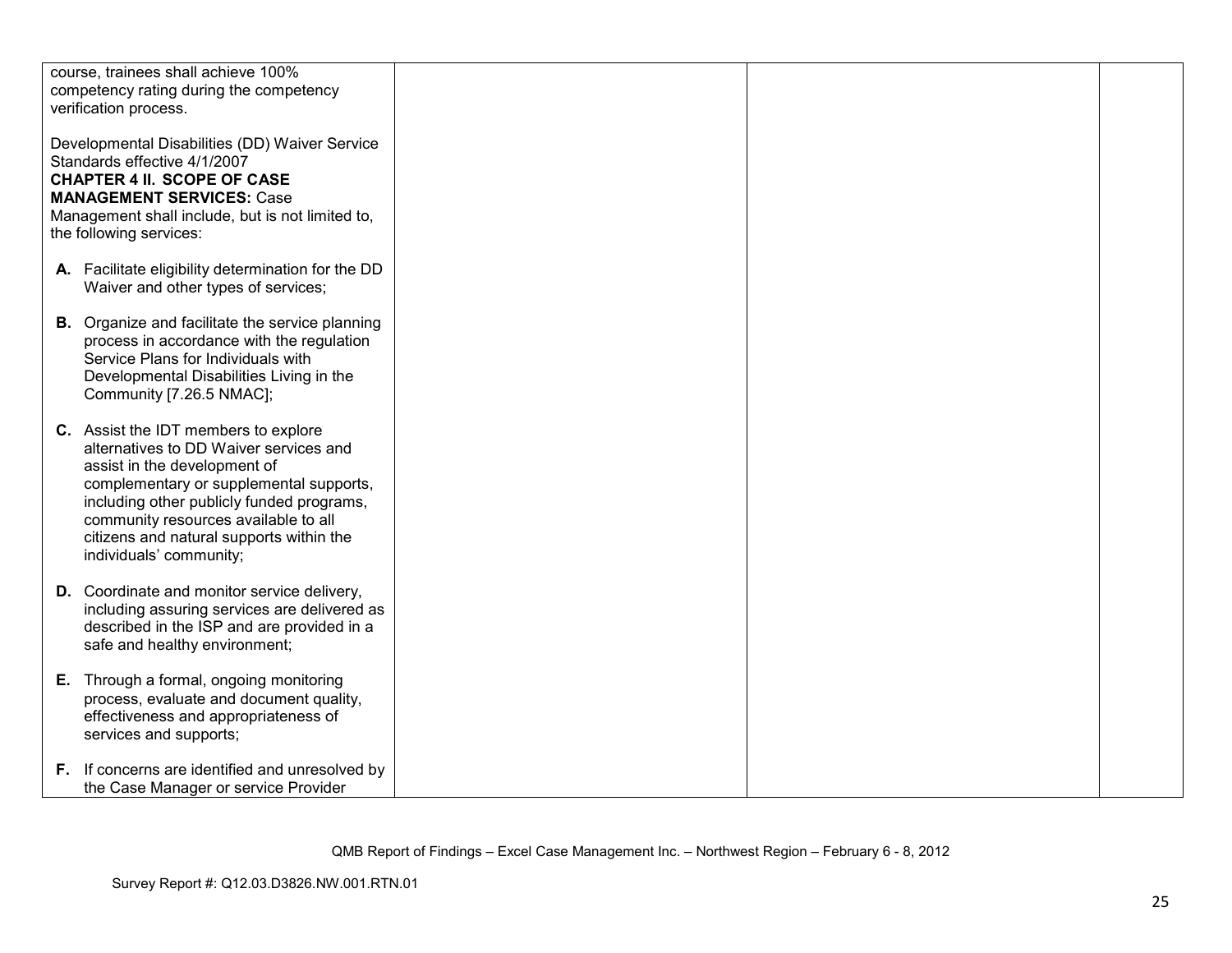|    | Agency in a timely manner, the Case<br>Manager will report the concern in writing to<br>the respective DDSD Regional Office                                                                                                   |  |  |
|----|-------------------------------------------------------------------------------------------------------------------------------------------------------------------------------------------------------------------------------|--|--|
|    | and/or DHI as appropriate;                                                                                                                                                                                                    |  |  |
|    | G. Arrange for information about supported<br>employment to be shared with the<br>individual, in a manner consistent with the<br>DDSD Employment First Principle, to insure<br>the individual can make an informed<br>choice; |  |  |
|    | H. Develop and monitor utilization of ARA<br>budgets;                                                                                                                                                                         |  |  |
| L. | Timely submission of revisions to the ARA<br>budget, if needed;                                                                                                                                                               |  |  |
|    | J. Coordinate and/or advocate for the revision<br>of services when desired outcomes are not<br>achieved;                                                                                                                      |  |  |
|    | K. Inform the individual of his or her rights and<br>responsibilities at least annually, and<br>promote informed decision-making;                                                                                             |  |  |
|    | L. Promote self-advocacy;                                                                                                                                                                                                     |  |  |
|    | M. Advocate on behalf of the individual, as<br>needed;                                                                                                                                                                        |  |  |
|    | N. Monitor the health and safety of the<br>individual;                                                                                                                                                                        |  |  |
|    | O. Maintain a current and complete primary<br>record for individual's DD Waiver services<br>as specified in DDSD policy;                                                                                                      |  |  |
|    | P. Complete and approve Level of Care (LOC)<br>packets as outlined in this standard;                                                                                                                                          |  |  |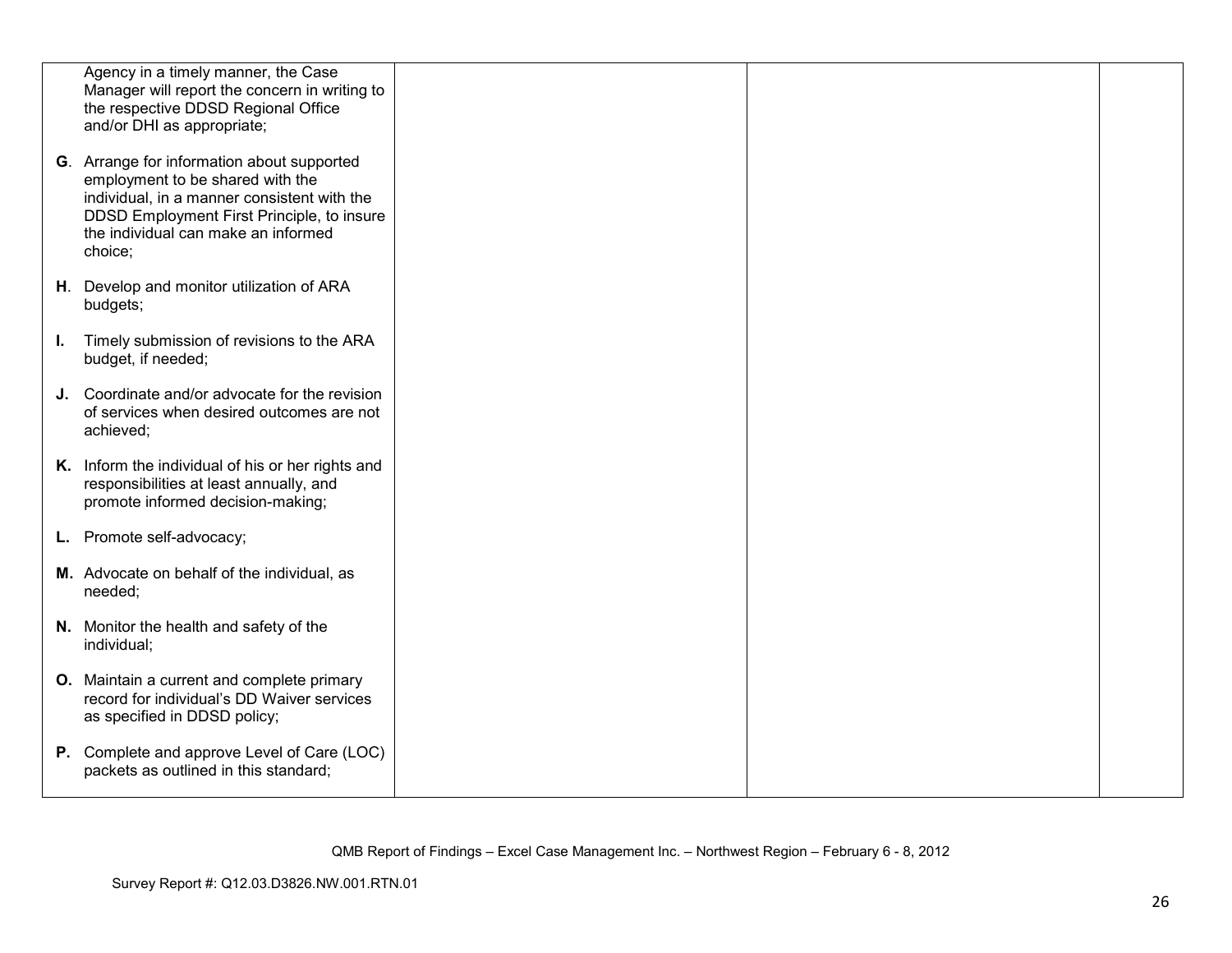| Q. Approve the ISPs and the Waiver Review             |  |  |
|-------------------------------------------------------|--|--|
| Form (MAD 046) as outlined in this                    |  |  |
| standard;                                             |  |  |
|                                                       |  |  |
| R. Assure that the IDT members develop                |  |  |
|                                                       |  |  |
| targeted, realistic desired outcomes and              |  |  |
| action plans with measurable action steps             |  |  |
| and that the ISP is cost effective; and               |  |  |
|                                                       |  |  |
| S. Meet with the individual, and                      |  |  |
| family/guardian if applicable, and describe           |  |  |
| the optional Personal Plan Facilitation               |  |  |
| service available to supplement the                   |  |  |
| individual service plan process. If                   |  |  |
| requested, assist the individual in obtaining         |  |  |
| this service through the Freedom of Choice            |  |  |
|                                                       |  |  |
| process.<br>T. Assure individuals obtain all services |  |  |
|                                                       |  |  |
| through the Freedom of Choice process.                |  |  |
|                                                       |  |  |
|                                                       |  |  |
|                                                       |  |  |
|                                                       |  |  |
|                                                       |  |  |
|                                                       |  |  |
|                                                       |  |  |
|                                                       |  |  |
|                                                       |  |  |
|                                                       |  |  |
|                                                       |  |  |
|                                                       |  |  |
|                                                       |  |  |
|                                                       |  |  |
|                                                       |  |  |
|                                                       |  |  |
|                                                       |  |  |
|                                                       |  |  |
|                                                       |  |  |
|                                                       |  |  |
|                                                       |  |  |
|                                                       |  |  |
|                                                       |  |  |
|                                                       |  |  |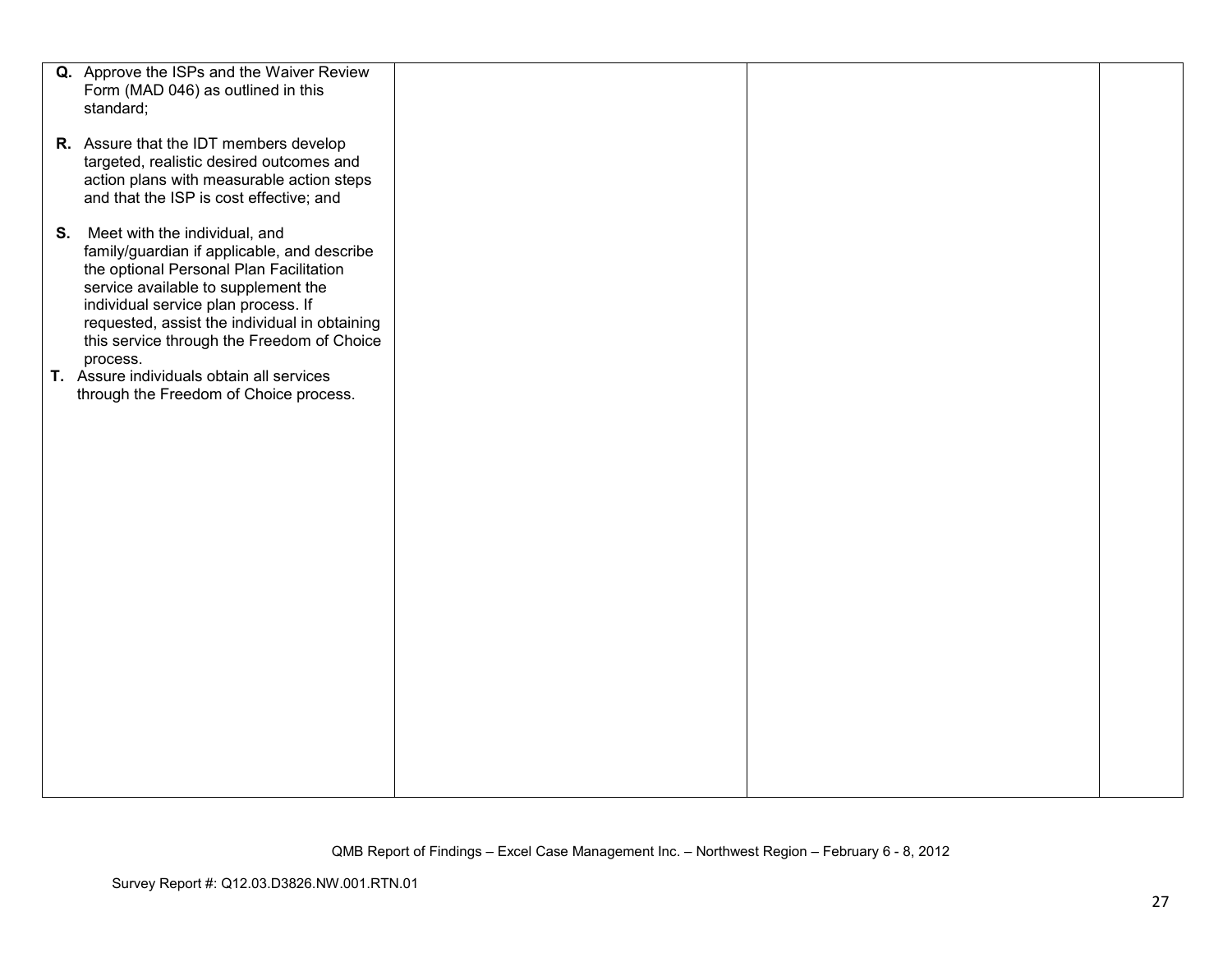| Tag # 1A26 Consolidated On-line                                                                                                                                                                                                                                                                                                                                                                                                                                                                                                                                                                                                                                                                                                                                                                                                                                                                                                                                                                                                                                                                                                                                                                                                                                                                                                                                                                                                                                                                                                                                                                                                                                                                            | <b>Standard Level Deficiency</b>                                                                                                                                                                                                                                                                                                                                                                                                                                                                                                                                                               |                                                                                                                                                                              |  |
|------------------------------------------------------------------------------------------------------------------------------------------------------------------------------------------------------------------------------------------------------------------------------------------------------------------------------------------------------------------------------------------------------------------------------------------------------------------------------------------------------------------------------------------------------------------------------------------------------------------------------------------------------------------------------------------------------------------------------------------------------------------------------------------------------------------------------------------------------------------------------------------------------------------------------------------------------------------------------------------------------------------------------------------------------------------------------------------------------------------------------------------------------------------------------------------------------------------------------------------------------------------------------------------------------------------------------------------------------------------------------------------------------------------------------------------------------------------------------------------------------------------------------------------------------------------------------------------------------------------------------------------------------------------------------------------------------------|------------------------------------------------------------------------------------------------------------------------------------------------------------------------------------------------------------------------------------------------------------------------------------------------------------------------------------------------------------------------------------------------------------------------------------------------------------------------------------------------------------------------------------------------------------------------------------------------|------------------------------------------------------------------------------------------------------------------------------------------------------------------------------|--|
| <b>Registry / Employee Abuse Registry</b>                                                                                                                                                                                                                                                                                                                                                                                                                                                                                                                                                                                                                                                                                                                                                                                                                                                                                                                                                                                                                                                                                                                                                                                                                                                                                                                                                                                                                                                                                                                                                                                                                                                                  |                                                                                                                                                                                                                                                                                                                                                                                                                                                                                                                                                                                                |                                                                                                                                                                              |  |
| NMAC 7.1.12.8 - REGISTRY ESTABLISHED;<br>PROVIDER INQUIRY REQUIRED: Upon the<br>effective date of this rule, the department has<br>established and maintains an accurate and<br>complete electronic registry that contains the<br>name, date of birth, address, social security<br>number, and other appropriate identifying<br>information of all persons who, while employed<br>by a provider, have been determined by the<br>department, as a result of an investigation of a<br>complaint, to have engaged in a substantiated<br>registry-referred incident of abuse, neglect or<br>exploitation of a person receiving care or<br>services from a provider. Additions and updates<br>to the registry shall be posted no later than two<br>(2) business days following receipt. Only<br>department staff designated by the custodian<br>may access, maintain and update the data in the<br>registry.<br>Provider requirement to inquire of<br>А.<br>registry. A provider, prior to employing or<br>contracting with an employee, shall inquire of<br>the registry whether the individual under<br>consideration for employment or contracting is<br>listed on the registry.<br>Prohibited employment. A provider<br>В.<br>may not employ or contract with an individual to<br>be an employee if the individual is listed on the<br>registry as having a substantiated registry-<br>referred incident of abuse, neglect or<br>exploitation of a person receiving care or<br>services from a provider.<br>Documentation of inquiry to registry.<br>D.<br>The provider shall maintain documentation in the<br>employee's personnel or employment records<br>that evidences the fact that the provider made | Based on record review, the Agency failed to<br>maintain documentation in the employee's<br>personnel records that evidenced inquiry to the<br>Employee Abuse Registry prior to employment<br>for 3 of 9 Agency Personnel.<br>The following Agency Personnel records<br>contained evidence that indicated the<br><b>Employee Abuse Registry was completed</b><br>after hire:<br>$\bullet$ #29 - Date of hire 11/14/2011. Completed<br>on 1/10/2012.<br>$\bullet$ #30 - Date of hire 8/29/2011. Completed<br>on 1/10/2012.<br>$\bullet$ #31 - Date of hire 4/27/1989. Completed<br>on 5/4/2010. | Provider:<br>State your Plan of Correction for the findings in<br>this Tag above this line.<br>Enter your Quality Assurance/Quality<br>Improvement processes below the line. |  |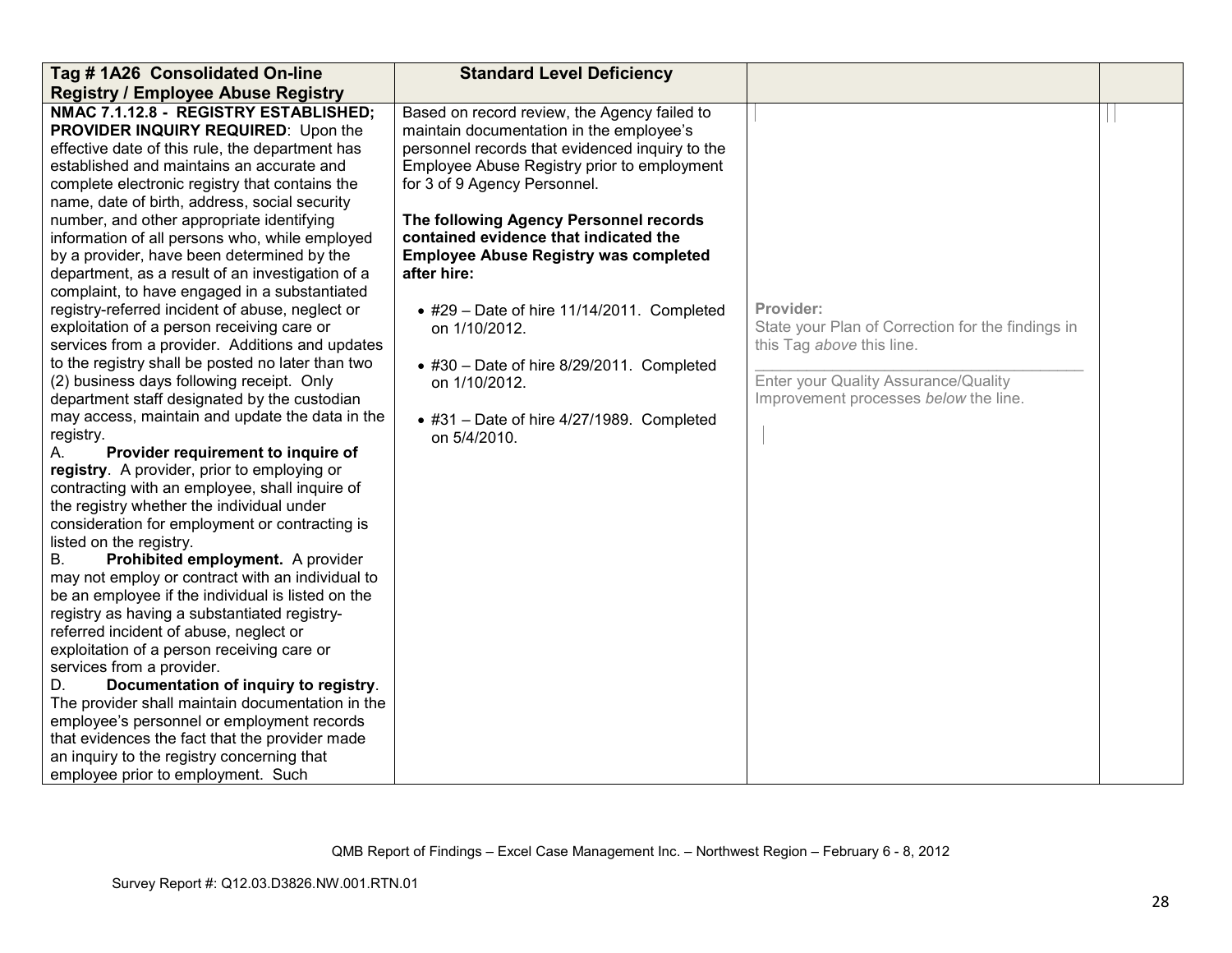| documentation must include evidence, based on      |  |  |
|----------------------------------------------------|--|--|
| the response to such inquiry received from the     |  |  |
| custodian by the provider, that the employee       |  |  |
| was not listed on the registry as having a         |  |  |
| substantiated registry-referred incident of abuse, |  |  |
| neglect or exploitation.                           |  |  |
| Documentation for other staff. With<br>Е.          |  |  |
| respect to all employed or contracted individuals  |  |  |
| providing direct care who are licensed health      |  |  |
| care professionals or certified nurse aides, the   |  |  |
| provider shall maintain documentation reflecting   |  |  |
| the individual's current licensure as a health     |  |  |
| care professional or current certification as a    |  |  |
| nurse aide.                                        |  |  |
| F.<br><b>Consequences of noncompliance.</b>        |  |  |
| The department or other governmental agency        |  |  |
| having regulatory enforcement authority over a     |  |  |
| provider may sanction a provider in accordance     |  |  |
| with applicable law if the provider fails to make  |  |  |
| an appropriate and timely inquiry of the registry, |  |  |
| or fails to maintain evidence of such inquiry, in  |  |  |
| connection with the hiring or contracting of an    |  |  |
| employee; or for employing or contracting any      |  |  |
| person to work as an employee who is listed on     |  |  |
| the registry. Such sanctions may include a         |  |  |
| directed plan of correction, civil monetary        |  |  |
| penalty not to exceed five thousand dollars        |  |  |
| (\$5000) per instance, or termination or non-      |  |  |
| renewal of any contract with the department or     |  |  |
| other governmental agency.                         |  |  |
|                                                    |  |  |
| Developmental Disabilities (DD) Waiver Service     |  |  |
| Standards effective 4/1/2007                       |  |  |
| <b>Chapter 1.IV. General Provider</b>              |  |  |
| Requirements. D. Criminal History                  |  |  |
| Screening: All personnel shall be screened by      |  |  |
| the Provider Agency in regard to the employee's    |  |  |
| qualifications, references, and employment         |  |  |
| history, prior to employment. All Provider         |  |  |
| Agencies shall comply with the Criminal Records    |  |  |
| Screening for Caregivers 7.1.12 NMAC and           |  |  |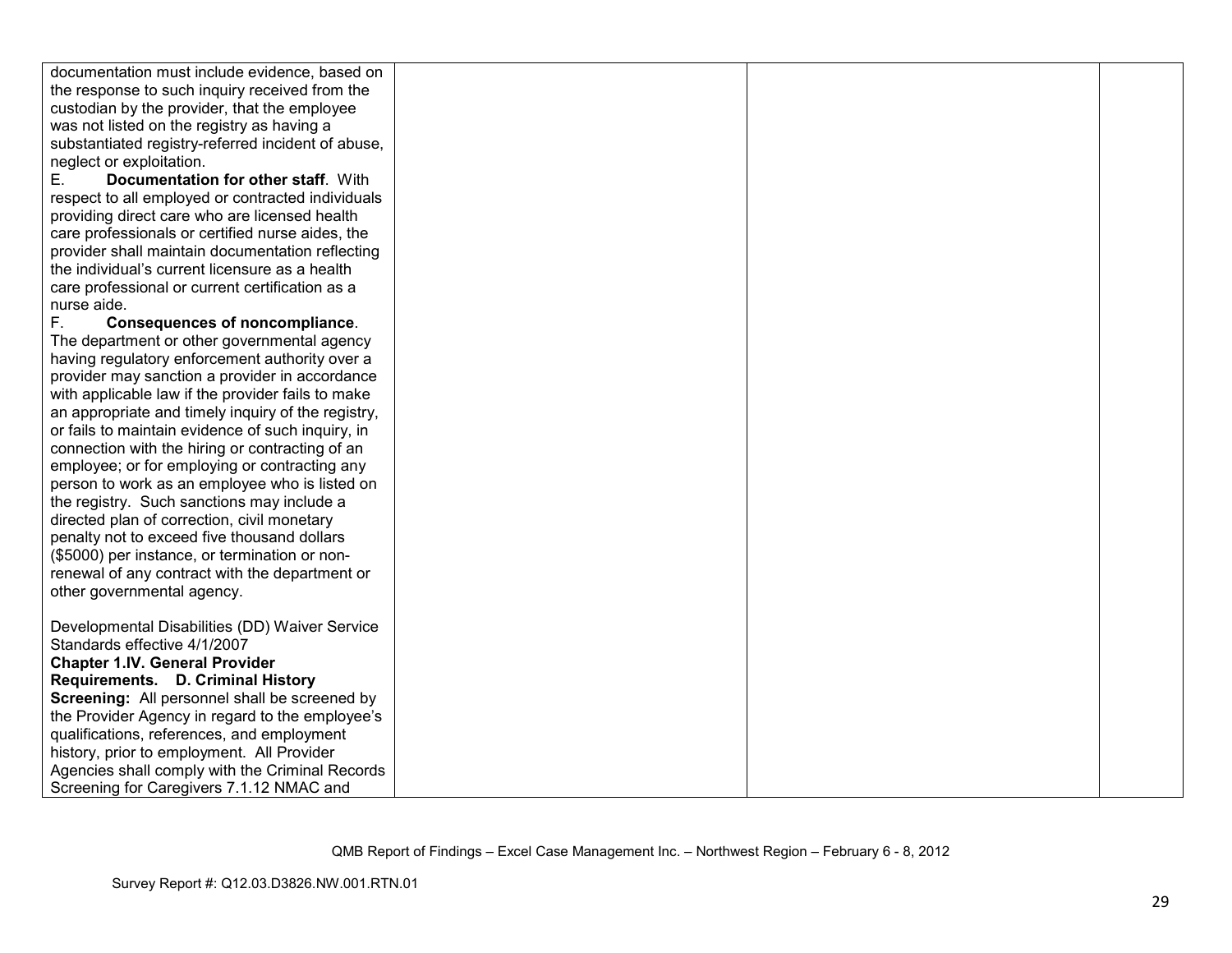| Employee Abuse Registry 7.1.12 NMAC as<br>required by the Department of Health, Division<br>of Health Improvement. |  |  |
|--------------------------------------------------------------------------------------------------------------------|--|--|
|                                                                                                                    |  |  |
|                                                                                                                    |  |  |
|                                                                                                                    |  |  |
|                                                                                                                    |  |  |
|                                                                                                                    |  |  |
|                                                                                                                    |  |  |
|                                                                                                                    |  |  |
|                                                                                                                    |  |  |
|                                                                                                                    |  |  |
|                                                                                                                    |  |  |
|                                                                                                                    |  |  |
|                                                                                                                    |  |  |
|                                                                                                                    |  |  |
|                                                                                                                    |  |  |
|                                                                                                                    |  |  |
|                                                                                                                    |  |  |
|                                                                                                                    |  |  |
|                                                                                                                    |  |  |
|                                                                                                                    |  |  |
|                                                                                                                    |  |  |
|                                                                                                                    |  |  |
|                                                                                                                    |  |  |
|                                                                                                                    |  |  |
|                                                                                                                    |  |  |
|                                                                                                                    |  |  |
|                                                                                                                    |  |  |
|                                                                                                                    |  |  |
|                                                                                                                    |  |  |
|                                                                                                                    |  |  |
|                                                                                                                    |  |  |
|                                                                                                                    |  |  |
|                                                                                                                    |  |  |
|                                                                                                                    |  |  |
|                                                                                                                    |  |  |
|                                                                                                                    |  |  |
|                                                                                                                    |  |  |
|                                                                                                                    |  |  |
|                                                                                                                    |  |  |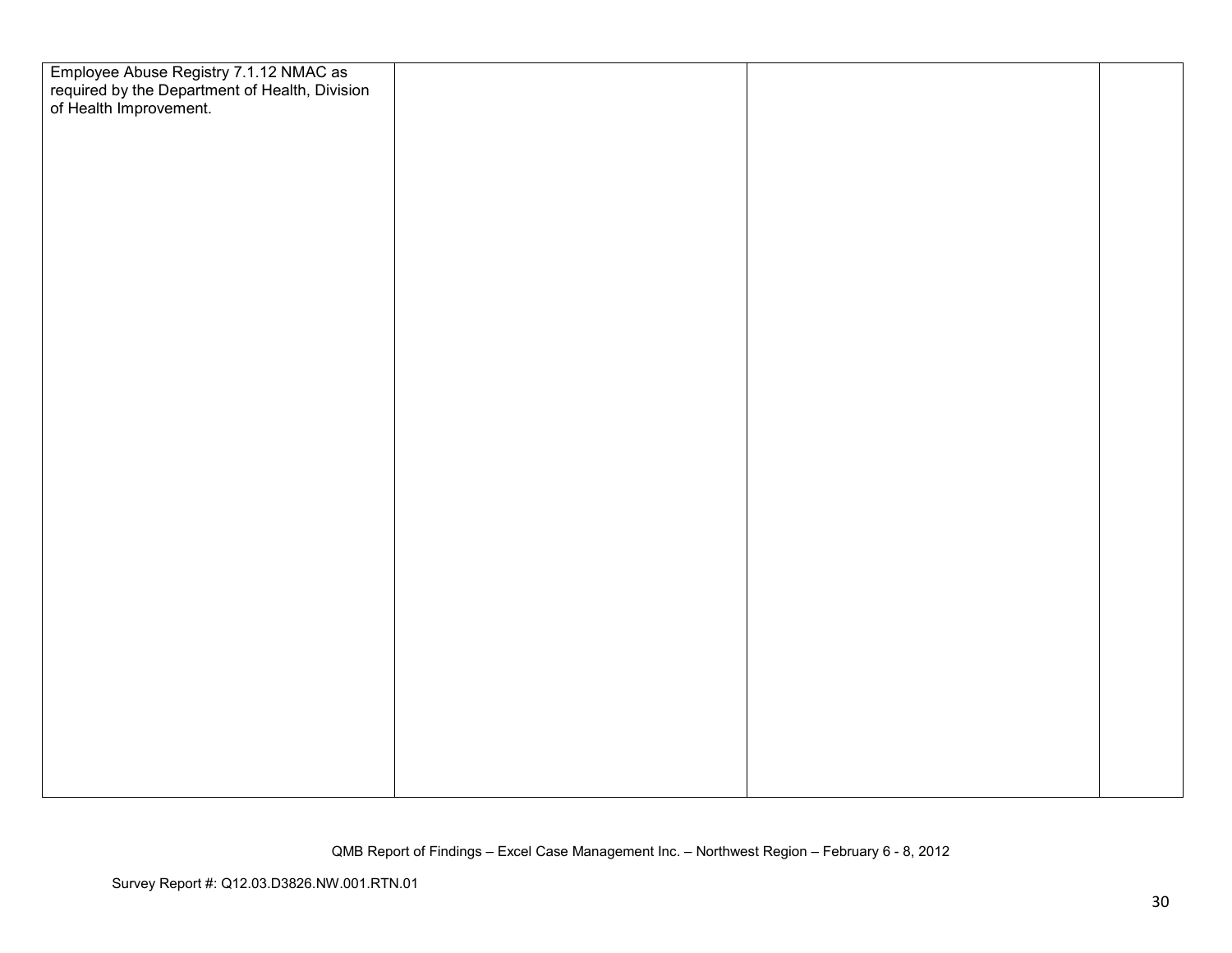| Tag # 1A28.1 Incident Mgt. System -                                                                                                                                                                                                                                                                                                                                                                                                                                                                                                                                                                                                                                                                                                                                                                                                                                                                                                                                                                                                                                                                                                                                                                                                                                                                                                                                                                                                                                                                                                                                                                                                                                                                                                                                                                              | <b>Standard Level Deficiency</b>                                                                                                                                                                                                                                                                                                                                                                                                                                                                                                                                                                                                                                                                                                                                                                                                                                      |                                                                                                                                                                              |  |
|------------------------------------------------------------------------------------------------------------------------------------------------------------------------------------------------------------------------------------------------------------------------------------------------------------------------------------------------------------------------------------------------------------------------------------------------------------------------------------------------------------------------------------------------------------------------------------------------------------------------------------------------------------------------------------------------------------------------------------------------------------------------------------------------------------------------------------------------------------------------------------------------------------------------------------------------------------------------------------------------------------------------------------------------------------------------------------------------------------------------------------------------------------------------------------------------------------------------------------------------------------------------------------------------------------------------------------------------------------------------------------------------------------------------------------------------------------------------------------------------------------------------------------------------------------------------------------------------------------------------------------------------------------------------------------------------------------------------------------------------------------------------------------------------------------------|-----------------------------------------------------------------------------------------------------------------------------------------------------------------------------------------------------------------------------------------------------------------------------------------------------------------------------------------------------------------------------------------------------------------------------------------------------------------------------------------------------------------------------------------------------------------------------------------------------------------------------------------------------------------------------------------------------------------------------------------------------------------------------------------------------------------------------------------------------------------------|------------------------------------------------------------------------------------------------------------------------------------------------------------------------------|--|
| <b>Personnel Training</b>                                                                                                                                                                                                                                                                                                                                                                                                                                                                                                                                                                                                                                                                                                                                                                                                                                                                                                                                                                                                                                                                                                                                                                                                                                                                                                                                                                                                                                                                                                                                                                                                                                                                                                                                                                                        |                                                                                                                                                                                                                                                                                                                                                                                                                                                                                                                                                                                                                                                                                                                                                                                                                                                                       |                                                                                                                                                                              |  |
| NMAC 7.1.13.10 INCIDENT MANAGEMENT<br><b>SYSTEM REQUIREMENTS:</b><br>A. General: All licensed health care facilities<br>and community based service providers shall<br>establish and maintain an incident management<br>system, which emphasizes the principles of<br>prevention and staff involvement. The licensed<br>health care facility or community based service<br>provider shall ensure that the incident<br>management system policies and procedures<br>requires all employees to be competently trained<br>to respond to, report, and document incidents in<br>a timely and accurate manner.<br>D. Training Documentation: All licensed<br>health care facilities and community based<br>service providers shall prepare training<br>documentation for each employee to include a<br>signed statement indicating the date, time, and<br>place they received their incident management<br>reporting instruction. The licensed health care<br>facility and community based service provider<br>shall maintain documentation of an employee's<br>training for a period of at least twelve (12)<br>months, or six (6) months after termination of an<br>employee's employment. Training curricula shall<br>be kept on the provider premises and made<br>available on request by the department. Training<br>documentation shall be made available<br>immediately upon a division representative's<br>request. Failure to provide employee training<br>documentation shall subject the licensed health<br>care facility or community based service<br>provider to the penalties provided for in this rule.<br><b>Policy Title: Training Requirements for Direct</b><br>Service Agency Staff Policy - Eff. March 1,<br>2007<br><b>II. POLICY STATEMENTS:</b><br>A. Individuals shall receive services from | Based on interview, the Agency failed to provide<br>documentation verifying completion of Incident<br>Management Training for 1 of 9 Agency<br>Personnel.<br>When Case Managers were asked what two<br>State Agencies must be contacted when<br>there is suspected Abuse, Neglect &<br><b>Misappropriation of Consumers' Property,</b><br>the following was reported:<br>• #28 stated, "Would report to IMB-DOH,<br>agency and guardian." Case Manager was<br>unable to identify APS as the second State<br>Agency.<br>When Case Managers were asked to give<br>examples of Abuse, Neglect &<br><b>Misappropriation of Consumers' Property,</b><br>the following was reported:<br>• #28 stated, "Abuse is hitting, have bruising.<br>Neglect is falling or not feeding." When asked<br>to give an example of exploitation, the Case<br>Manager stated "I don't know." | Provider:<br>State your Plan of Correction for the findings in<br>this Tag above this line.<br>Enter your Quality Assurance/Quality<br>Improvement processes below the line. |  |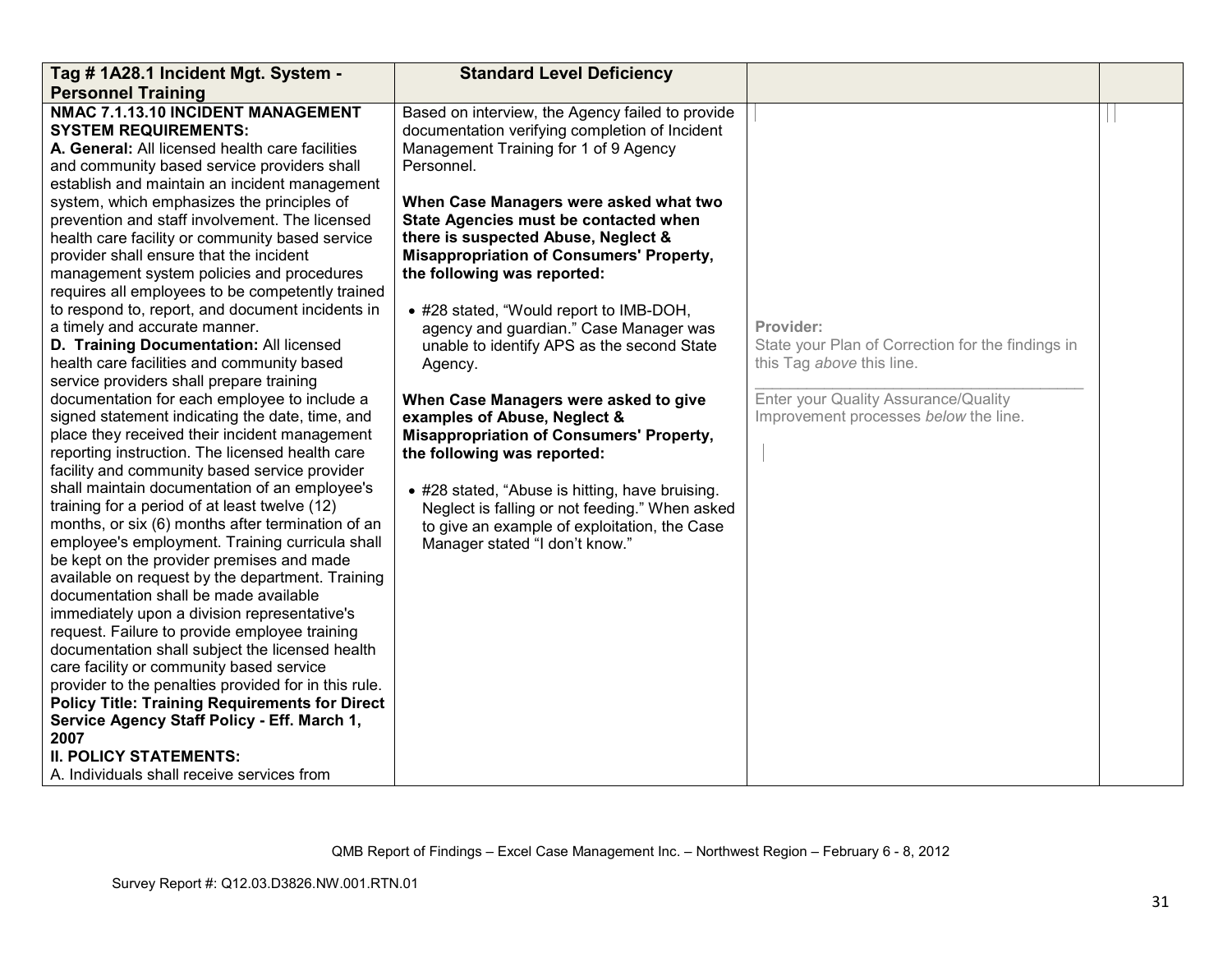| competent and qualified staff.<br>C. Staff shall complete training on DOH-<br>approved incident reporting procedures in<br>accordance with 7 NMAC 1.13. |  |  |
|---------------------------------------------------------------------------------------------------------------------------------------------------------|--|--|
|                                                                                                                                                         |  |  |
|                                                                                                                                                         |  |  |
|                                                                                                                                                         |  |  |
|                                                                                                                                                         |  |  |
|                                                                                                                                                         |  |  |
|                                                                                                                                                         |  |  |
|                                                                                                                                                         |  |  |
|                                                                                                                                                         |  |  |
|                                                                                                                                                         |  |  |
|                                                                                                                                                         |  |  |
|                                                                                                                                                         |  |  |
|                                                                                                                                                         |  |  |
|                                                                                                                                                         |  |  |
|                                                                                                                                                         |  |  |
|                                                                                                                                                         |  |  |
|                                                                                                                                                         |  |  |
|                                                                                                                                                         |  |  |
|                                                                                                                                                         |  |  |
|                                                                                                                                                         |  |  |
|                                                                                                                                                         |  |  |
|                                                                                                                                                         |  |  |
|                                                                                                                                                         |  |  |
|                                                                                                                                                         |  |  |
|                                                                                                                                                         |  |  |
|                                                                                                                                                         |  |  |
|                                                                                                                                                         |  |  |
|                                                                                                                                                         |  |  |
|                                                                                                                                                         |  |  |
|                                                                                                                                                         |  |  |
|                                                                                                                                                         |  |  |
|                                                                                                                                                         |  |  |
|                                                                                                                                                         |  |  |
|                                                                                                                                                         |  |  |
|                                                                                                                                                         |  |  |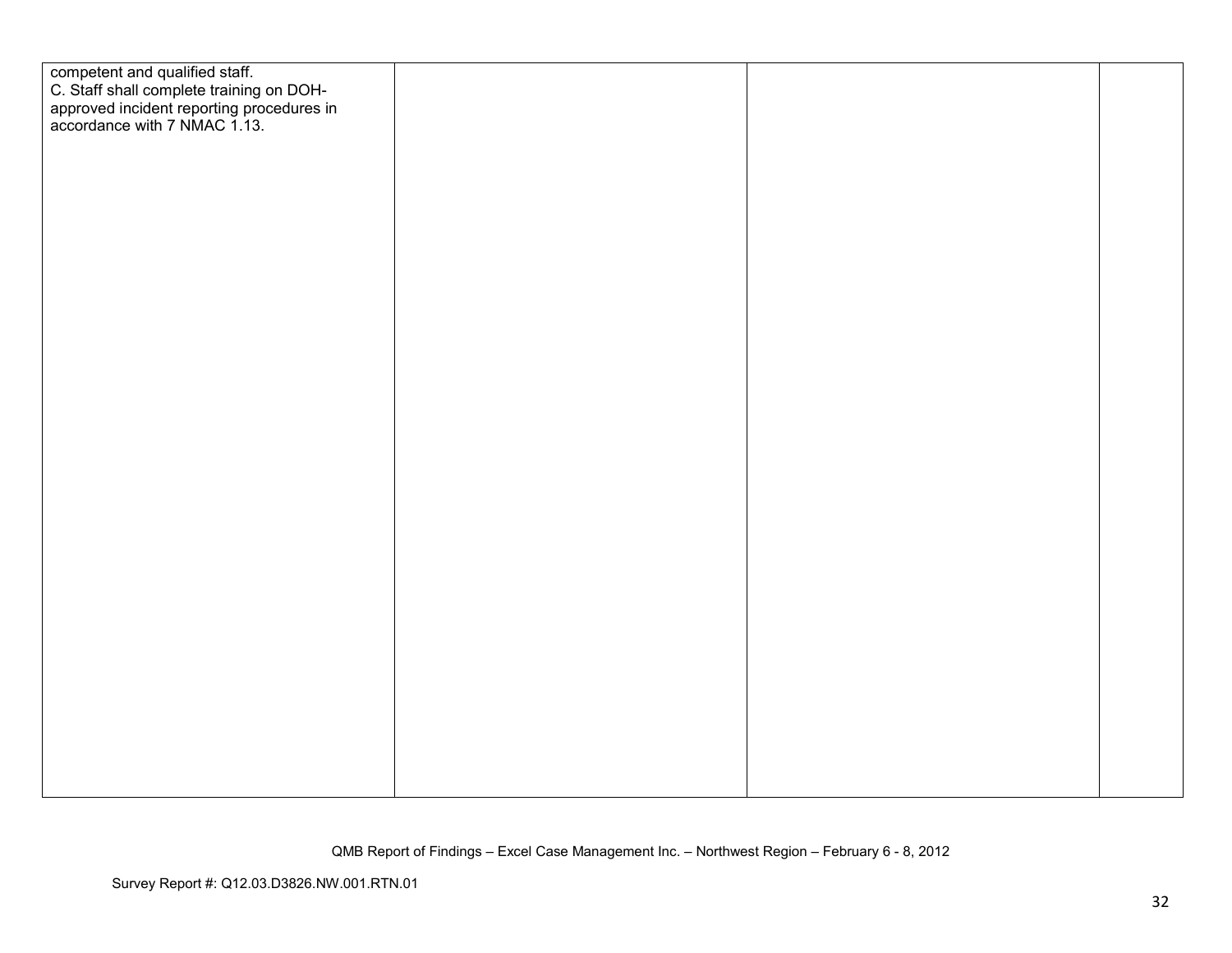| Tag # 4C17 Case Manager Qualifications<br>- Required Training                                                                                                                                                                                                                                                                                                                                                                                                                                                                                                                                                                                                                                                                                                                              | <b>Standard Level Deficiency</b>                                                                                                                                                                                                                                                                                                                 |                                                                                                                                                                              |  |
|--------------------------------------------------------------------------------------------------------------------------------------------------------------------------------------------------------------------------------------------------------------------------------------------------------------------------------------------------------------------------------------------------------------------------------------------------------------------------------------------------------------------------------------------------------------------------------------------------------------------------------------------------------------------------------------------------------------------------------------------------------------------------------------------|--------------------------------------------------------------------------------------------------------------------------------------------------------------------------------------------------------------------------------------------------------------------------------------------------------------------------------------------------|------------------------------------------------------------------------------------------------------------------------------------------------------------------------------|--|
| Developmental Disabilities (DD) Waiver Service<br>Standards effective 4/1/2007<br><b>CHAPTER 4 IV. CASE MANAGEMENT</b><br><b>PROVIDER AGENCY REQUIREMENTS</b><br>E. Case Manager Qualifications: Case<br>Managers, whether subcontracting or employed<br>by a Provider Agency, shall meet these<br>requirements:<br>(1) Case Managers shall possess these<br>qualifications:<br>(2) Within specified timelines, Case Managers<br>shall meet the requirements for training specified<br>in the DDSD policy governing the training<br>requirements for Case Managers serving<br>individuals with developmental disabilities. All<br>Case Management Provider Agencies are<br>required to report required personnel training<br>status to the DDSD Statewide Training<br>Database as follows: | Based on record review, the Agency failed to<br>ensure that Training requirements were met for<br>3 of 8 Case Managers.<br>Review of Case Manager training records found<br>no evidence of the following required<br>DOH/DDSD trainings being completed:<br>Pre-Service Manual (#23, 27 & 29)<br>$\bullet$<br>Promoting Effective Teamwork (#27) | Provider:<br>State your Plan of Correction for the findings in<br>this Tag above this line.<br>Enter your Quality Assurance/Quality<br>Improvement processes below the line. |  |
| (a) Initial comprehensive personnel status<br>report (name, date of hire, identification<br>number category) on all required<br>personnel to be submitted to DDSD<br>Statewide Training Database within the<br>first ninety (90) calendar days of<br>providing services; and<br>(b) Quarterly personnel update reports sent<br>to DDSD Statewide Training Database to<br>reflect new hires, terminations, or agency                                                                                                                                                                                                                                                                                                                                                                        |                                                                                                                                                                                                                                                                                                                                                  |                                                                                                                                                                              |  |
| position changes, and name changes.<br><b>Department of Health (DOH)</b><br><b>Developmental Disabilities Supports Division</b><br>(DDSD) Policy - Policy Title: Training                                                                                                                                                                                                                                                                                                                                                                                                                                                                                                                                                                                                                  |                                                                                                                                                                                                                                                                                                                                                  |                                                                                                                                                                              |  |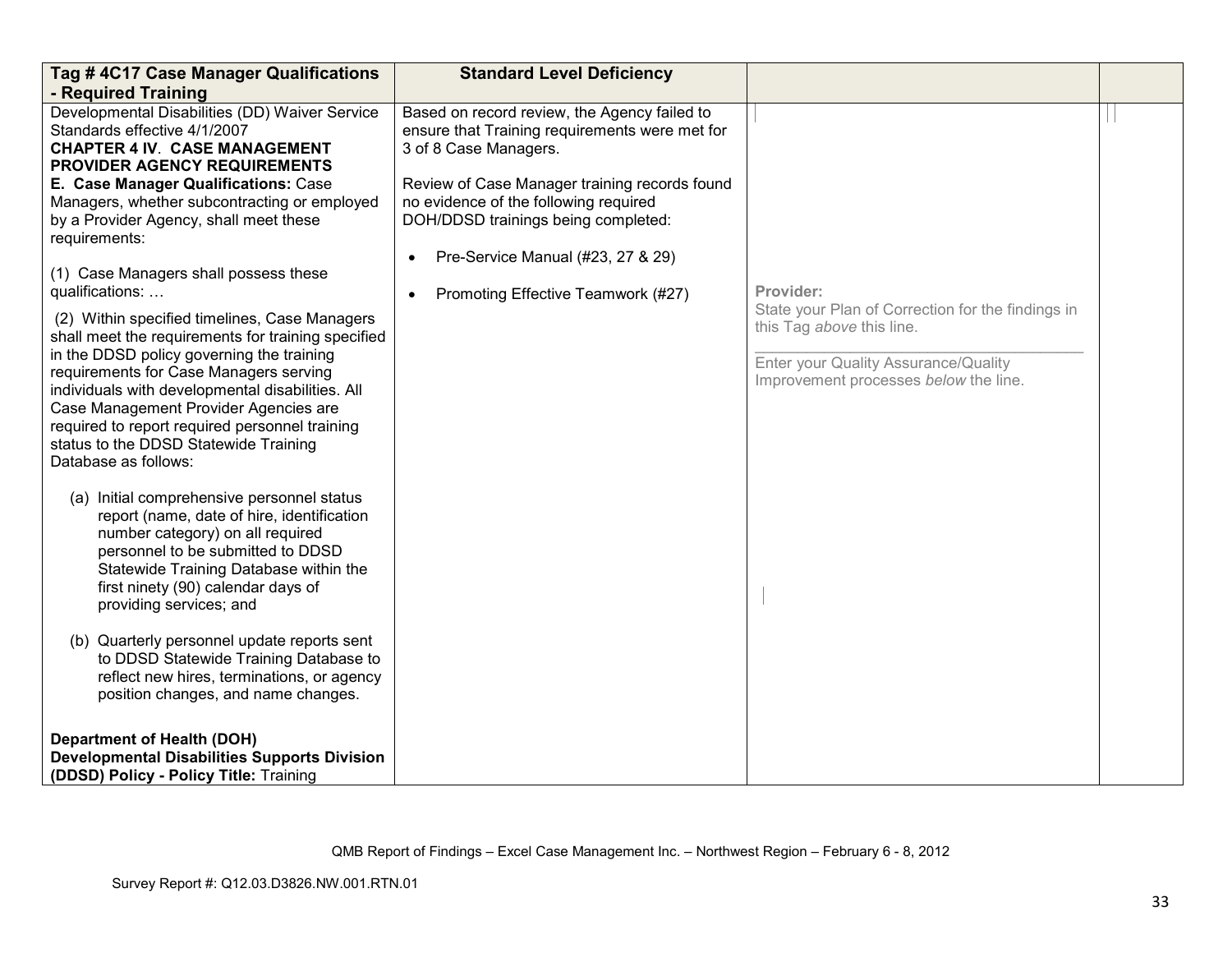| Requirements for Case Management Agency         |  |  |
|-------------------------------------------------|--|--|
| Staff Policy - Eff. March 1, 2007               |  |  |
|                                                 |  |  |
| <b>II. POLICY STATEMENTS:</b>                   |  |  |
| A. Individuals shall receive services from      |  |  |
|                                                 |  |  |
| competent and qualified case managers.          |  |  |
|                                                 |  |  |
| B. Case management staff shall complete         |  |  |
| individual-specific (formerly known as          |  |  |
| "Addendum B") training requirements in          |  |  |
| accordance with the specifications described in |  |  |
| the individual service plan (ISP) of each       |  |  |
| individual served.                              |  |  |
|                                                 |  |  |
|                                                 |  |  |
| C. Case management staff shall complete         |  |  |
| training on DOH-approved incident reporting     |  |  |
| procedures in accordance with 7 NMAC 1.13.      |  |  |
|                                                 |  |  |
| D. In addition to the applicable requirements   |  |  |
| described in policy statements $B - C$ (above), |  |  |
| case managers and case management               |  |  |
| supervisors shall complete DDSD-approved        |  |  |
|                                                 |  |  |
| core curriculum training                        |  |  |
|                                                 |  |  |
| E. Substitutes shall comply with the training   |  |  |
| requirements of the staff for whom they are     |  |  |
| substituting.                                   |  |  |
|                                                 |  |  |
| F. To complete a core curriculum-training       |  |  |
| course, trainees shall achieve 100%             |  |  |
| competency rating during the competency         |  |  |
| verification process.                           |  |  |
|                                                 |  |  |
|                                                 |  |  |
|                                                 |  |  |
|                                                 |  |  |
|                                                 |  |  |
|                                                 |  |  |
|                                                 |  |  |
|                                                 |  |  |
|                                                 |  |  |
|                                                 |  |  |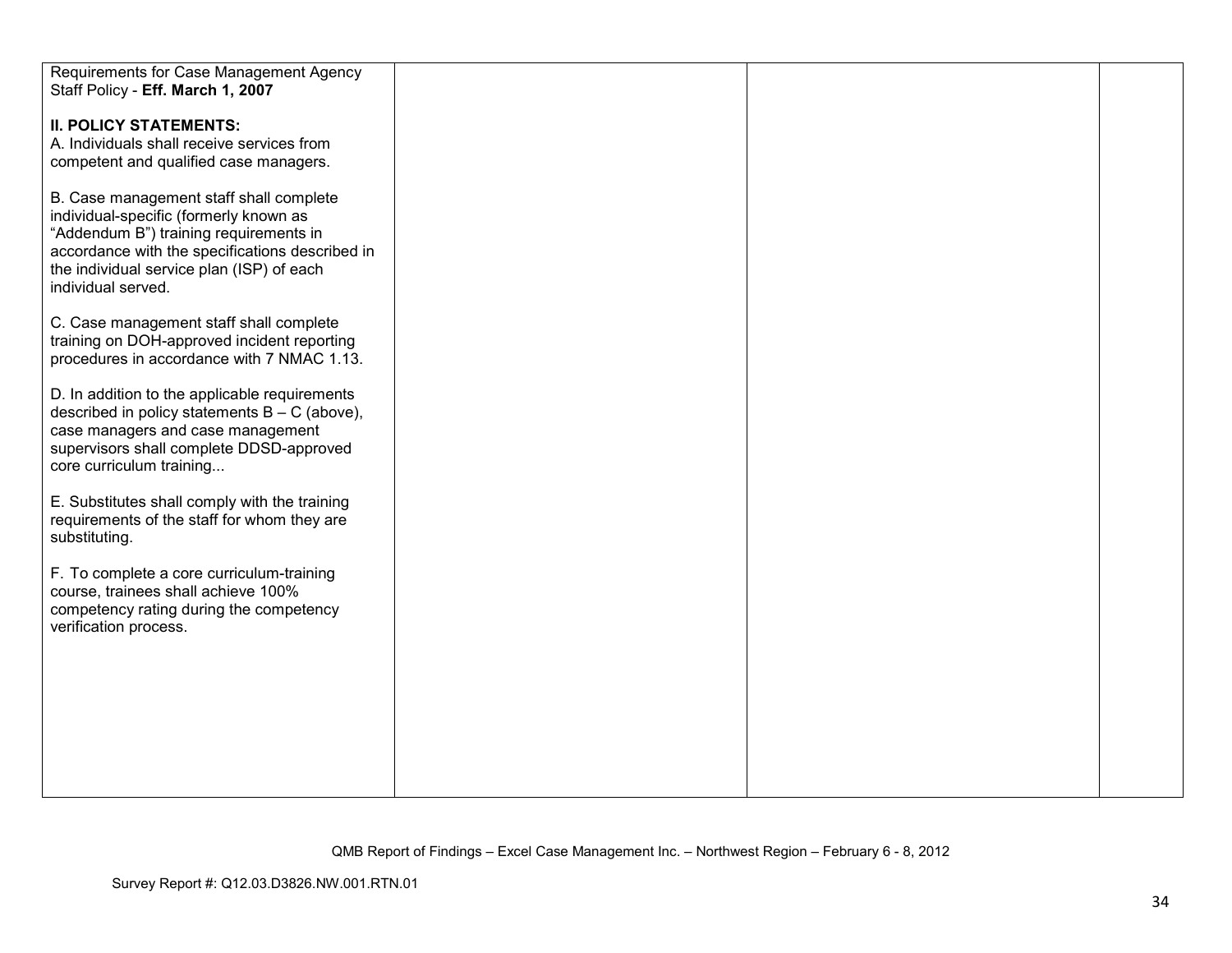| Tag # 1A29 Complaints / Grievances -                                                                                                                                                                                                                                                                                                                                                                                                                                                                                                                                                                                                                                                                                                              | <b>Standard Level Deficiency</b>                                                                                                                                                                                                                          |                                                                                                                                                                              |  |
|---------------------------------------------------------------------------------------------------------------------------------------------------------------------------------------------------------------------------------------------------------------------------------------------------------------------------------------------------------------------------------------------------------------------------------------------------------------------------------------------------------------------------------------------------------------------------------------------------------------------------------------------------------------------------------------------------------------------------------------------------|-----------------------------------------------------------------------------------------------------------------------------------------------------------------------------------------------------------------------------------------------------------|------------------------------------------------------------------------------------------------------------------------------------------------------------------------------|--|
| <b>Acknowledgement</b>                                                                                                                                                                                                                                                                                                                                                                                                                                                                                                                                                                                                                                                                                                                            |                                                                                                                                                                                                                                                           |                                                                                                                                                                              |  |
| <b>NMAC 7.26.3.6</b><br>These regulations set out rights that the<br>А.<br>department expects all providers of services to<br>individuals with developmental disabilities to<br>respect. These regulations are intended to<br>complement the department's Client Complaint<br>Procedures (7 NMAC 26.4) [now 7.26.4 NMAC].                                                                                                                                                                                                                                                                                                                                                                                                                         | Based on record review, the Agency failed to<br>provide documentation, the complaint procedure<br>had been made available to individuals or their<br>legal guardians for 1 of 22 individuals.<br>• Grievance/Complaint Procedure<br>Acknowledgement (#21) |                                                                                                                                                                              |  |
| NMAC 7.26.3.13 Client Complaint Procedure<br>Available. A complainant may initiate a<br>complaint as provided in the client complaint<br>procedure to resolve complaints alleging that a<br>service provider has violated a client's rights as<br>described in Section 10 [now 7.26.3.10 NMAC].<br>The department will enforce remedies for<br>substantiated complaints of violation of a client's<br>rights as provided in client complaint procedure.<br>[09/12/94; 01/15/97; Recompiled 10/31/01]<br>NMAC 7.26.4.13 Complaint Process:<br>A. (2). The service provider's complaint or<br>grievance procedure shall provide, at a<br>minimum, that: (a) the client is notified of the<br>service provider's complaint or grievance<br>procedure |                                                                                                                                                                                                                                                           | Provider:<br>State your Plan of Correction for the findings in<br>this Tag above this line.<br>Enter your Quality Assurance/Quality<br>Improvement processes below the line. |  |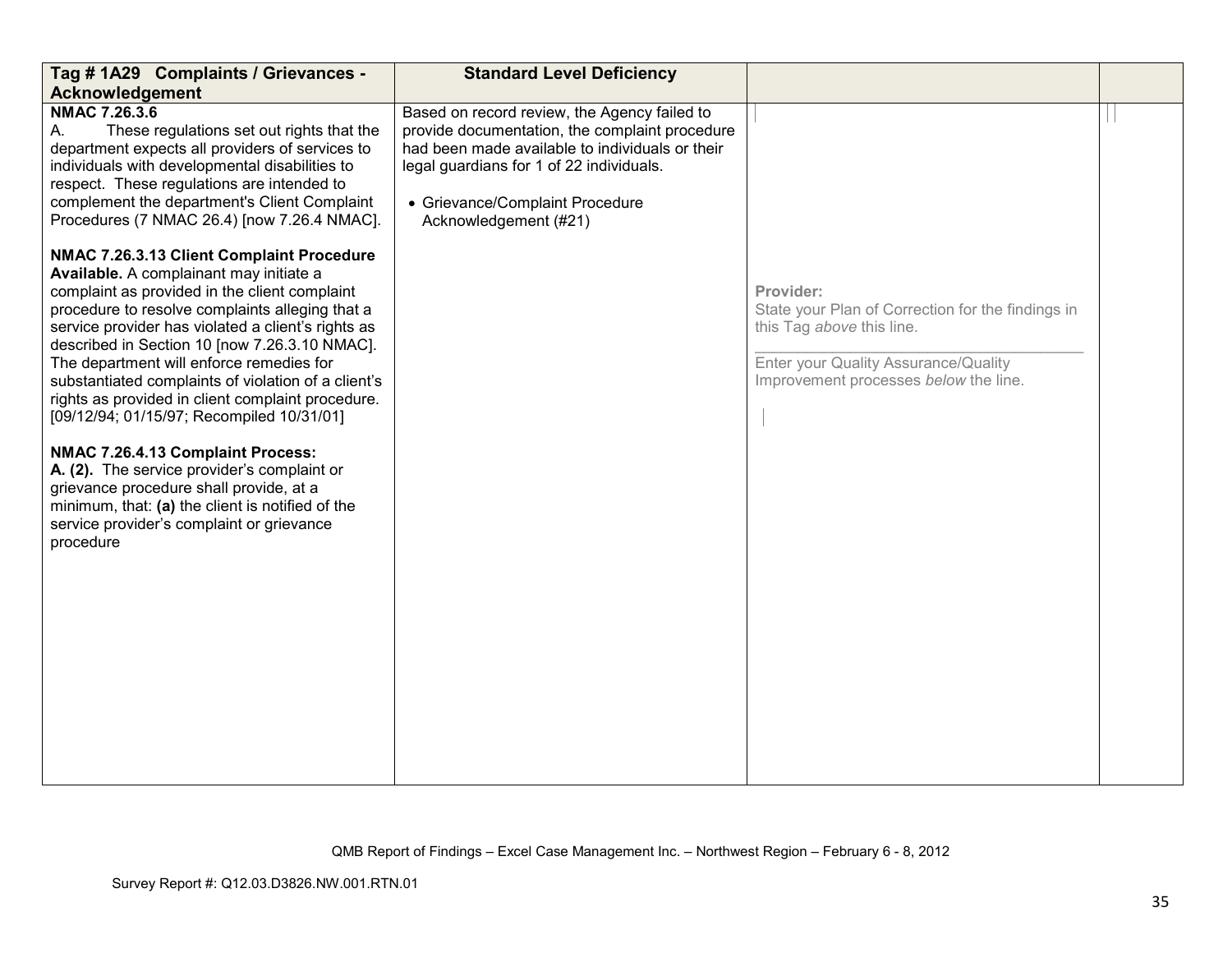| <b>Standard of Care</b>                                                                                                                                                                                        | <b>Deficiencies</b>                                                                                                                                                            | <b>Agency Plan of Correction, On-going</b>                                                                                                                   | <b>Date</b> |  |
|----------------------------------------------------------------------------------------------------------------------------------------------------------------------------------------------------------------|--------------------------------------------------------------------------------------------------------------------------------------------------------------------------------|--------------------------------------------------------------------------------------------------------------------------------------------------------------|-------------|--|
|                                                                                                                                                                                                                |                                                                                                                                                                                | <b>QA/QI &amp; Responsible Party</b>                                                                                                                         | <b>Due</b>  |  |
| CMS Assurance - Financial Accountability - State financial oversight exists to assure that claims are coded and paid for in<br>accordance with the reimbursement methodology specified in the approved waiver. |                                                                                                                                                                                |                                                                                                                                                              |             |  |
| TAG #1A12 All Services Reimbursement (No Deficiencies)                                                                                                                                                         |                                                                                                                                                                                |                                                                                                                                                              |             |  |
| Developmental Disabilities (DD) Waiver Service Standards effective 4/1/2007 Chapter 1. III. PROVIDER AGENCY DOCUMENTATION OF<br><b>SERVICE DELIVERY AND LOCATION</b>                                           |                                                                                                                                                                                |                                                                                                                                                              |             |  |
| prior to a request for reimbursement from the HSD. For each unit billed, the record shall contain the following:<br>(3) The signature or authenticated name of staff providing the service.                    | (1) Date, start and end time of each service encounter or other billable service interval;<br>(2) A description of what occurred during the encounter or service interval; and | <b>B. Billable Units:</b> The documentation of the billable time spent with an individual shall be kept on the written or electronic record that is prepared |             |  |
| months of October, November and December 2011.                                                                                                                                                                 |                                                                                                                                                                                | Billing for Case Management services was reviewed for 22 of 22 individuals. Progress notes and billing records supported billing activities for the          |             |  |